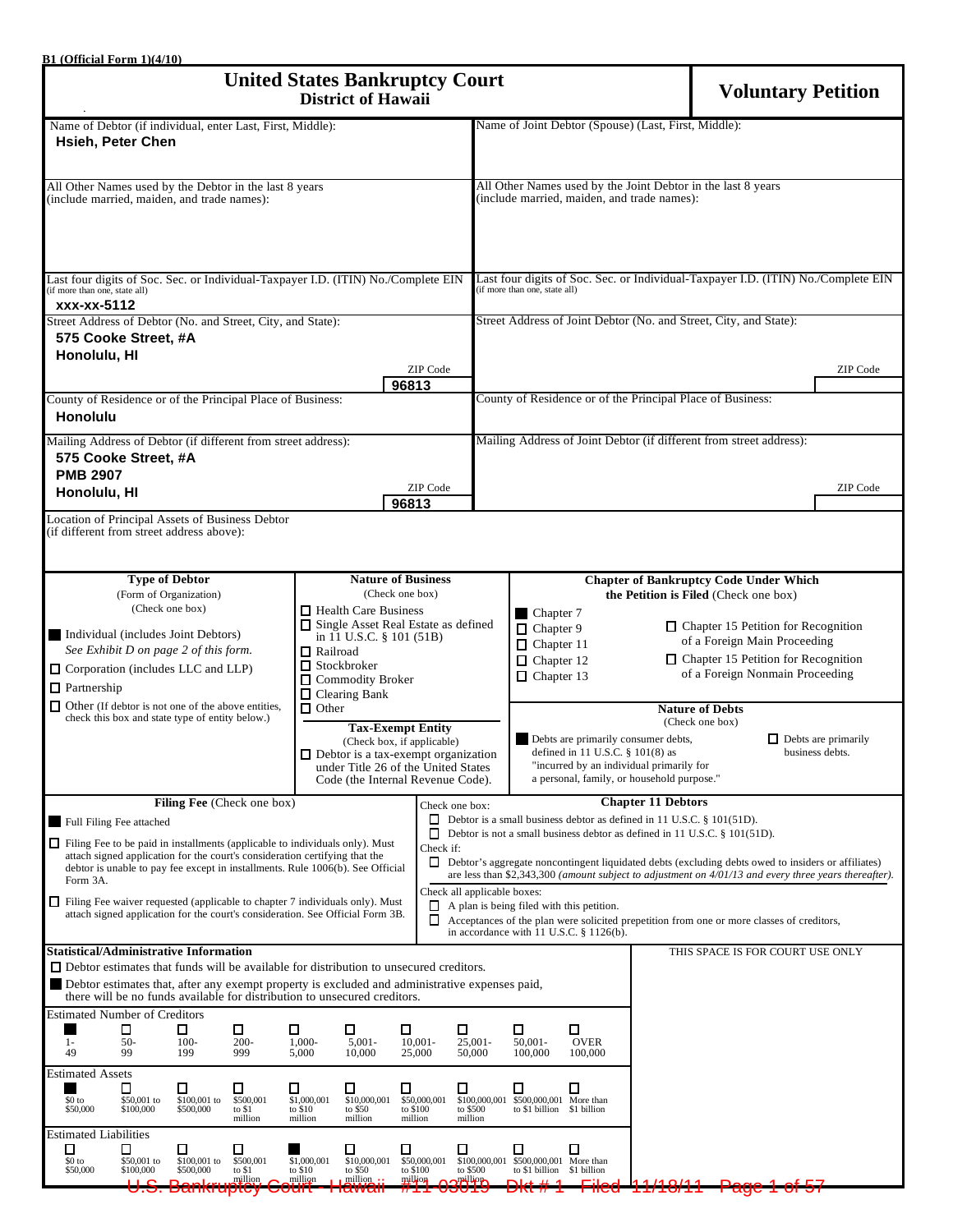| B1 (Official Form 1)(4/10)        |                                                                                                                                                                                                                                                                                                                                                                                                                           |                                                                                                              | Page 2                                                                                                                                                                                                                                                                                                                                                                                                                                                                             |
|-----------------------------------|---------------------------------------------------------------------------------------------------------------------------------------------------------------------------------------------------------------------------------------------------------------------------------------------------------------------------------------------------------------------------------------------------------------------------|--------------------------------------------------------------------------------------------------------------|------------------------------------------------------------------------------------------------------------------------------------------------------------------------------------------------------------------------------------------------------------------------------------------------------------------------------------------------------------------------------------------------------------------------------------------------------------------------------------|
|                                   | <b>Voluntary Petition</b>                                                                                                                                                                                                                                                                                                                                                                                                 | Name of Debtor(s):<br><b>Hsieh, Peter Chen</b>                                                               |                                                                                                                                                                                                                                                                                                                                                                                                                                                                                    |
|                                   | (This page must be completed and filed in every case)                                                                                                                                                                                                                                                                                                                                                                     |                                                                                                              |                                                                                                                                                                                                                                                                                                                                                                                                                                                                                    |
|                                   | All Prior Bankruptcy Cases Filed Within Last 8 Years (If more than two, attach additional sheet)                                                                                                                                                                                                                                                                                                                          |                                                                                                              |                                                                                                                                                                                                                                                                                                                                                                                                                                                                                    |
| Location<br>Where Filed: - None - |                                                                                                                                                                                                                                                                                                                                                                                                                           | Case Number:                                                                                                 | Date Filed:                                                                                                                                                                                                                                                                                                                                                                                                                                                                        |
| Location<br>Where Filed:          |                                                                                                                                                                                                                                                                                                                                                                                                                           | Case Number:                                                                                                 | Date Filed:                                                                                                                                                                                                                                                                                                                                                                                                                                                                        |
|                                   | Pending Bankruptcy Case Filed by any Spouse, Partner, or Affiliate of this Debtor (If more than one, attach additional sheet)                                                                                                                                                                                                                                                                                             |                                                                                                              |                                                                                                                                                                                                                                                                                                                                                                                                                                                                                    |
| Name of Debtor:<br>- None -       |                                                                                                                                                                                                                                                                                                                                                                                                                           | Case Number:                                                                                                 | Date Filed:                                                                                                                                                                                                                                                                                                                                                                                                                                                                        |
| District:                         |                                                                                                                                                                                                                                                                                                                                                                                                                           | Relationship:                                                                                                | Judge:                                                                                                                                                                                                                                                                                                                                                                                                                                                                             |
|                                   | <b>Exhibit A</b>                                                                                                                                                                                                                                                                                                                                                                                                          |                                                                                                              | <b>Exhibit B</b>                                                                                                                                                                                                                                                                                                                                                                                                                                                                   |
|                                   | (To be completed if debtor is required to file periodic reports (e.g.,<br>forms 10K and 10Q) with the Securities and Exchange Commission<br>pursuant to Section 13 or 15(d) of the Securities Exchange Act of 1934<br>and is requesting relief under chapter 11.)<br>$\Box$ Exhibit A is attached and made a part of this petition.                                                                                       | required by 11 U.S.C. §342(b).<br>$X$ /s/ Greg Dunn<br>Signature of Attorney for Debtor(s)<br>Greg Dunn 3616 | (To be completed if debtor is an individual whose debts are primarily consumer debts.)<br>I, the attorney for the petitioner named in the foregoing petition, declare that I<br>have informed the petitioner that [he or she] may proceed under chapter 7, 11,<br>12, or 13 of title 11, United States Code, and have explained the relief available<br>under each such chapter. I further certify that I delivered to the debtor the notice<br><b>November 18, 2011</b><br>(Date) |
|                                   |                                                                                                                                                                                                                                                                                                                                                                                                                           | <b>Exhibit C</b>                                                                                             |                                                                                                                                                                                                                                                                                                                                                                                                                                                                                    |
| $\blacksquare$ No.                | Does the debtor own or have possession of any property that poses or is alleged to pose a threat of imminent and identifiable harm to public health or safety?<br>$\Box$ Yes, and Exhibit C is attached and made a part of this petition.                                                                                                                                                                                 |                                                                                                              |                                                                                                                                                                                                                                                                                                                                                                                                                                                                                    |
|                                   |                                                                                                                                                                                                                                                                                                                                                                                                                           | <b>Exhibit D</b>                                                                                             |                                                                                                                                                                                                                                                                                                                                                                                                                                                                                    |
|                                   | (To be completed by every individual debtor. If a joint petition is filed, each spouse must complete and attach a separate Exhibit D.)                                                                                                                                                                                                                                                                                    |                                                                                                              |                                                                                                                                                                                                                                                                                                                                                                                                                                                                                    |
| If this is a joint petition:      | Exhibit D completed and signed by the debtor is attached and made a part of this petition.                                                                                                                                                                                                                                                                                                                                |                                                                                                              |                                                                                                                                                                                                                                                                                                                                                                                                                                                                                    |
|                                   | $\Box$ Exhibit D also completed and signed by the joint debtor is attached and made a part of this petition.                                                                                                                                                                                                                                                                                                              |                                                                                                              |                                                                                                                                                                                                                                                                                                                                                                                                                                                                                    |
|                                   | <b>Information Regarding the Debtor - Venue</b>                                                                                                                                                                                                                                                                                                                                                                           |                                                                                                              |                                                                                                                                                                                                                                                                                                                                                                                                                                                                                    |
|                                   | (Check any applicable box)                                                                                                                                                                                                                                                                                                                                                                                                |                                                                                                              |                                                                                                                                                                                                                                                                                                                                                                                                                                                                                    |
|                                   | Debtor has been domiciled or has had a residence, principal place of business, or principal assets in this District for 180<br>days immediately preceding the date of this petition or for a longer part of such 180 days than in any other District.                                                                                                                                                                     |                                                                                                              |                                                                                                                                                                                                                                                                                                                                                                                                                                                                                    |
| $\Box$                            | There is a bankruptcy case concerning debtor's affiliate, general partner, or partnership pending in this District.                                                                                                                                                                                                                                                                                                       |                                                                                                              |                                                                                                                                                                                                                                                                                                                                                                                                                                                                                    |
| П                                 | Debtor is a debtor in a foreign proceeding and has its principal place of business or principal assets in the United States in<br>this District, or has no principal place of business or assets in the United States but is a defendant in an action or<br>proceeding [in a federal or state court] in this District, or the interests of the parties will be served in regard to the relief<br>sought in this District. |                                                                                                              |                                                                                                                                                                                                                                                                                                                                                                                                                                                                                    |
|                                   | Certification by a Debtor Who Resides as a Tenant of Residential Property<br>(Check all applicable boxes)                                                                                                                                                                                                                                                                                                                 |                                                                                                              |                                                                                                                                                                                                                                                                                                                                                                                                                                                                                    |
| $\Box$                            | Landlord has a judgment against the debtor for possession of debtor's residence. (If box checked, complete the following.)                                                                                                                                                                                                                                                                                                |                                                                                                              |                                                                                                                                                                                                                                                                                                                                                                                                                                                                                    |
|                                   | (Name of landlord that obtained judgment)                                                                                                                                                                                                                                                                                                                                                                                 |                                                                                                              |                                                                                                                                                                                                                                                                                                                                                                                                                                                                                    |
|                                   |                                                                                                                                                                                                                                                                                                                                                                                                                           |                                                                                                              |                                                                                                                                                                                                                                                                                                                                                                                                                                                                                    |
|                                   |                                                                                                                                                                                                                                                                                                                                                                                                                           |                                                                                                              |                                                                                                                                                                                                                                                                                                                                                                                                                                                                                    |
|                                   | (Address of landlord)                                                                                                                                                                                                                                                                                                                                                                                                     |                                                                                                              |                                                                                                                                                                                                                                                                                                                                                                                                                                                                                    |
| □                                 | Debtor claims that under applicable nonbankruptcy law, there are circumstances under which the debtor would be permitted to cure<br>the entire monetary default that gave rise to the judgment for possession, after the judgment for possession was entered, and                                                                                                                                                         |                                                                                                              |                                                                                                                                                                                                                                                                                                                                                                                                                                                                                    |
| П                                 | Debtor has included in this petition the deposit with the court of any rent that would become due during the 30-day period<br>after the filing of the petition.                                                                                                                                                                                                                                                           |                                                                                                              |                                                                                                                                                                                                                                                                                                                                                                                                                                                                                    |
| □                                 | Debtor certifies that he/she has served the Landlord with this certification. (11 U.S.C. § 362(1)).                                                                                                                                                                                                                                                                                                                       |                                                                                                              |                                                                                                                                                                                                                                                                                                                                                                                                                                                                                    |

U.S. Bankruptcy Court - Hawaii #11-03019 Dkt # 1 Filed 11/18/11 Page 2 of 57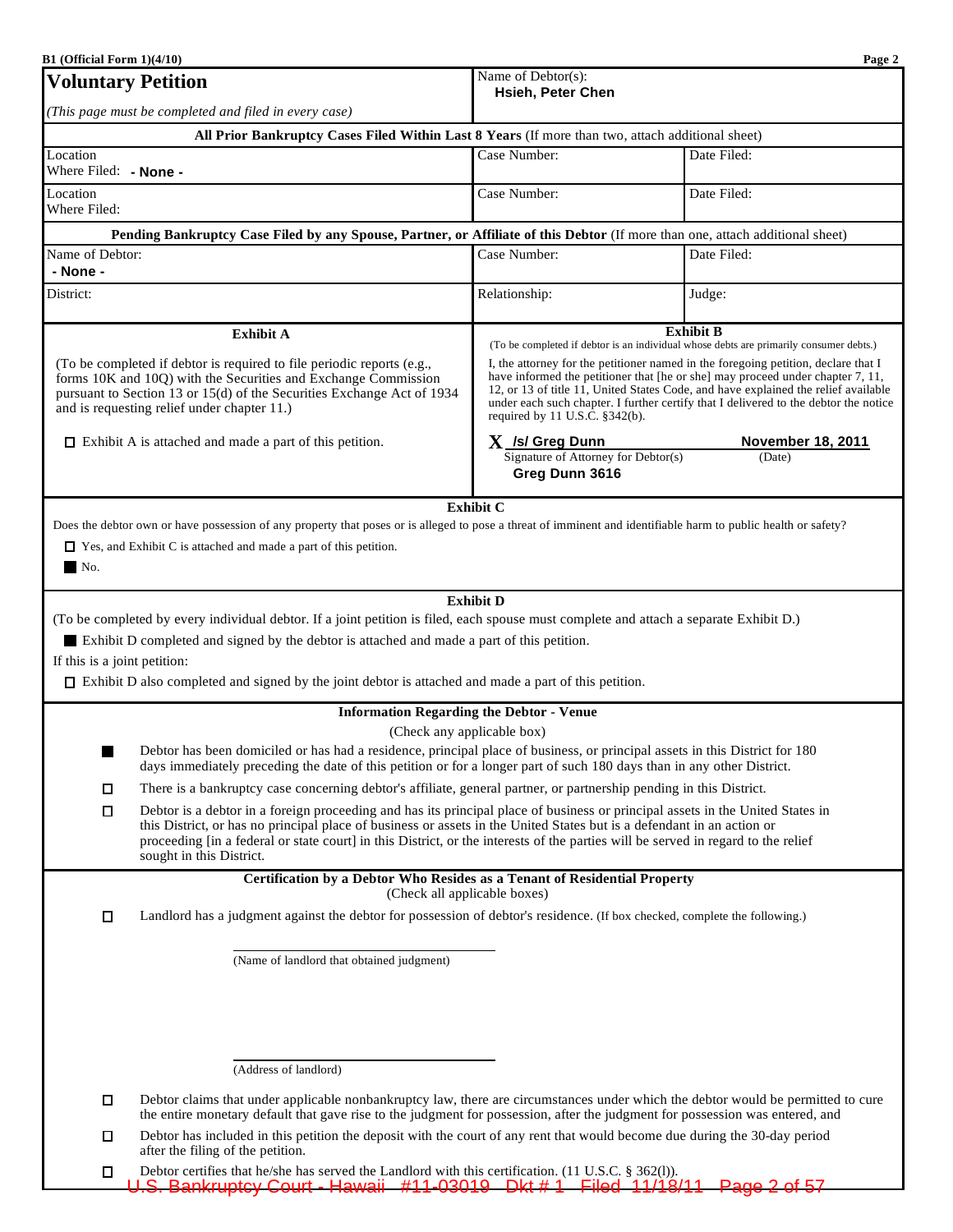|                                                                                                                                                                                                                                                                                                                                                                                                                                                                                                                                                                                                                                                                                                                                                                                                                                                                                                                                 | Name of Debtor(s):                                                                                                                                                                                                                                                                                                                                                                                                                                                                                                                                                                                                                                                                                                                                                                                                                   |
|---------------------------------------------------------------------------------------------------------------------------------------------------------------------------------------------------------------------------------------------------------------------------------------------------------------------------------------------------------------------------------------------------------------------------------------------------------------------------------------------------------------------------------------------------------------------------------------------------------------------------------------------------------------------------------------------------------------------------------------------------------------------------------------------------------------------------------------------------------------------------------------------------------------------------------|--------------------------------------------------------------------------------------------------------------------------------------------------------------------------------------------------------------------------------------------------------------------------------------------------------------------------------------------------------------------------------------------------------------------------------------------------------------------------------------------------------------------------------------------------------------------------------------------------------------------------------------------------------------------------------------------------------------------------------------------------------------------------------------------------------------------------------------|
| <b>Voluntary Petition</b>                                                                                                                                                                                                                                                                                                                                                                                                                                                                                                                                                                                                                                                                                                                                                                                                                                                                                                       | Hsieh, Peter Chen                                                                                                                                                                                                                                                                                                                                                                                                                                                                                                                                                                                                                                                                                                                                                                                                                    |
| (This page must be completed and filed in every case)                                                                                                                                                                                                                                                                                                                                                                                                                                                                                                                                                                                                                                                                                                                                                                                                                                                                           |                                                                                                                                                                                                                                                                                                                                                                                                                                                                                                                                                                                                                                                                                                                                                                                                                                      |
|                                                                                                                                                                                                                                                                                                                                                                                                                                                                                                                                                                                                                                                                                                                                                                                                                                                                                                                                 | <b>Signatures</b>                                                                                                                                                                                                                                                                                                                                                                                                                                                                                                                                                                                                                                                                                                                                                                                                                    |
| Signature(s) of Debtor(s) (Individual/Joint)<br>I declare under penalty of perjury that the information provided in this<br>petition is true and correct.<br>[If petitioner is an individual whose debts are primarily consumer debts and<br>has chosen to file under chapter 7] I am aware that I may proceed under<br>chapter 7, 11, 12, or 13 of title 11, United States Code, understand the relief<br>available under each such chapter, and choose to proceed under chapter 7.<br>[If no attorney represents me and no bankruptcy petition preparer signs the<br>petition] I have obtained and read the notice required by $11 \text{ U.S.C. }$ §342(b).<br>I request relief in accordance with the chapter of title 11, United States Code,<br>specified in this petition.<br>X /s/ Peter Chen Hsieh<br><b>ISI Peter Chen Hsieh</b><br>Signature of Debtor Peter Chen Hsieh<br>Signature of Joint Debtor<br>$\mathbf{X}$ | <b>Signature of a Foreign Representative</b><br>I declare under penalty of perjury that the information provided in this petition<br>is true and correct, that I am the foreign representative of a debtor in a foreign<br>proceeding, and that I am authorized to file this petition.<br>(Check only one box.)<br>$\Box$ I request relief in accordance with chapter 15 of title 11. United States Code.<br>Certified copies of the documents required by 11 U.S.C. §1515 are attached.<br>$\Box$ Pursuant to 11 U.S.C. §1511, I request relief in accordance with the chapter<br>of title 11 specified in this petition. A certified copy of the order granting<br>recognition of the foreign main proceeding is attached.<br>Signature of Foreign Representative<br>$\mathbf X$<br>Printed Name of Foreign Representative<br>Date |
| Telephone Number (If not represented by attorney)                                                                                                                                                                                                                                                                                                                                                                                                                                                                                                                                                                                                                                                                                                                                                                                                                                                                               | <b>Signature of Non-Attorney Bankruptcy Petition Preparer</b>                                                                                                                                                                                                                                                                                                                                                                                                                                                                                                                                                                                                                                                                                                                                                                        |
| <b>November 18, 2011</b>                                                                                                                                                                                                                                                                                                                                                                                                                                                                                                                                                                                                                                                                                                                                                                                                                                                                                                        |                                                                                                                                                                                                                                                                                                                                                                                                                                                                                                                                                                                                                                                                                                                                                                                                                                      |
| Date                                                                                                                                                                                                                                                                                                                                                                                                                                                                                                                                                                                                                                                                                                                                                                                                                                                                                                                            | I declare under penalty of perjury that: (1) I am a bankruptcy petition<br>preparer as defined in 11 U.S.C. § 110; (2) I prepared this document for<br>compensation and have provided the debtor with a copy of this document                                                                                                                                                                                                                                                                                                                                                                                                                                                                                                                                                                                                        |
| <b>Signature of Attorney*</b><br>$X$ /s/ Greg Dunn<br><b>Isl Greg Dunn</b><br>Signature of Attorney for Debtor(s)<br>Greg Dunn 3616<br>Printed Name of Attorney for Debtor(s)<br><b>Greg Dunn - Bankruptcy Attorney</b><br>Firm Name<br><b>Attorneys At Law</b><br>841 Bishop Street, Suite 2221<br>Honolulu, HI 96813<br>Address                                                                                                                                                                                                                                                                                                                                                                                                                                                                                                                                                                                               | and the notices and information required under 11 U.S.C. §§ 110(b),<br>$110(h)$ , and $342(b)$ ; and, (3) if rules or guidelines have been promulgated<br>pursuant to 11 U.S.C. § 110(h) setting a maximum fee for services<br>chargeable by bankruptcy petition preparers, I have given the debtor notice<br>of the maximum amount before preparing any document for filing for a<br>debtor or accepting any fee from the debtor, as required in that section.<br>Official Form 19 is attached.<br>Printed Name and title, if any, of Bankruptcy Petition Preparer<br>Social-Security number (If the bankrutpcy petition preparer is not<br>an individual, state the Social Security number of the officer,<br>principal, responsible person or partner of the bankruptcy petition<br>preparer.)(Required by 11 U.S.C. § 110.)      |
| Telephone Number                                                                                                                                                                                                                                                                                                                                                                                                                                                                                                                                                                                                                                                                                                                                                                                                                                                                                                                |                                                                                                                                                                                                                                                                                                                                                                                                                                                                                                                                                                                                                                                                                                                                                                                                                                      |
| November 18, 2011<br>Date<br>*In a case in which $\S 707(b)(4)(D)$ applies, this signature also constitutes a<br>certification that the attorney has no knowledge after an inquiry that the<br>information in the schedules is incorrect.                                                                                                                                                                                                                                                                                                                                                                                                                                                                                                                                                                                                                                                                                       | Address<br>$\mathbf{X}$<br><u> 1989 - Johann Stoff, deutscher Stoffen und der Stoffen und der Stoffen und der Stoffen und der Stoffen und der</u>                                                                                                                                                                                                                                                                                                                                                                                                                                                                                                                                                                                                                                                                                    |
| <b>Signature of Debtor (Corporation/Partnership)</b><br>I declare under penalty of perjury that the information provided in this<br>petition is true and correct, and that I have been authorized to file this petition<br>on behalf of the debtor.<br>The debtor requests relief in accordance with the chapter of title 11, United<br>States Code, specified in this petition.<br>$\mathbf X$                                                                                                                                                                                                                                                                                                                                                                                                                                                                                                                                 | Date<br>Signature of Bankruptcy Petition Preparer or officer, principal, responsible<br>person, or partner whose Social Security number is provided above.<br>Names and Social-Security numbers of all other individuals who prepared or<br>assisted in preparing this document unless the bankruptcy petition preparer is<br>not an individual:                                                                                                                                                                                                                                                                                                                                                                                                                                                                                     |
| Signature of Authorized Individual<br>Printed Name of Authorized Individual                                                                                                                                                                                                                                                                                                                                                                                                                                                                                                                                                                                                                                                                                                                                                                                                                                                     | If more than one person prepared this document, attach additional sheets<br>conforming to the appropriate official form for each person.<br>A bankruptcy petition preparer's failure to comply with the provisions of                                                                                                                                                                                                                                                                                                                                                                                                                                                                                                                                                                                                                |
| Title of Authorized Individual                                                                                                                                                                                                                                                                                                                                                                                                                                                                                                                                                                                                                                                                                                                                                                                                                                                                                                  | title 11 and the Federal Rules of Bankruptcy Procedure may result in<br>fines or imprisonment or both 11 U.S.C. §110; 18 U.S.C. §156.                                                                                                                                                                                                                                                                                                                                                                                                                                                                                                                                                                                                                                                                                                |
| Date                                                                                                                                                                                                                                                                                                                                                                                                                                                                                                                                                                                                                                                                                                                                                                                                                                                                                                                            |                                                                                                                                                                                                                                                                                                                                                                                                                                                                                                                                                                                                                                                                                                                                                                                                                                      |

U.S. Bankruptcy Court - Hawaii #11-03019 Dkt # 1 Filed 11/18/11 Page 3 of 57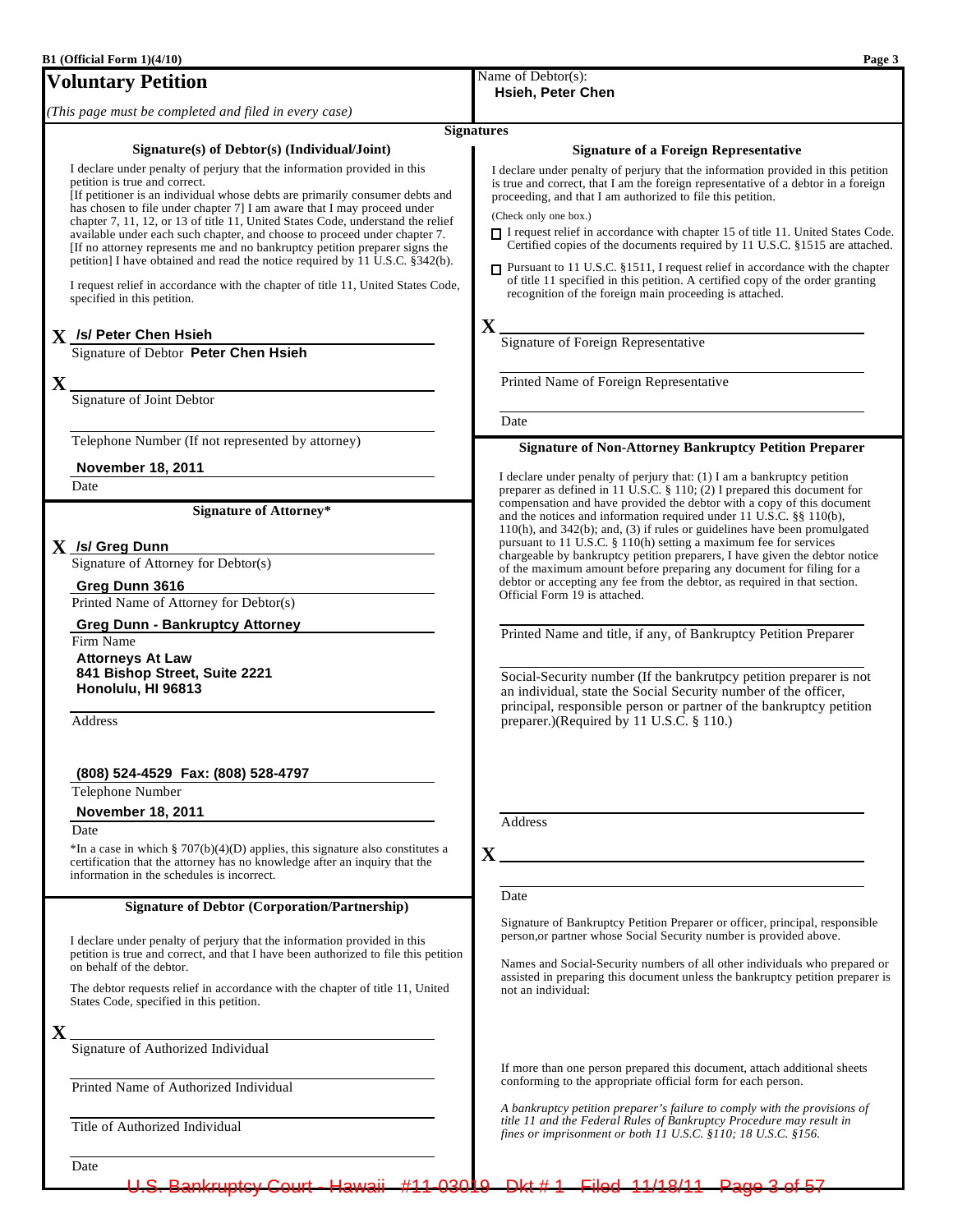# **United States Bankruptcy Court District of Hawaii**

In re **Peter Chen Hsieh** Case No.

Debtor(s) Chapter **7** 

# **EXHIBIT D - INDIVIDUAL DEBTOR'S STATEMENT OF COMPLIANCE WITH CREDIT COUNSELING REQUIREMENT**

**Warning: You must be able to check truthfully one of the five statements regarding credit counseling listed below. If you cannot do so, you are not eligible to file a bankruptcy case, and the court can dismiss any case you do file. If that happens, you will lose whatever filing fee you paid, and your creditors will be able to resume collection activities against you. If your case is dismissed and you file another bankruptcy case later, you may be required to pay a second filing fee and you may have to take extra steps to stop creditors' collection activities.**

*Every individual debtor must file this Exhibit D. If a joint petition is filed, each spouse must complete and file a separate Exhibit D. Check one of the five statements below and attach any documents as directed.*

 1. Within the 180 days **before the filing of my bankruptcy case**, I received a briefing from a credit counseling agency approved by the United States trustee or bankruptcy administrator that outlined the opportunities for available credit counseling and assisted me in performing a related budget analysis, and I have a certificate from the agency describing the services provided to me. *Attach a copy of the certificate and a copy of any debt repayment plan developed through the agency.*

 2. Within the 180 days **before the filing of my bankruptcy case**, I received a briefing from a credit counseling agency approved by the United States trustee or bankruptcy administrator that outlined the opportunities for available credit counseling and assisted me in performing a related budget analysis, but I do not have a certificate from the agency describing the services provided to me. *You must file a copy of a certificate from the agency describing the services provided to you and a copy of any debt repayment plan developed through the agency no later than 14 days after your bankruptcy case is filed.*

 $\Box$  3. I certify that I requested credit counseling services from an approved agency but was unable to obtain the services during the seven days from the time I made my request, and the following exigent circumstances merit a temporary waiver of the credit counseling requirement so I can file my bankruptcy case now. *[Summarize exigent circumstances here.]*

**If your certification is satisfactory to the court, you must still obtain the credit counseling briefing within the first 30 days after you file your bankruptcy petition and promptly file a certificate from the agency that provided the counseling, together with a copy of any debt management plan developed through the agency. Failure to fulfill these requirements may result in dismissal of your case. Any extension of the 30-day deadline can be granted only for cause and is limited to a maximum of 15 days. Your case may also be dismissed if the court is not satisfied with your reasons for filing your bankruptcy case without first receiving a credit counseling briefing.**

 4. I am not required to receive a credit counseling briefing because of: *[Check the applicable statement.] [Must be accompanied by a motion for determination by the court.]* Software Copyright (c) 1996-2011 CCH INCORPORATED - www.bestcase.com Best Case Bankruptcy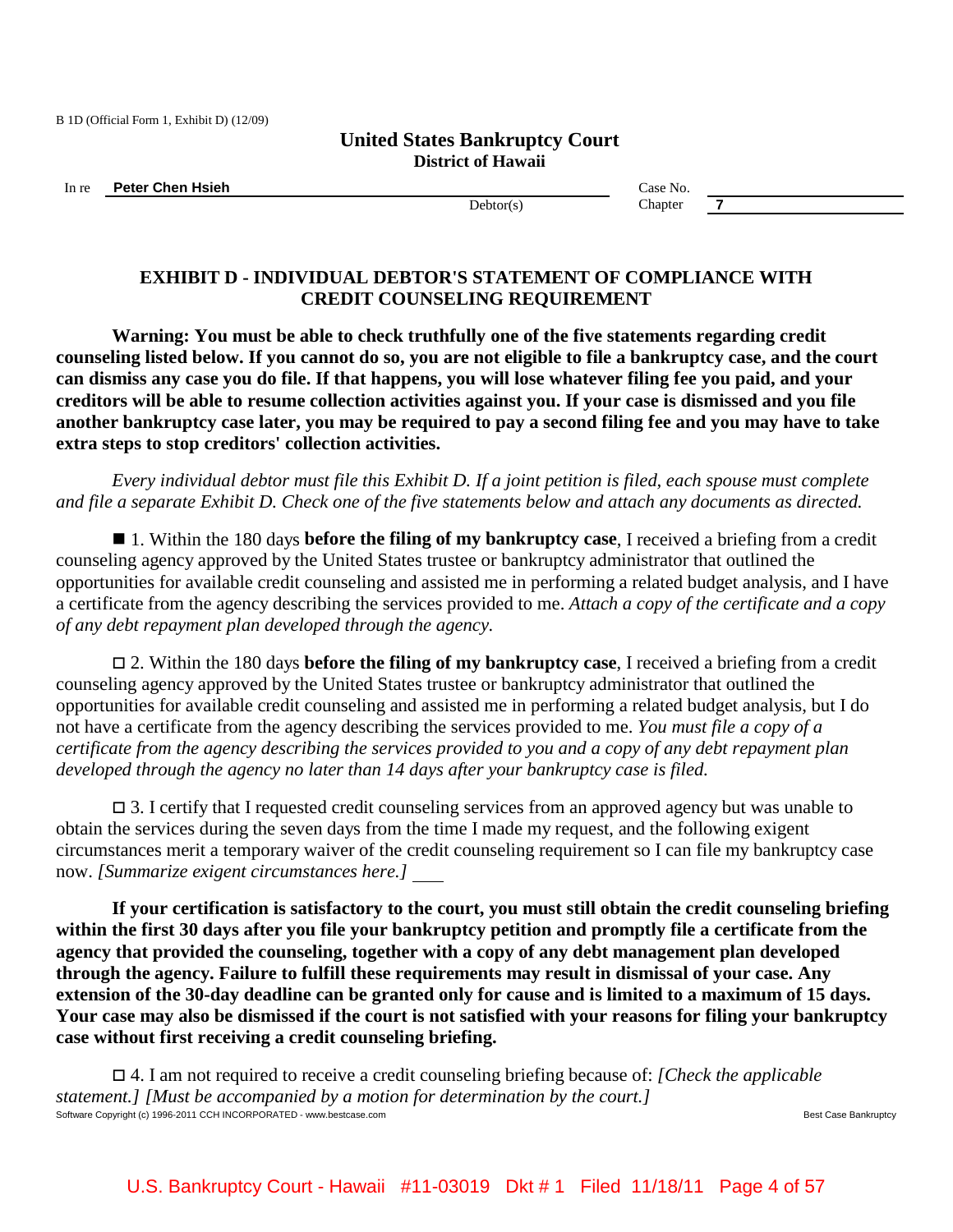$\Box$  Incapacity. (Defined in 11 U.S.C. § 109(h)(4) as impaired by reason of mental illness or mental deficiency so as to be incapable of realizing and making rational decisions with respect to financial responsibilities.);

 $\Box$  Disability. (Defined in 11 U.S.C. § 109(h)(4) as physically impaired to the extent of being unable, after reasonable effort, to participate in a credit counseling briefing in person, by telephone, or through the Internet.);

 $\Box$  Active military duty in a military combat zone.

 $\Box$  5. The United States trustee or bankruptcy administrator has determined that the credit counseling requirement of 11 U.S.C. § 109(h) does not apply in this district.

## **I certify under penalty of perjury that the information provided above is true and correct.**

Signature of Debtor: **/s/ Peter Chen Hsieh Peter Chen Hsieh** Date: **November 18, 2011**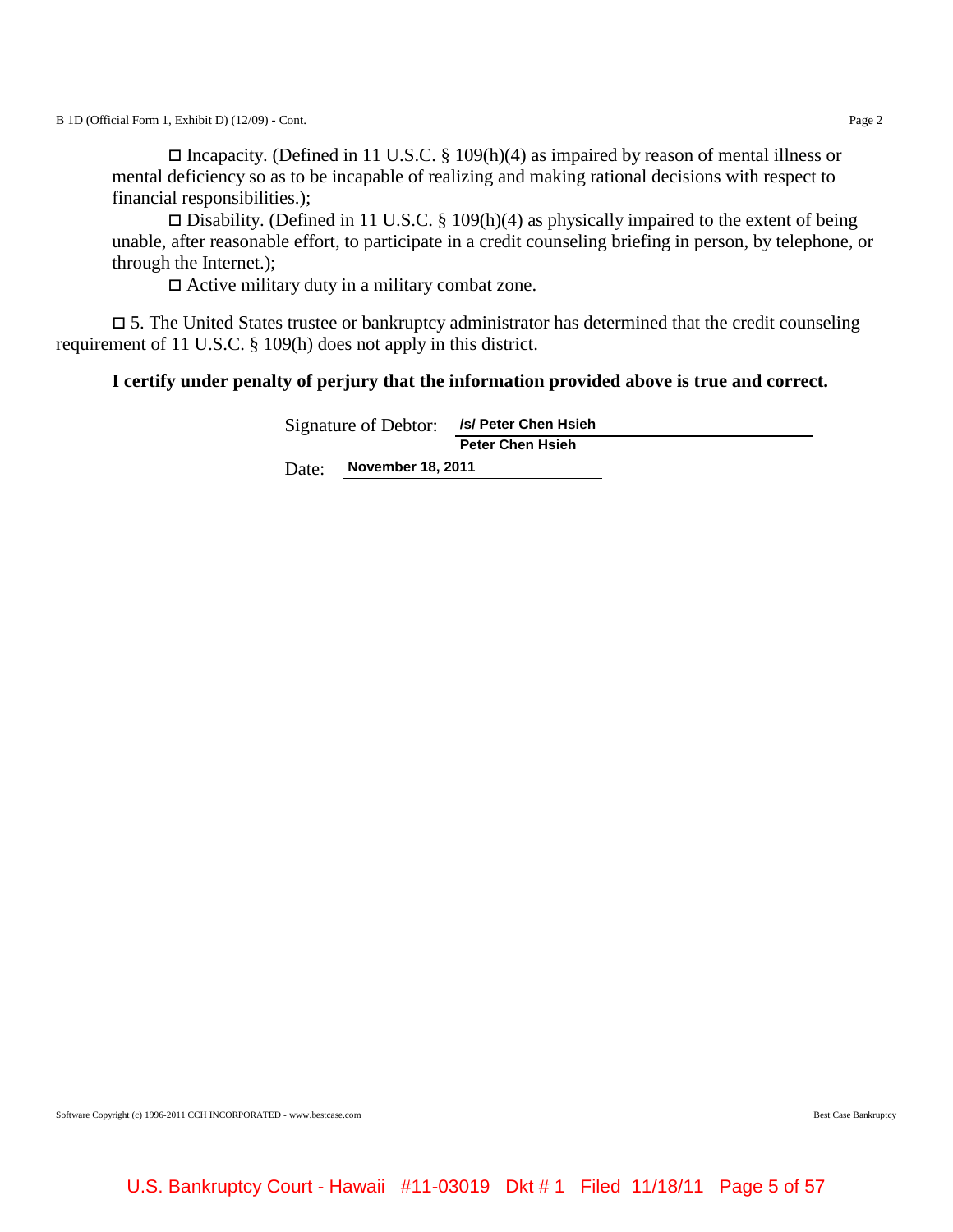# **United States Bankruptcy Court District of Hawaii**

**Peter Chen Hsieh**

Debtor

,

| Case No. |  |
|----------|--|
|          |  |

Chapter **7**

## **SUMMARY OF SCHEDULES**

Indicate as to each schedule whether that schedule is attached and state the number of pages in each. Report the totals from Schedules A, B, D, E, F, I, and J in the boxes provided. Add the amounts from Schedules A and B to determine the total amount of the debtor's assets. Add the amounts of all claims from Schedules D, E, and F to determine the total amount of the debtor's liabilities. Individual debtors must also complete the "Statistical Summary of Certain Liabilities and Related Data" if they file a case under chapter 7, 11, or 13.

| <b>NAME OF SCHEDULE</b>                                                            | <b>ATTACHED</b><br>(YES/NO) | NO. OF<br><b>SHEETS</b> | <b>ASSETS</b>            | <b>LIABILITIES</b> |          |
|------------------------------------------------------------------------------------|-----------------------------|-------------------------|--------------------------|--------------------|----------|
| A - Real Property                                                                  | <b>Yes</b>                  | $\mathbf 1$             | 0.00                     |                    |          |
| <b>B</b> - Personal Property                                                       | <b>Yes</b>                  | 3                       | 9,890.00                 |                    |          |
| C - Property Claimed as Exempt                                                     | <b>Yes</b>                  | 1                       |                          |                    |          |
| D - Creditors Holding Secured Claims                                               | <b>Yes</b>                  | $\mathbf 1$             |                          | 714,750.00         |          |
| E - Creditors Holding Unsecured<br>Priority Claims (Total of Claims on Schedule E) | <b>Yes</b>                  | 3                       |                          | 211,039.00         |          |
| F - Creditors Holding Unsecured<br>Nonpriority Claims                              | <b>Yes</b>                  | $\overline{7}$          |                          | 344,738.00         |          |
| G - Executory Contracts and<br><b>Unexpired Leases</b>                             | <b>Yes</b>                  | 1                       |                          |                    |          |
| H - Codebtors                                                                      | <b>Yes</b>                  | $\mathbf 1$             |                          |                    |          |
| I - Current Income of Individual<br>Debtor(s)                                      | <b>Yes</b>                  | $\mathbf{2}$            |                          |                    | 3,790.17 |
| J - Current Expenditures of Individual<br>Debtor(s)                                | <b>Yes</b>                  | $\overline{2}$          |                          |                    | 4,005.00 |
| <b>Total Number of Sheets of ALL Schedules</b>                                     |                             | 22                      |                          |                    |          |
|                                                                                    |                             | <b>Total Assets</b>     | 9,890.00                 |                    |          |
|                                                                                    |                             |                         | <b>Total Liabilities</b> | 1,270,527.00       |          |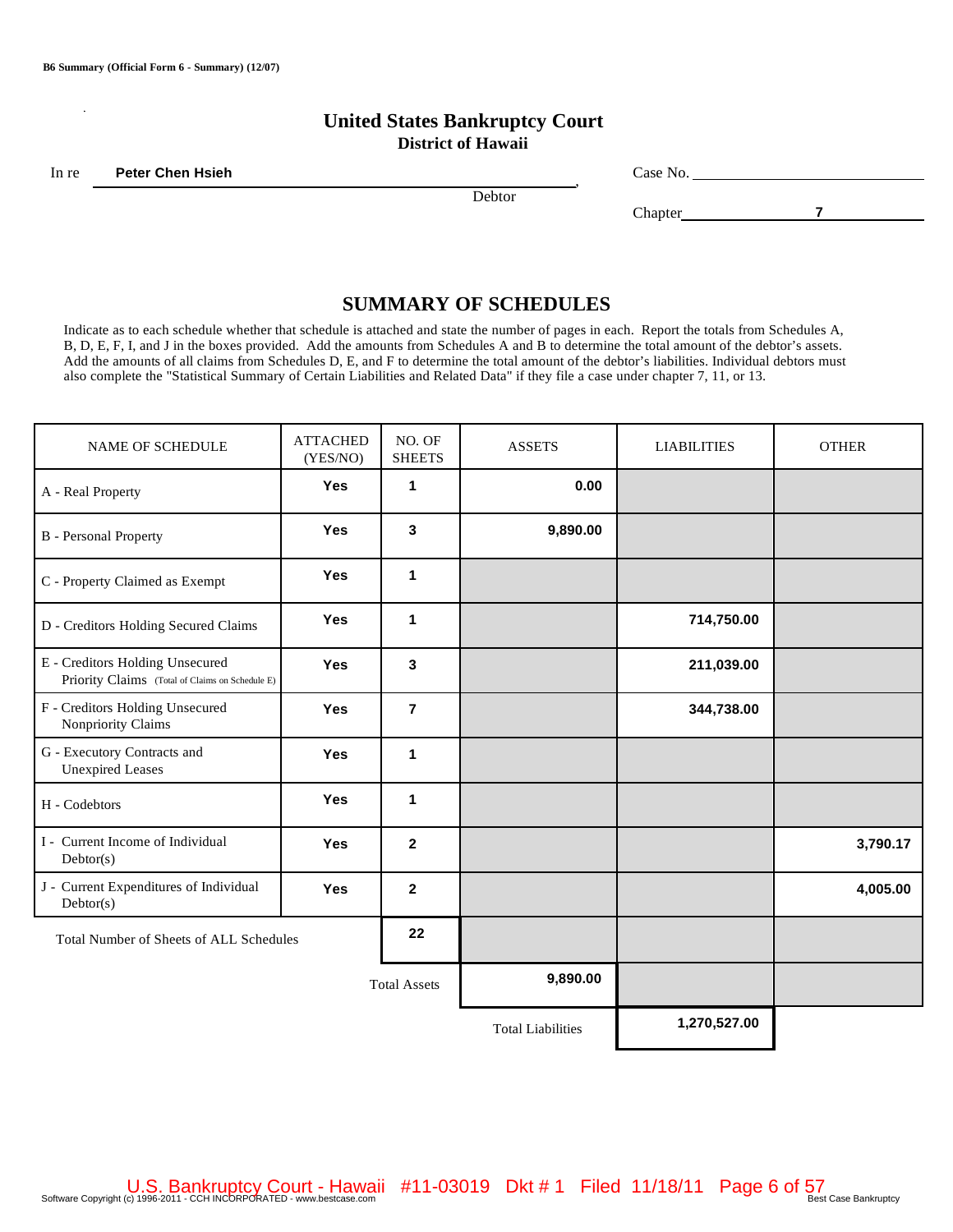# **United States Bankruptcy Court District of Hawaii**

In re

**Peter Chen Hsieh**

Debtor

,

Case No.

Chapter **7**

## **STATISTICAL SUMMARY OF CERTAIN LIABILITIES AND RELATED DATA (28 U.S.C. § 159)**

If you are an individual debtor whose debts are primarily consumer debts, as defined in § 101(8) of the Bankruptcy Code (11 U.S.C.§ 101(8)), filing a case under chapter 7, 11 or 13, you must report all information requested below.

 $\Box$  Check this box if you are an individual debtor whose debts are NOT primarily consumer debts. You are not required to report any information here.

### **This information is for statistical purposes only under 28 U.S.C. § 159.**

## **Summarize the following types of liabilities, as reported in the Schedules, and total them.**

| <b>Type of Liability</b>                                                                                               | Amount     |
|------------------------------------------------------------------------------------------------------------------------|------------|
| Domestic Support Obligations (from Schedule E)                                                                         | 141,000.00 |
| Taxes and Certain Other Debts Owed to Governmental Units<br>(from Schedule E)                                          | 70,039.00  |
| Claims for Death or Personal Injury While Debtor Was Intoxicated<br>(from Schedule E) (whether disputed or undisputed) | 0.00       |
| Student Loan Obligations (from Schedule F)                                                                             | 0.00       |
| Domestic Support, Separation Agreement, and Divorce Decree<br>Obligations Not Reported on Schedule E                   | 0.00       |
| Obligations to Pension or Profit-Sharing, and Other Similar Obligations<br>(from Schedule F)                           | 0.00       |
| TOTAL                                                                                                                  | 211,039.00 |

### **State the following:**

| Average Income (from Schedule I, Line 16)                                                     | 3,790.17 |
|-----------------------------------------------------------------------------------------------|----------|
| Average Expenses (from Schedule J, Line 18)                                                   | 4,005.00 |
| Current Monthly Income (from Form 22A Line 12; OR,<br>Form 22B Line 11; OR, Form 22C Line 20) | 3,238.26 |

#### **State the following:**

| 1. Total from Schedule D, "UNSECURED PORTION, IF ANY"<br>column               |            | 0.00       |
|-------------------------------------------------------------------------------|------------|------------|
| 2. Total from Schedule E, "AMOUNT ENTITLED TO PRIORITY"<br>column             | 211,039.00 |            |
| 3. Total from Schedule E, "AMOUNT NOT ENTITLED TO<br>PRIORITY, IF ANY" column |            | 0.00       |
| 4. Total from Schedule F                                                      |            | 344,738.00 |
| 5. Total of non-priority unsecured debt (sum of 1, 3, and 4)                  |            | 344,738.00 |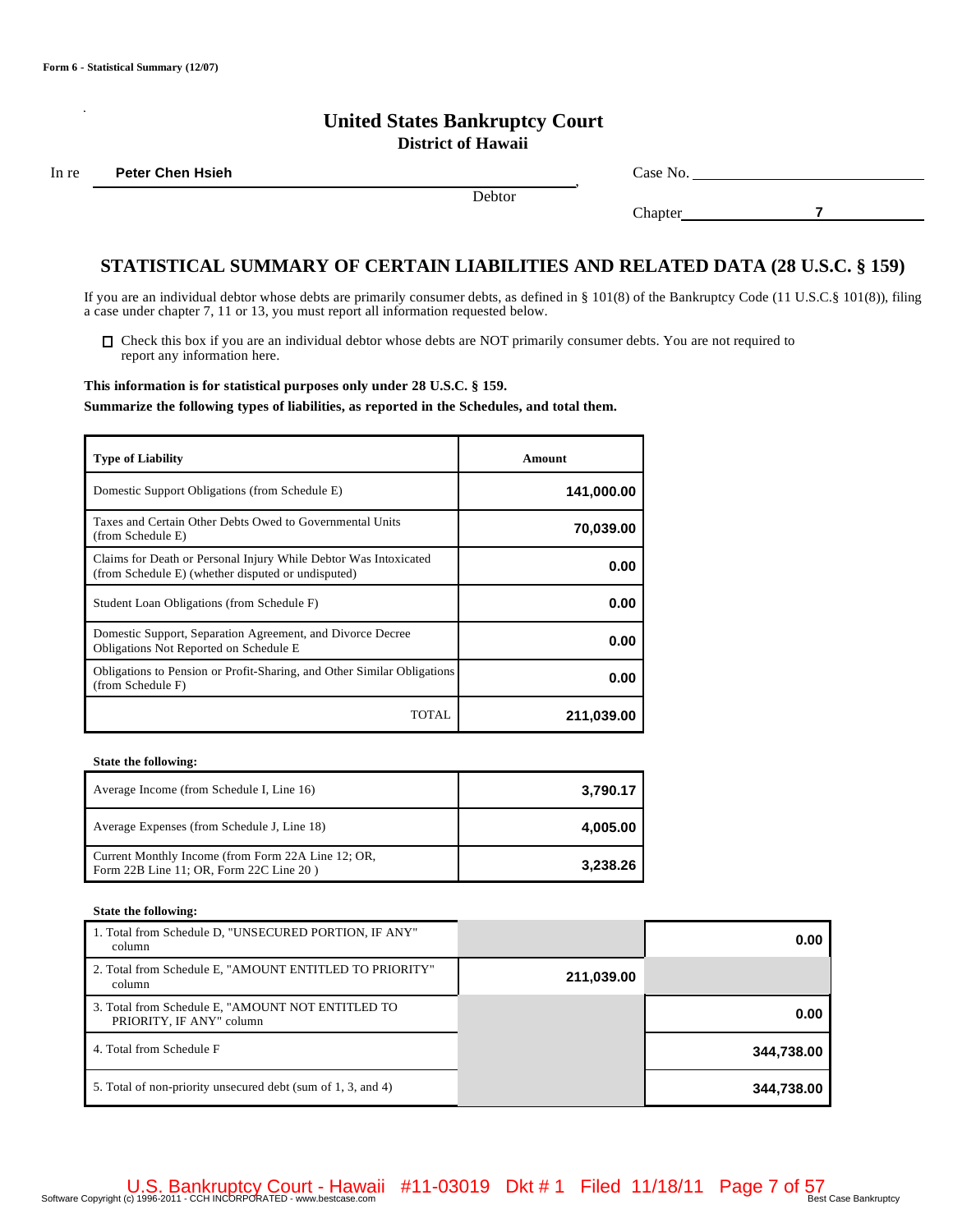In re **Peter Chen Hsieh Case No. Case No. Case No. Case No. Case No. Case No. Case No. Case No. Case No. Case No. Case No. Case No. Case No. Case No. Case No. Case No. Case No. Case No. Case N** 

,

Debtor

# **SCHEDULE A - REAL PROPERTY**

Except as directed below, list all real property in which the debtor has any legal, equitable, or future interest, including all property owned as a cotenant, community property, or in which the debtor has a life estate. Include any property in which the debtor holds rights and powers exercisable for the debtor's own benefit. If the debtor is married, state whether husband, wife, both, or the marital community own the property by placing an "H," "W," "J," or "C" in the column labeled "Husband, Wife, Joint, or Community." If the debtor holds no interest in real property, write "None" under "Description and Location of Property."

**Do not include interests in executory contracts and unexpired leases on this schedule. List them in Schedule G - Executory Contracts and Unexpired Leases.**

If an entity claims to have a lien or hold a secured interest in any property, state the amount of the secured claim. See Schedule D. If no entity claims to hold a secured interest in the property, write "None" in the column labeled "Amount of Secured Claim." If the debtor is an individual or if a joint petition is filed, state the amount of any exemption claimed in the property only in Schedule C - Property Claimed as Exempt.

| Description and Location of Property | Nature of Debtor's<br>Interest in Property | Husband,<br>Wife,<br>Joint, or<br>Community | Current Value of<br>Debtor's Interest in<br>Property, without<br>Deducting any Secured<br>Claim or Exemption | Amount of<br>Secured Claim |
|--------------------------------------|--------------------------------------------|---------------------------------------------|--------------------------------------------------------------------------------------------------------------|----------------------------|
|--------------------------------------|--------------------------------------------|---------------------------------------------|--------------------------------------------------------------------------------------------------------------|----------------------------|

**None**

|                                                                                                                                                                                           | $Sub-Total >$ | 0.00 | (Total of this page)        |
|-------------------------------------------------------------------------------------------------------------------------------------------------------------------------------------------|---------------|------|-----------------------------|
|                                                                                                                                                                                           | Total >       | 0.00 |                             |
| continuation sheets attached to the Schedule of Real Property                                                                                                                             |               |      |                             |
| (Report also on Summary of Schedules)<br>Software Copyright (c) 1996-2011 - CCH INCORPORATED - www.bestcase.com<br>Software Copyright (c) 1996-2011 - CCH INCORPORATED - www.bestcase.com |               |      | <b>Best Case Bankruptcy</b> |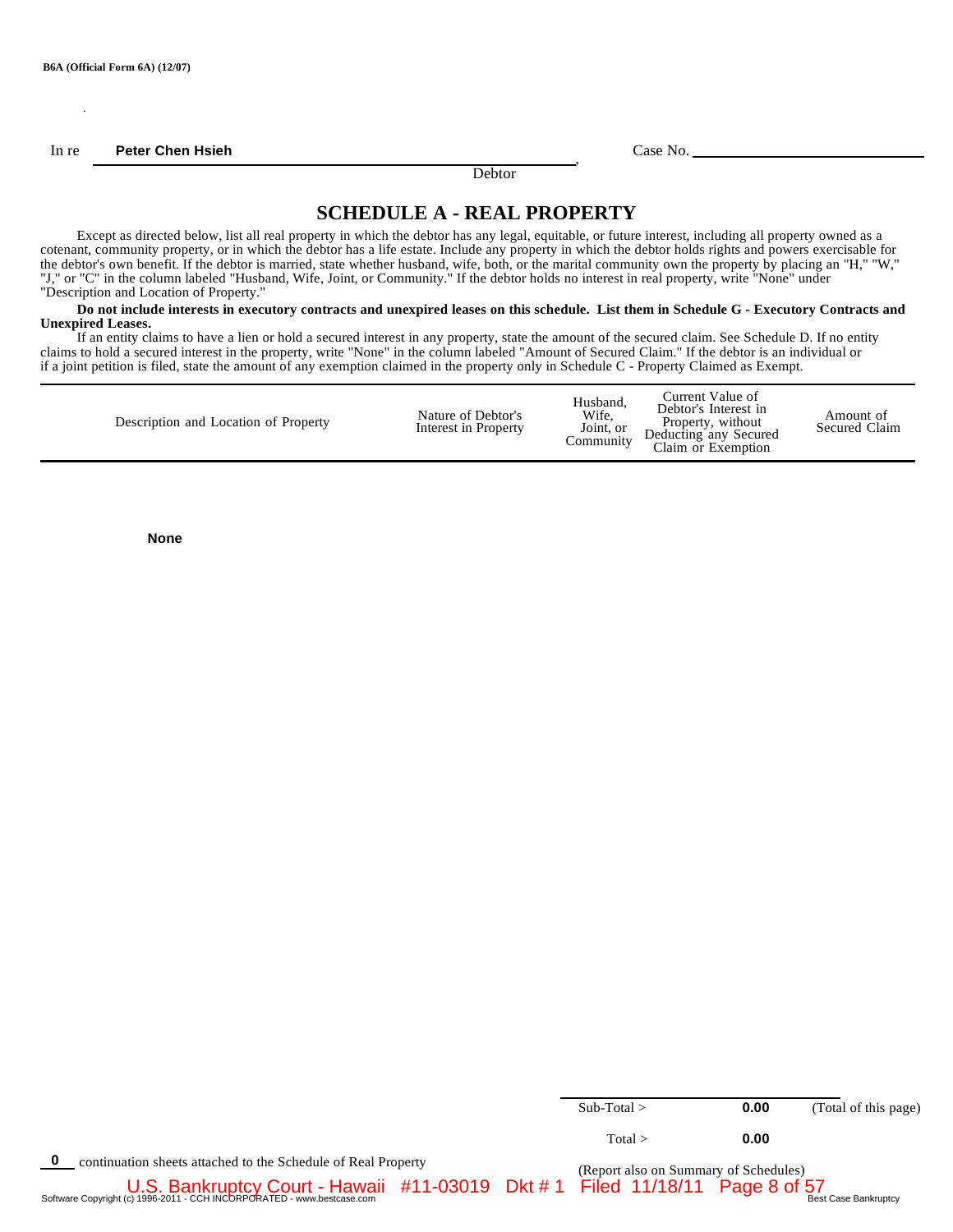In re **Peter Chen Hsieh Case No. 2008 No. 2008 No. 2008 No. 2008 No. 2008 No. 2008 No. 2008 No. 2008 No. 2008 No. 2008 No. 2008 No. 2008 No. 2008 No. 2008 No. 2008 No. 2008 No. 2009 No. 2008 No. 2009 No. 2008 No. 2009 No. 2008 N** 

,

Debtor

# **SCHEDULE B - PERSONAL PROPERTY**

Except as directed below, list all personal property of the debtor of whatever kind. If the debtor has no property in one or more of the categories, place an "x" in the appropriate position in the column labeled "None." If additional space is needed in any category, attach a separate sheet properly identified with the case name, case number, and the number of the category. If the debtor is married, state whether husband, wife, both, or the marital community own the property by placing an "H," "W," "J," or "C" in the column labeled "Husband, Wife, Joint, or Community." If the debtor is an individual or a joint petition is filed, state the amount of any exemptions claimed only in Schedule C - Property Claimed as Exempt.

**Do not list interests in executory contracts and unexpired leases on this schedule. List them in Schedule G - Executory Contracts and Unexpired Leases.**

If the property is being held for the debtor by someone else, state that person's name and address under "Description and Location of Property." If the property is being held for a minor child, simply state the child's initials and the name and address of the child's parent or guardian, such as "A.B., a minor child, by John Doe, guardian." Do not disclose the child's name. See, 11 U.S.C. §112 and Fed. R. Bankr. P. 1007(m).

|    | Type of Property                                                                                                                          | N<br>$\Omega$<br>Description and Location of Property<br>N<br>E | Husband.<br>Wife,<br>Joint, or | Current Value of<br>Debtor's Interest in Property,<br>without Deducting any<br>Community Secured Claim or Exemption |
|----|-------------------------------------------------------------------------------------------------------------------------------------------|-----------------------------------------------------------------|--------------------------------|---------------------------------------------------------------------------------------------------------------------|
| 1. | Cash on hand                                                                                                                              | <b>CASH</b>                                                     |                                | 20.00                                                                                                               |
| 2. | Checking, savings or other financial                                                                                                      | <b>CENTRAL PACIFIC BANK</b>                                     |                                | 100.00                                                                                                              |
|    | accounts, certificates of deposit, or<br>shares in banks, savings and loan,<br>thrift, building and loan, and                             | <b>CENTRAL PACIFIC BANK</b>                                     |                                | 1,000.00                                                                                                            |
|    | homestead associations, or credit<br>unions, brokerage houses, or<br>cooperatives.                                                        | <b>E-TRADE</b>                                                  |                                | 15.00                                                                                                               |
| 3. | Security deposits with public<br>utilities, telephone companies,<br>landlords, and others.                                                | <b>SECURITY DEPOSIT FOR RESIDENCE</b>                           |                                | 1,975.00                                                                                                            |
| 4. | Household goods and furnishings,<br>including audio, video, and<br>computer equipment.                                                    | <b>HOUSEHOLD GOODS, FURNISHINGS</b>                             |                                | 2,000.00                                                                                                            |
| 5. | Books, pictures and other art<br>objects, antiques, stamp, coin,<br>record, tape, compact disc, and<br>other collections or collectibles. | <b>BOOKS</b>                                                    |                                | 25.00                                                                                                               |
| 6. | Wearing apparel.                                                                                                                          | <b>CLOTHING</b>                                                 |                                | 200.00                                                                                                              |
| 7. | Furs and jewelry.                                                                                                                         | <b>JEWELRY</b>                                                  |                                | 300.00                                                                                                              |
| 8. | Firearms and sports, photographic,                                                                                                        | <b>SPORTS EQUIPMENT</b>                                         |                                | 35.00                                                                                                               |
|    | and other hobby equipment.                                                                                                                | <b>CAMERA &amp; CAMERA SYSTEM</b>                               |                                | 300.00                                                                                                              |
| 9. | Interests in insurance policies.<br>Name insurance company of each<br>policy and itemize surrender or<br>refund value of each.            | <b>WEST COAST LIFE</b>                                          |                                | 0.00                                                                                                                |

10. Annuities. Itemize and name each issuer. **X**

> Sub-Total > (Total of this page) **5,970.00**

2 continuation sheets attached to the Schedule of Personal Property

U.S. Bankruptcy Court - Hawaii #11-03019 Dkt # 1 Filed 11/18/11 Page 9 of 57<br>Software Copyright (c) 1996-2011 - CCH INCORPORATED - www.bestcase.com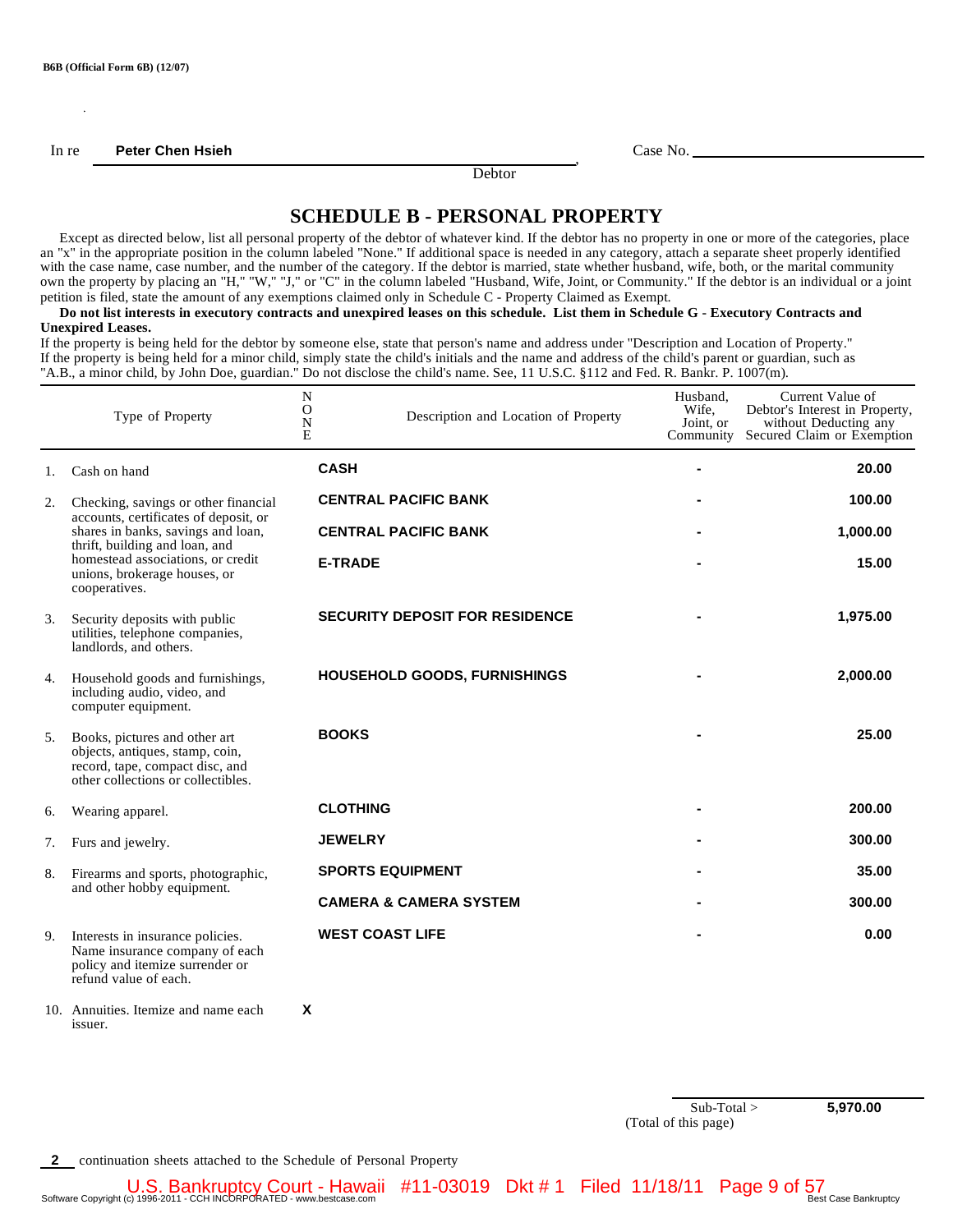In re **Peter Chen Hsieh Case No. 2008 Case No. 2008 Case No. 2008 Case No. 2008 Case No. 2008 Case No. 2008 Case No. 2008 Case No. 2008 Case No. 2008 Case No. 2009 Case No. 2009 Case No. 2009 Case No. 2009 Case No. 2009 Case No.** 

Debtor

,

# **SCHEDULE B - PERSONAL PROPERTY**

(Continuation Sheet)

| Type of Property                                                                                                                                                                                                                                                                | N<br>$\mathbf{O}$<br>N<br>E | Description and Location of Property | Husband,<br>Wife,<br>Joint, or<br>Community | Current Value of<br>Debtor's Interest in Property,<br>without Deducting any<br>Secured Claim or Exemption |
|---------------------------------------------------------------------------------------------------------------------------------------------------------------------------------------------------------------------------------------------------------------------------------|-----------------------------|--------------------------------------|---------------------------------------------|-----------------------------------------------------------------------------------------------------------|
| 11. Interests in an education IRA as<br>defined in 26 U.S.C. § 530(b)(1) or<br>under a qualified State tuition plan<br>as defined in 26 U.S.C. $\S$ 529(b)(1).<br>Give particulars. (File separately the<br>$record(s)$ of any such interest $(s)$ .<br>11 U.S.C. $\S$ 521(c).) | X                           |                                      |                                             |                                                                                                           |
| 12. Interests in IRA, ERISA, Keogh, or<br>other pension or profit sharing<br>plans. Give particulars.                                                                                                                                                                           |                             | <b>IRA</b>                           |                                             | 20.00                                                                                                     |
| 13. Stock and interests in incorporated<br>and unincorporated businesses.<br>Itemize.                                                                                                                                                                                           |                             | LAW PRACTICE (SOLE PROPRIETOR)       |                                             | 125.00                                                                                                    |
| 14. Interests in partnerships or joint<br>ventures. Itemize.                                                                                                                                                                                                                    | X                           |                                      |                                             |                                                                                                           |
| 15. Government and corporate bonds<br>and other negotiable and<br>nonnegotiable instruments.                                                                                                                                                                                    | X                           |                                      |                                             |                                                                                                           |
| 16. Accounts receivable.                                                                                                                                                                                                                                                        | X                           |                                      |                                             |                                                                                                           |
| 17. Alimony, maintenance, support, and<br>property settlements to which the<br>debtor is or may be entitled. Give<br>particulars.                                                                                                                                               | X                           |                                      |                                             |                                                                                                           |
| 18. Other liquidated debts owed to debtor $\mathsf{X}$<br>including tax refunds. Give particulars.                                                                                                                                                                              |                             |                                      |                                             |                                                                                                           |
| 19. Equitable or future interests, life<br>estates, and rights or powers<br>exercisable for the benefit of the<br>debtor other than those listed in<br>Schedule A - Real Property.                                                                                              | X                           |                                      |                                             |                                                                                                           |
| 20. Contingent and noncontingent<br>interests in estate of a decedent,<br>death benefit plan, life insurance<br>policy, or trust.                                                                                                                                               | X                           |                                      |                                             |                                                                                                           |
| 21. Other contingent and unliquidated<br>claims of every nature, including<br>tax refunds, counterclaims of the<br>debtor, and rights to set off claims.<br>Give estimated value of each.                                                                                       | X                           |                                      |                                             |                                                                                                           |

Sheet  $\begin{array}{c} 1 \end{array}$  of  $\begin{array}{c} 2 \end{array}$  continuation sheets attached to the Schedule of Personal Property **1 2**

U.S. Bankruptcy Court - Hawaii #11-03019 Dkt # 1 Filed 11/18/11 Page 10 of 57<br>Software Copyright (c) 1996-2011 - CCH INCORPORATED - www.bestcase.com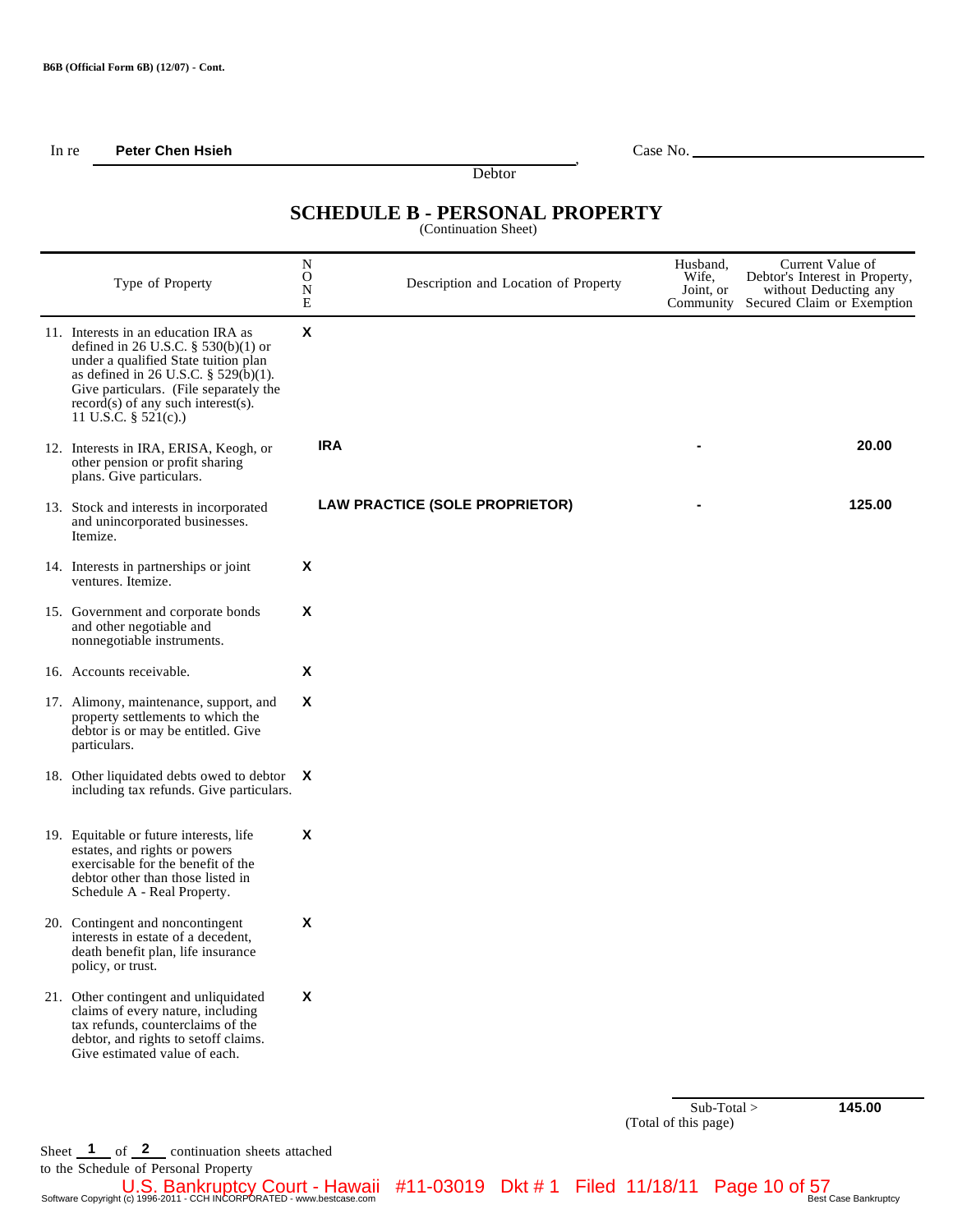In re **Peter Chen Hsieh Case No. 2008 No. 2008 No. 2008 No. 2008 No. 2008 No. 2008 No. 2008 No. 2008 No. 2008 No. 2008 No. 2008 No. 2008 No. 2008 No. 2008 No. 2008 No. 2008 No. 2009 No. 2008 No. 2009 No. 2008 No. 2009 No. 2008 N** 

Debtor

,

# **SCHEDULE B - PERSONAL PROPERTY**

(Continuation Sheet)

| Type of Property                                                                                                                                                                                                                                                                                                    | N<br>$\mathcal{O}$<br>N<br>E | Description and Location of Property                                              | Husband,<br>Wife,<br>Joint, or<br>Community | Current Value of<br>Debtor's Interest in Property,<br>without Deducting any<br>Secured Claim or Exemption |
|---------------------------------------------------------------------------------------------------------------------------------------------------------------------------------------------------------------------------------------------------------------------------------------------------------------------|------------------------------|-----------------------------------------------------------------------------------|---------------------------------------------|-----------------------------------------------------------------------------------------------------------|
| 22. Patents, copyrights, and other<br>intellectual property. Give<br>particulars.                                                                                                                                                                                                                                   | $\pmb{\mathsf{X}}$           |                                                                                   |                                             |                                                                                                           |
| 23. Licenses, franchises, and other<br>general intangibles. Give<br>particulars.                                                                                                                                                                                                                                    | X                            |                                                                                   |                                             |                                                                                                           |
| 24. Customer lists or other compilations<br>containing personally identifiable<br>information (as defined in 11 U.S.C.<br>§ $101(41A)$ ) provided to the debtor<br>by individuals in connection with<br>obtaining a product or service from<br>the debtor primarily for personal,<br>family, or household purposes. | X                            |                                                                                   |                                             |                                                                                                           |
| 25. Automobiles, trucks, trailers, and<br>other vehicles and accessories.                                                                                                                                                                                                                                           |                              | <b>2005 HYUNDAI ELANTRA</b>                                                       |                                             | 3,275.00                                                                                                  |
| 26. Boats, motors, and accessories.                                                                                                                                                                                                                                                                                 | X                            |                                                                                   |                                             |                                                                                                           |
| 27. Aircraft and accessories.                                                                                                                                                                                                                                                                                       | X                            |                                                                                   |                                             |                                                                                                           |
| 28. Office equipment, furnishings, and<br>supplies.                                                                                                                                                                                                                                                                 | X                            |                                                                                   |                                             |                                                                                                           |
| 29. Machinery, fixtures, equipment, and<br>supplies used in business.                                                                                                                                                                                                                                               |                              | <b>BOOKS, EQUIPMENT, FURNISHINGS, AND</b><br><b>SUPPLIES USED IN LAW PRACTICE</b> |                                             | 500.00                                                                                                    |
| 30. Inventory.                                                                                                                                                                                                                                                                                                      | X                            |                                                                                   |                                             |                                                                                                           |
| 31. Animals.                                                                                                                                                                                                                                                                                                        | $\pmb{\chi}$                 |                                                                                   |                                             |                                                                                                           |
| 32. Crops - growing or harvested. Give<br>particulars.                                                                                                                                                                                                                                                              | X                            |                                                                                   |                                             |                                                                                                           |
| 33. Farming equipment and<br>implements.                                                                                                                                                                                                                                                                            | X                            |                                                                                   |                                             |                                                                                                           |
| 34. Farm supplies, chemicals, and feed.                                                                                                                                                                                                                                                                             | X                            |                                                                                   |                                             |                                                                                                           |
| 35. Other personal property of any kind<br>not already listed. Itemize.                                                                                                                                                                                                                                             | X                            |                                                                                   |                                             |                                                                                                           |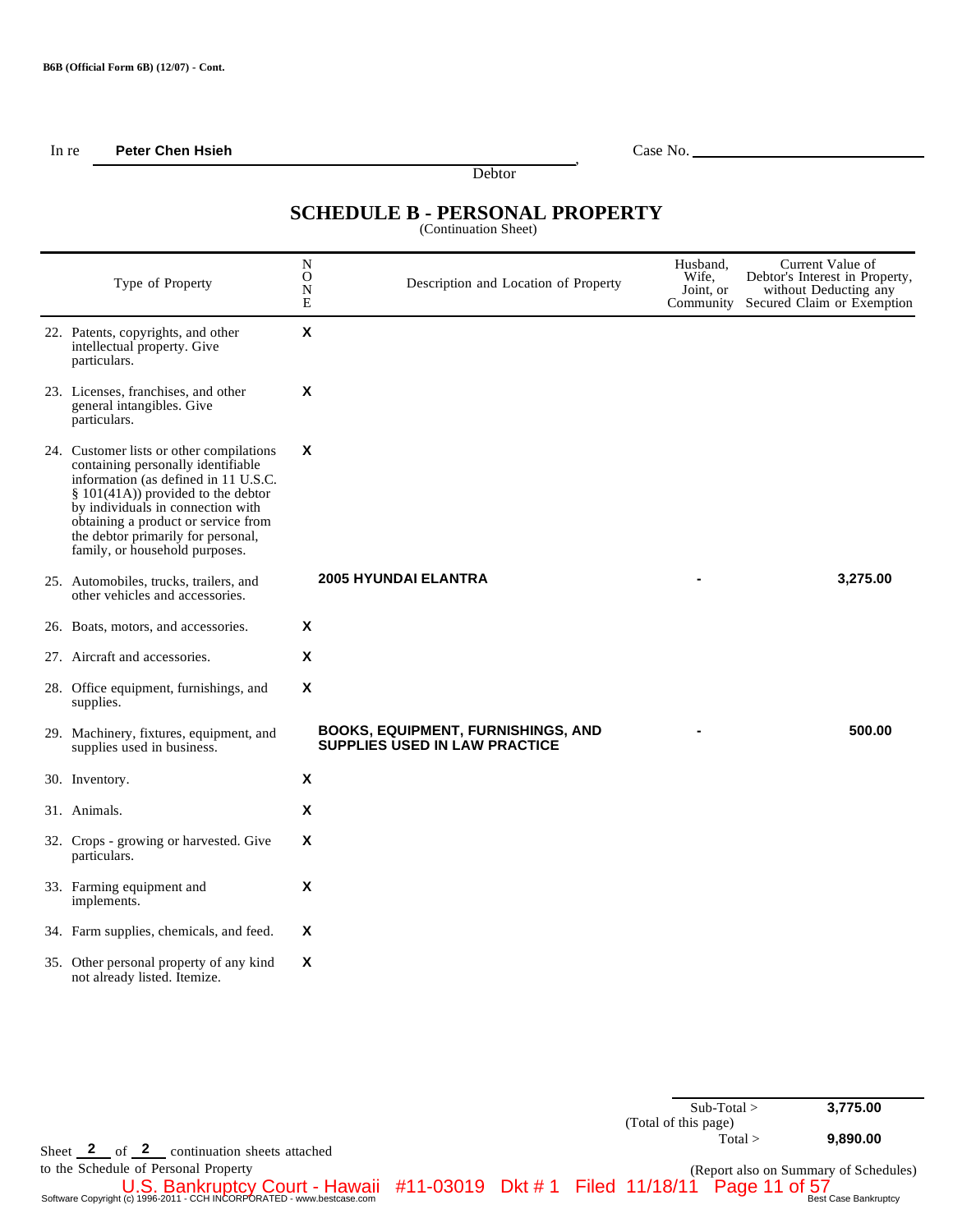$\mathbf{S}$ 

In re **Peter Chen Hsieh Case No. Case No. Case No. Case No. Case No. Case No. Case No. Case No. Case No. Case No. Case No. Case No. Case No. Case No. Case No. Case No. Case No. Case No. Case N** 

Debtor

,

# **SCHEDULE C - PROPERTY CLAIMED AS EXEMPT**

Debtor claims the exemptions to which debtor is entitled under:  $\Box$  Check if debtor claims a homestead exemption that exceeds

 $\Box$  11 U.S.C. §522(b)(2)<br>11 U.S.C. §522(b)(3)

(Check one box) \$146,450. *(Amount subject to adjustment on 4/1/13, and every three years thereafter* with respect to cases commenced on or after the date of adjustment.)

| Description of Property                                                                                                                                  | Specify Law Providing<br>Each Exemption | Value of<br>Claimed<br>Exemption | Current Value of<br>Property Without<br>Deducting Exemption |
|----------------------------------------------------------------------------------------------------------------------------------------------------------|-----------------------------------------|----------------------------------|-------------------------------------------------------------|
| <b>Cash on Hand</b><br><b>CASH</b>                                                                                                                       | 11 U.S.C. $\S$ 522(d)(5)                | 20.00                            | 20.00                                                       |
| <b>Checking, Savings, or Other Financial Accounts, Certificates of Deposit</b><br><b>CENTRAL PACIFIC BANK</b>                                            | 11 U.S.C. $\S$ 522(d)(5)                | 100.00                           | 100.00                                                      |
| <b>CENTRAL PACIFIC BANK</b>                                                                                                                              | 11 U.S.C. § 522(d)(5)                   | 1,000.00                         | 1,000.00                                                    |
| <b>E-TRADE</b>                                                                                                                                           | 11 U.S.C. § 522(d)(5)                   | 15.00                            | 15.00                                                       |
| Security Deposits with Utilities, Landlords, and Others<br><b>SECURITY DEPOSIT FOR RESIDENCE</b>                                                         | $\overline{11}$ U.S.C. § 522(d)(3)      | 1,975.00                         | 1,975.00                                                    |
| <b>Household Goods and Furnishings</b><br><b>HOUSEHOLD GOODS, FURNISHINGS</b>                                                                            | 11 U.S.C. § 522(d)(3)                   | 2,000.00                         | 2,000.00                                                    |
| Books, Pictures and Other Art Objects; Collectibles<br><b>BOOKS</b>                                                                                      | 11 U.S.C. § 522(d)(3)                   | 25.00                            | 25.00                                                       |
| <b>Wearing Apparel</b><br><b>CLOTHING</b>                                                                                                                | 11 U.S.C. § 522(d)(3)                   | 200.00                           | 200.00                                                      |
| <b>Furs and Jewelry</b><br><b>JEWELRY</b>                                                                                                                | 11 U.S.C. $\S$ 522(d)(4)                | 300.00                           | 300.00                                                      |
| Firearms and Sports, Photographic and Other Hobby Equipment<br><b>SPORTS EQUIPMENT</b>                                                                   | $11 \overline{U.S.C. \S 522(d)(5)}$     | 35.00                            | 35.00                                                       |
| <b>CAMERA &amp; CAMERA SYSTEM</b>                                                                                                                        | 11 U.S.C. § 522(d)(5)                   | 300.00                           | 300.00                                                      |
| <b>Interests in Insurance Policies</b><br><b>WEST COAST LIFE</b>                                                                                         | 11 U.S.C. § 522(d)(7)                   | 0.00                             | 0.00                                                        |
| Interests in IRA, ERISA, Keogh, or Other Pension or Profit Sharing Plans<br><b>IRA</b>                                                                   | 11 U.S.C. $\S$ 522(d)(5)                | 20.00                            | 20.00                                                       |
| <b>Stock and Interests in Businesses</b><br><b>LAW PRACTICE (SOLE PROPRIETOR)</b>                                                                        | 11 U.S.C. § 522(d)(5)                   | 125.00                           | 125.00                                                      |
| <b>Automobiles, Trucks, Trailers, and Other Vehicles</b><br><b>2005 HYUNDAI ELANTRA</b>                                                                  | 11 U.S.C. § 522(d)(2)                   | 3,275.00                         | 3,275.00                                                    |
| <b>Machinery, Fixtures, Equipment and Supplies Used in Business</b><br><b>BOOKS, EQUIPMENT, FURNISHINGS, AND</b><br><b>SUPPLIES USED IN LAW PRACTICE</b> | 11 U.S.C. $\frac{1}{9}$ 522(d)(6)       | 500.00                           | 500.00                                                      |

continuation sheets attached to Schedule of Property Claimed as Exempt Software Copyright (c) 1996-2011 - CCH INCORPORATED - www.bestcase.com **Best Case Bankruptcy** Best Case Bankruptcy **0** continuation sheets attached to Schedule of Hawaii Claimed of 50190<sup>t</sup> Dkt # 1 Filed 11/18/11 Page 12 of 57 Total: **9,890.00 9,890.00**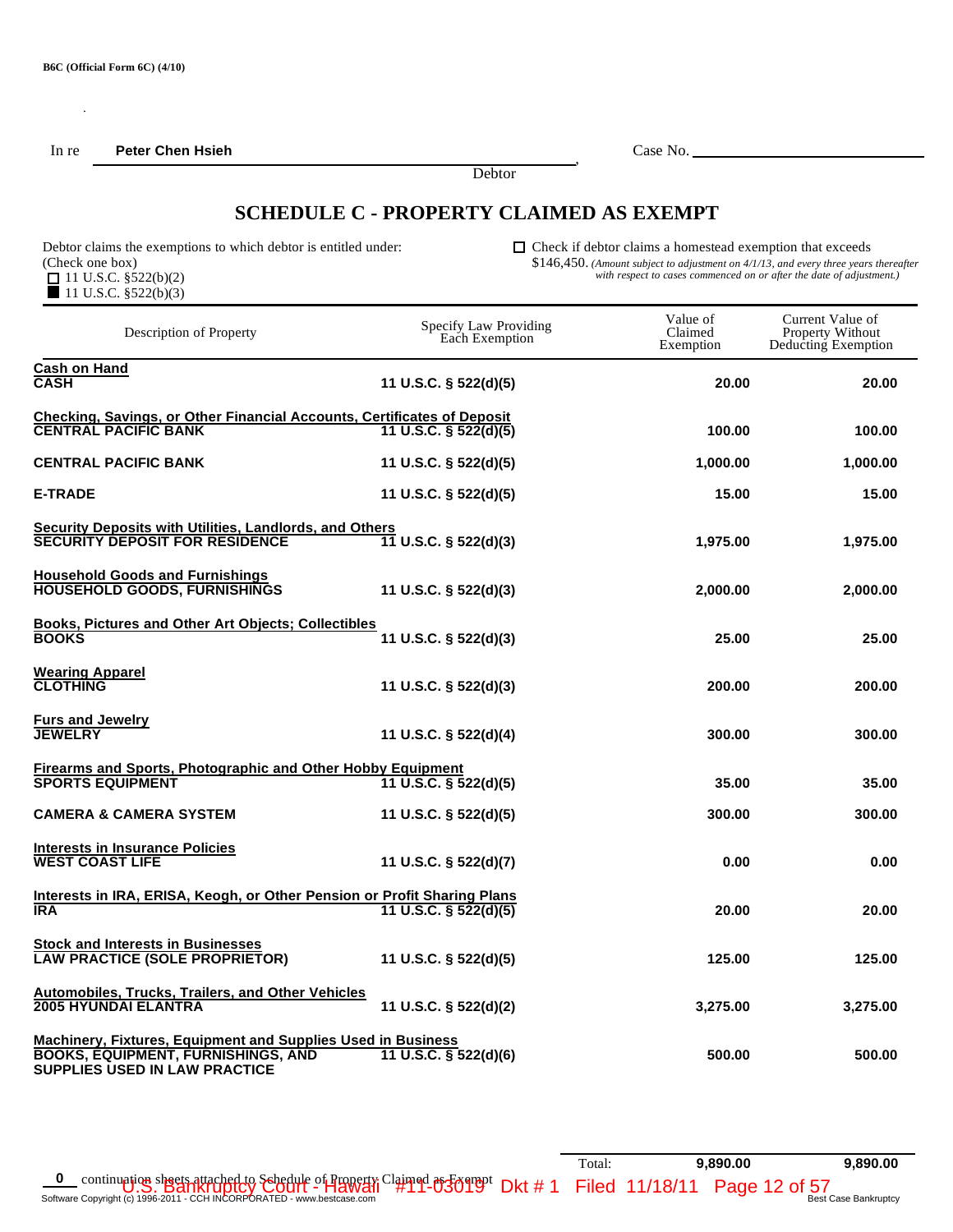**Peter Chen Hsieh Case No. 2008 Case No. 2008 Case No. 2008 Case No. 2008 Case No. 2008 Case No. 2009 Case No. 2009 Case No. 2009 Case No. 2009 Case No. 2009 Case No. 2009 Case No. 2009 Case No. 2009 Case No. 2009 Case No.** 

Debtor

,

# **SCHEDULE D - CREDITORS HOLDING SECURED CLAIMS**

State the name, mailing address, including zip code, and last four digits of any account number of all entities holding claims secured by property of the debtor as of the date of filing of the petition. The complete accoun if the debtor chooses to do so. List creditors holding all types of secured interests such as judgment liens, garnishments, statutory liens, mortgages, deeds of trust, and other security interests.

List creditors in alphabetical order to the extent practicable. If a minor child is a creditor, the child's initials and the name and address of the child's parent or guardian, such as "A.B., a minor child, by John Doe, gu

If any entity other than a spouse in a joint case may be jointly liable on a claim, place an "X" in the column labeled "Codebtor", include the entity on the appropriate schedule of creditors, and complete Schedule H - Code

Check this box if debtor has no creditors holding secured claims to report on this Schedule D.

| <b>CREDITOR'S NAME</b><br>AND MAILING ADDRESS<br>INCLUDING ZIP CODE,<br>AND ACCOUNT NUMBER<br>(See instructions above.) | С<br>$\overline{O}$<br>D<br>E<br>B<br>T<br>$\circ$<br>${\sf R}$ | $\mathsf H$<br>W<br>J<br>$\mathbf C$ | Husband, Wife, Joint, or Community<br>DATE CLAIM WAS INCURRED,<br>NATURE OF LIEN, AND<br>DESCRIPTION AND VALUE<br>OF PROPERTY<br><b>SUBJECT TO LIEN</b> | C<br>O<br>T<br>T<br>200Z | $C \cup C$<br>$\mathbf{L}$<br>D | $\overline{1}$<br>$_{\rm P}^{\rm S}$<br>$\frac{1}{T}$<br>Ε<br>D | <b>AMOUNT OF</b><br><b>CLAIM</b><br><b>WITHOUT</b><br><b>DEDUCTING</b><br><b>VALUE OF</b><br><b>COLLATERAL</b> | <b>UNSECURED</b><br>PORTION, IF<br>ANY |
|-------------------------------------------------------------------------------------------------------------------------|-----------------------------------------------------------------|--------------------------------------|---------------------------------------------------------------------------------------------------------------------------------------------------------|--------------------------|---------------------------------|-----------------------------------------------------------------|----------------------------------------------------------------------------------------------------------------|----------------------------------------|
| Account No. 5112                                                                                                        |                                                                 |                                      | 2002, 2003, 2004, 2005, 2006, 2007, 2008,                                                                                                               |                          | A<br>T<br>E<br>D                |                                                                 |                                                                                                                |                                        |
| Creditor #: 1<br><b>INTERNAL REVENUE SERVICE</b><br>P.O. BOX 7346<br>Philadelphia, PA 19101-7346                        |                                                                 |                                      | 2009<br>lien<br><b>ASSETS</b>                                                                                                                           |                          |                                 |                                                                 |                                                                                                                |                                        |
|                                                                                                                         |                                                                 |                                      | Value \$<br><b>Unknown</b>                                                                                                                              |                          |                                 |                                                                 | 568,750.00                                                                                                     | <b>Unknown</b>                         |
| Account No.                                                                                                             |                                                                 |                                      | 2009 - 2011                                                                                                                                             |                          |                                 |                                                                 |                                                                                                                |                                        |
| Creditor #: 2<br><b>RICOH AMERICAS CORPORATION</b><br>P.O. BOX 550599<br>Jacksonville, FL 32255-0599                    |                                                                 |                                      | <b>Purchase Money Security</b><br><b>Copier Lease</b>                                                                                                   |                          |                                 |                                                                 |                                                                                                                |                                        |
|                                                                                                                         |                                                                 |                                      | Value \$<br><b>Unknown</b>                                                                                                                              |                          |                                 |                                                                 | 14,040.00                                                                                                      | <b>Unknown</b>                         |
| Account No. xx0520                                                                                                      |                                                                 |                                      | 2004 - 2009                                                                                                                                             |                          |                                 |                                                                 |                                                                                                                |                                        |
| Creditor #: 3<br><b>STATE OF HAWAII</b><br><b>DEPT. OF TAXATION</b><br>P.O. BOX 1425<br>Honolulu, HI 96805-1425         |                                                                 |                                      | lien<br><b>ASSETS</b>                                                                                                                                   |                          |                                 |                                                                 |                                                                                                                |                                        |
|                                                                                                                         |                                                                 |                                      | Value \$<br><b>Unknown</b>                                                                                                                              |                          |                                 |                                                                 | 55,042.00                                                                                                      | <b>Unknown</b>                         |
| Account No. x5508                                                                                                       |                                                                 |                                      | 2004 - 2009                                                                                                                                             |                          |                                 |                                                                 |                                                                                                                |                                        |
| Creditor #: 4<br><b>STATE OF HAWAII</b>                                                                                 |                                                                 |                                      | lien.                                                                                                                                                   |                          |                                 |                                                                 |                                                                                                                |                                        |
| <b>DEPT. OF TAXATION</b><br>P.O. BOX 1425<br>Honolulu, HI 96805-1425                                                    |                                                                 |                                      | <b>ASSETS</b>                                                                                                                                           |                          |                                 |                                                                 |                                                                                                                |                                        |
|                                                                                                                         |                                                                 |                                      | Value \$<br><b>Unknown</b>                                                                                                                              |                          |                                 |                                                                 | 76,918.00                                                                                                      | <b>Unknown</b>                         |
| 0<br>continuation sheets attached                                                                                       |                                                                 |                                      | (Total of this page)                                                                                                                                    | Subtotal                 |                                 |                                                                 | 714,750.00                                                                                                     | 0.00                                   |
|                                                                                                                         |                                                                 |                                      |                                                                                                                                                         |                          | Total                           |                                                                 | 714,750.00                                                                                                     | 0.00                                   |

(Report on Summary of Schedules)

U.S. Bankruptcy Court - Hawaii #11-03019 Dkt # 1 Filed 11/18/11 Page 13 of 57<br>Software Copyright (c) 1996-2011 - CCH INCORPORATED - www.bestcase.com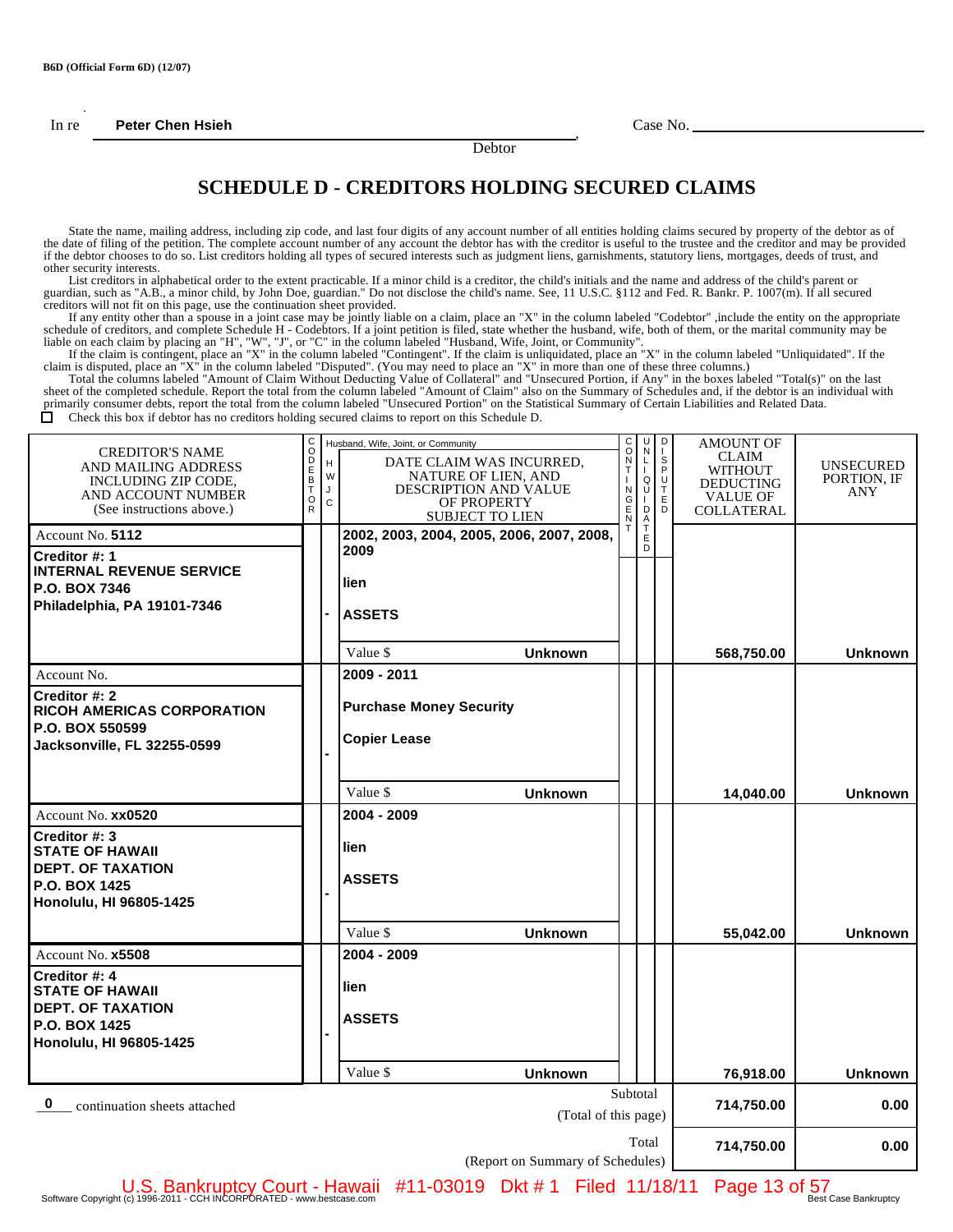### **Peter Chen Hsieh Case No. 2008 Case No. 2008 Case No. 2008 Case No. 2008 Case No. 2008 Case No. 2009 Case No. 2009 Case No. 2009 Case No. 2009 Case No. 2009 Case No. 2009 Case No. 2009 Case No. 2009 Case No. 2009 Case No.**

,

Debtor

# **SCHEDULE E - CREDITORS HOLDING UNSECURED PRIORITY CLAIMS**

A complete list of claims entitled to priority, listed separately by type of priority, is to be set forth on the sheets provided. Only holders of unsecured claims entitled to priority should be listed in this schedule. In the boxes provided on the attached sheets, state the name, mailing address, including zip code, and last four digits of the account number, if any, of all entities holding priority claims against the debtor or the property of the debtor, as of the date of the filing of the petition. Use a separate continuation sheet for each type of priority and label each with the type of priority.

The complete account number of any account the debtor has with the creditor is useful to the trustee and the creditor and may be provided if the debtor chooses to do so. If a minor child is a creditor, state the child's initials and the name and address of the child's parent or guardian, such as "A.B., a minor child, by John Doe, guardian." Do not disclose the child's name. See, 11 U.S.C. §112 and Fed. R. Bankr. P. 1007(m).

If any entity other than a spouse in a joint case may be jointly liable on a claim, place an "X" in the column labeled "Codebtor," include the entity on the appropriate schedule of creditors, and complete Schedule H-Codebtors. If a joint petition is filed, state whether the husband, wife, both of them, or the marital community may be liable on each claim by placing an "H," "W," "J," or "C" in the column labeled "Husband, Wife, Joint, or Community." If the claim is contingent, place an "X" in the column labeled "Contingent." If the claim is unliquidated, place an "X" in the column labeled "Unliquidated." If the claim is disputed, place an "X" in the column labeled "Disputed." (You may need to place an "X" in more than one of these three columns.)

Report the total of claims listed on each sheet in the box labeled "Subtotals" on each sheet. Report the total of all claims listed on this Schedule E in the box labeled "Total" on the last sheet of the completed schedule. Report this total also on the Summary of Schedules.

Report the total of amounts entitled to priority listed on each sheet in the box labeled "Subtotals" on each sheet. Report the total of all amounts entitled to priority listed on this Schedule E in the box labeled "Totals" on the last sheet of the completed schedule. Individual debtors with primarily consumer debts report this total also on the Statistical Summary of Certain Liabilities and Related Data.

Report the total of amounts not entitled to priority listed on each sheet in the box labeled "Subtotals" on each sheet. Report the total of all amounts not entitled to priority listed on this Schedule E in the box labeled "Totals" on the last sheet of the completed schedule. Individual debtors with primarily consumer debts report this total also on the Statistical Summary of Certain Liabilities and Related Data.

Check this box if debtor has no creditors holding unsecured priority claims to report on this Schedule E.

**TYPES OF PRIORITY CLAIMS** (Check the appropriate box(es) below if claims in that category are listed on the attached sheets)

#### ■ Domestic support obligations

Claims for domestic support that are owed to or recoverable by a spouse, former spouse, or child of the debtor, or the parent, legal guardian, or responsible relative of such a child, or a governmental unit to whom such a domestic support claim has been assigned to the extent provided in 11 U.S.C. § 507(a)(1).

### **Extensions of credit in an involuntary case**

Claims arising in the ordinary course of the debtor's business or financial affairs after the commencement of the case but before the earlier of the appointment of a trustee or the order for relief. 11 U.S.C. § 507(a)(3).

#### **Wages, salaries, and commissions**

Wages, salaries, and commissions, including vacation, severance, and sick leave pay owing to employees and commissions owing to qualifying independent sales representatives up to \$11,725\* per person earned within 180 days immediately preceding the filing of the original petition, or the cessation of business, whichever occurred first, to the extent provided in 11 U.S.C. § 507(a)(4).

### **Contributions to employee benefit plans**

Money owed to employee benefit plans for services rendered within 180 days immediately preceding the filing of the original petition, or the cessation of business, whichever occurred first, to the extent provided in 11 U.S.C. § 507(a)(5).

### **Certain farmers and fishermen**

Claims of certain farmers and fishermen, up to \$5,775\* per farmer or fisherman, against the debtor, as provided in 11 U.S.C. § 507(a)(6).

#### **Deposits by individuals**

Claims of individuals up to \$2,600\* for deposits for the purchase, lease, or rental of property or services for personal, family, or household use, that were not delivered or provided. 11 U.S.C.  $\S$  507(a)(7).

### **Taxes and certain other debts owed to governmental units**

Taxes, customs duties, and penalties owing to federal, state, and local governmental units as set forth in 11 U.S.C. § 507(a)(8).

### **Commitments to maintain the capital of an insured depository institution**

Claims based on commitments to the FDIC, RTC, Director of the Office of Thrift Supervision, Comptroller of the Currency, or Board of Governors of the Federal Reserve System, or their predecessors or successors, to maintain the capital of an insured depository institution. 11 U.S.C. § 507 (a)(9).

### **Claims for death or personal injury while debtor was intoxicated**

Claims for death or personal injury resulting from the operation of a motor vehicle or vessel while the debtor was intoxicated from using alcohol, a drug, or another substance. 11 U.S.C.  $\S$  507(a)(10).

\* *Amount subject to adjustment on 4/01/13, and every three years thereafter with respect to cases commenced on or after the date of adjustment.*

continuation sheets attached U.S. Bankruptcy Court - Hawaii <sup>2</sup> #11-03019 Dkt # 1 Filed 11/18/11 Page 14 of 57

Software Copyright (c) 1996-2011 - CCH INCORPORATED - www.bestcase.com **Best Case Bankruptcy** Best Case Bankruptcy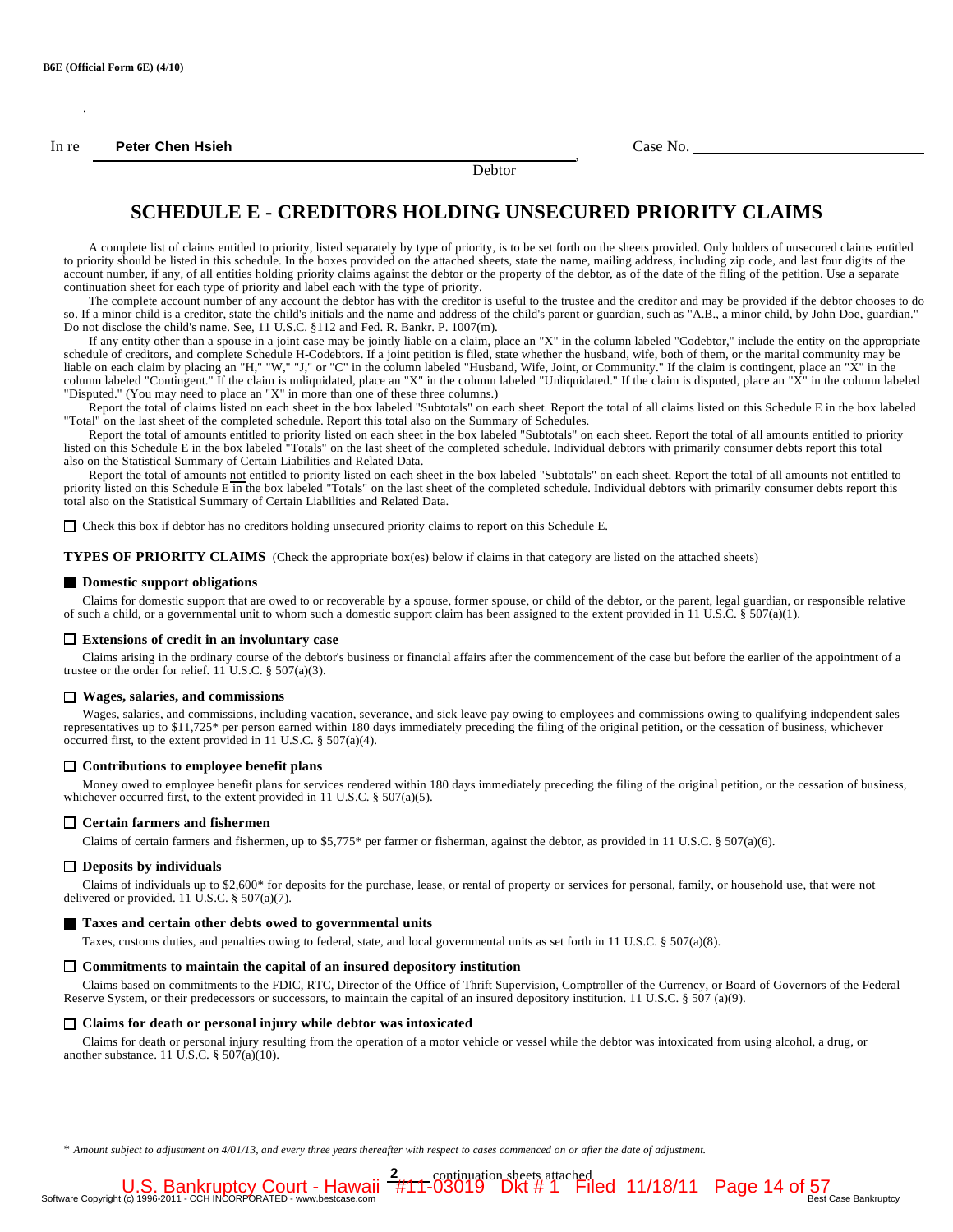**Peter Chen Hsieh Case No. 2008 Case No. 2008 Case No. 2008 Case No. 2008 Case No. 2008 Case No. 2009 Case No. 2009 Case No. 2009 Case No. 2009 Case No. 2009 Case No. 2009 Case No. 2009 Case No. 2009 Case No. 2009 Case No.** 

Debtor

,

# **SCHEDULE E - CREDITORS HOLDING UNSECURED PRIORITY CLAIMS**

(Continuation Sheet)

## **Domestic Support Obligations**

|                                                                                                                    |          |                                                 |                                                                                              |                                                                            |                                                     |                                                                                                                                                                             | TYPE OF PRIORITY          |                                                                                        |
|--------------------------------------------------------------------------------------------------------------------|----------|-------------------------------------------------|----------------------------------------------------------------------------------------------|----------------------------------------------------------------------------|-----------------------------------------------------|-----------------------------------------------------------------------------------------------------------------------------------------------------------------------------|---------------------------|----------------------------------------------------------------------------------------|
| <b>CREDITOR'S NAME,</b><br>AND MAILING ADDRESS<br>INCLUDING ZIP CODE,<br>AND ACCOUNT NUMBER<br>(See instructions.) | CODEBTOR | $\,$ H<br>${\sf W}$<br>$\mathsf J$<br>${\bf C}$ | Husband, Wife, Joint, or Community<br>DATE CLAIM WAS INCURRED<br>AND CONSIDERATION FOR CLAIM | $_{\rm o}^{\rm c}$<br>$\begin{array}{c}\nN \\ T \\ I\n\end{array}$<br>2mQZ | $\frac{L}{L}$<br>I.<br>$\overline{D}$<br>$_{T}^{A}$ | $\begin{array}{c} U \\ N \end{array}$ $\begin{array}{c} D \\ I \end{array}$<br>D<br>$_{\rm P}^{\rm S}$<br>$\begin{bmatrix} 0 \\ 0 \\ 1 \end{bmatrix}$<br>$_{\rm D}^{\rm E}$ | <b>AMOUNT</b><br>OF CLAIM | AMOUNT NOT ENTITLED TO<br>PRIORITY, IF ANY<br>AMOUNT<br><b>ENTITLED TO</b><br>PRIORITY |
| Account No.                                                                                                        |          |                                                 | 2005 - 2011                                                                                  | T.                                                                         | $_{\rm D}^{\rm E}$                                  |                                                                                                                                                                             |                           |                                                                                        |
| Creditor #: 1<br>YOSHIOKA, DAWN<br><b>46-292 KAHUHIPA STREET</b><br>Kaneohe, HI 96744                              |          |                                                 | <b>Child Support, Educational &amp; Medical</b><br><b>Expenses for Children</b>              |                                                                            |                                                     |                                                                                                                                                                             |                           | 0.00                                                                                   |
|                                                                                                                    |          |                                                 |                                                                                              |                                                                            |                                                     |                                                                                                                                                                             | 141,000.00                | 141,000.00                                                                             |
| Account No.                                                                                                        |          |                                                 |                                                                                              |                                                                            |                                                     |                                                                                                                                                                             |                           |                                                                                        |
|                                                                                                                    |          |                                                 |                                                                                              |                                                                            |                                                     |                                                                                                                                                                             |                           |                                                                                        |
| Account No.                                                                                                        |          |                                                 |                                                                                              |                                                                            |                                                     |                                                                                                                                                                             |                           |                                                                                        |
| Account No.                                                                                                        |          |                                                 |                                                                                              |                                                                            |                                                     |                                                                                                                                                                             |                           |                                                                                        |
|                                                                                                                    |          |                                                 |                                                                                              |                                                                            |                                                     |                                                                                                                                                                             |                           |                                                                                        |
| Account No.                                                                                                        |          |                                                 |                                                                                              |                                                                            |                                                     |                                                                                                                                                                             |                           |                                                                                        |
|                                                                                                                    |          |                                                 |                                                                                              |                                                                            |                                                     |                                                                                                                                                                             |                           |                                                                                        |
| Sheet 1<br>of $2$<br>continuation sheets attached to                                                               |          |                                                 |                                                                                              | Subtotal                                                                   |                                                     |                                                                                                                                                                             |                           | 0.00                                                                                   |
| Schedule of Creditors Holding Unsecured Priority Claims                                                            |          |                                                 | (Total of this page)                                                                         |                                                                            |                                                     |                                                                                                                                                                             | 141,000.00                | 141,000.00                                                                             |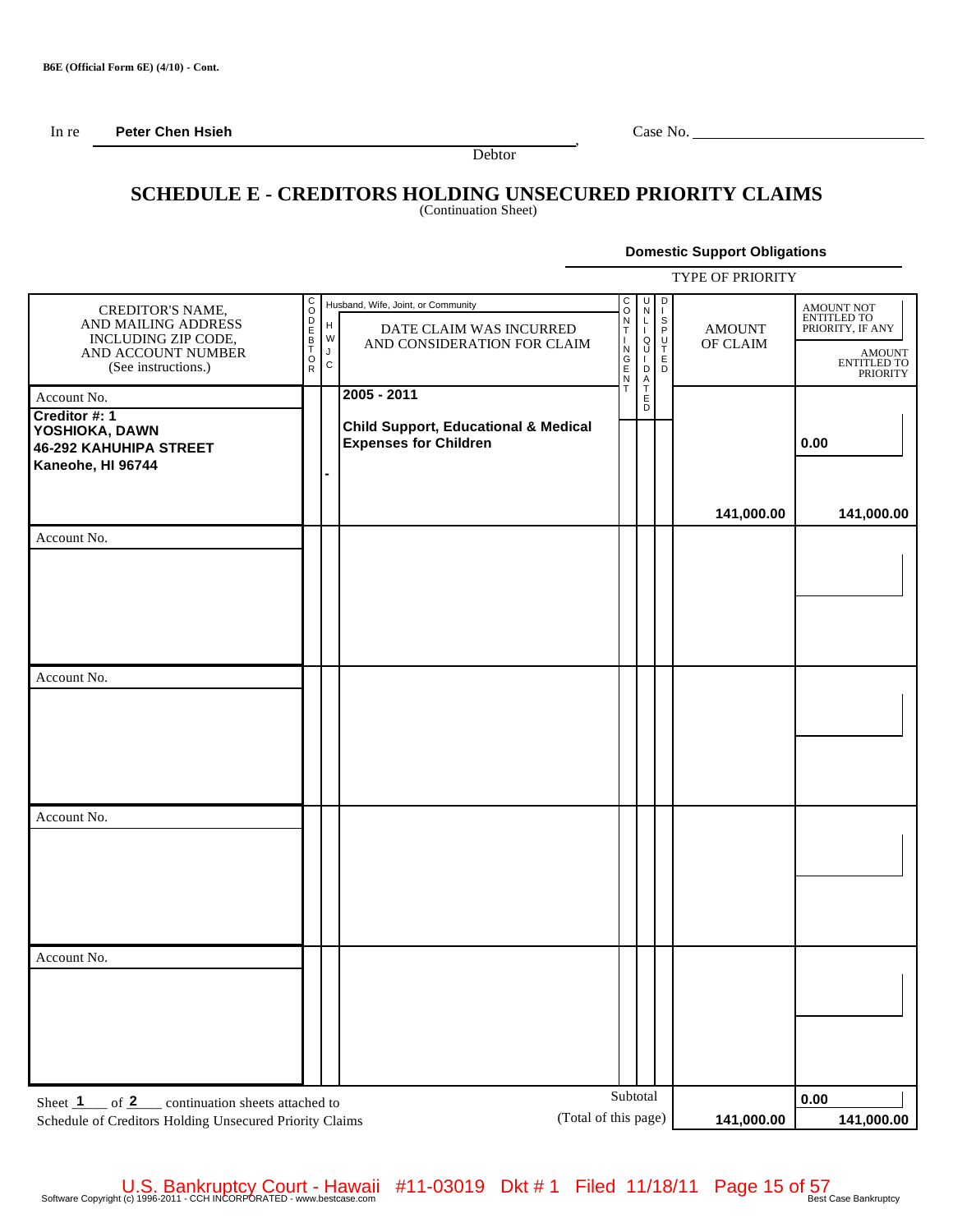**Peter Chen Hsieh Case No.** 2008 No.

Debtor

,

# **SCHEDULE E - CREDITORS HOLDING UNSECURED PRIORITY CLAIMS**

(Continuation Sheet)

### $T$ **Taxes and Certain Other Debts Owed to Governmental Units**

|                                                                                                          |                                      |                                     |                                                                                              |                                                                                                 |                                                                                 |                                                      | TYPE OF PRIORITY          |                                                             |
|----------------------------------------------------------------------------------------------------------|--------------------------------------|-------------------------------------|----------------------------------------------------------------------------------------------|-------------------------------------------------------------------------------------------------|---------------------------------------------------------------------------------|------------------------------------------------------|---------------------------|-------------------------------------------------------------|
| <b>CREDITOR'S NAME,</b><br>AND MAILING ADDRESS<br><b>INCLUDING ZIP CODE,</b><br>AND ACCOUNT NUMBER       | $\rm ^c_{\rm O}$<br>D<br>E<br>B<br>T | $\boldsymbol{\mathsf{H}}$<br>W<br>J | Husband, Wife, Joint, or Community<br>DATE CLAIM WAS INCURRED<br>AND CONSIDERATION FOR CLAIM | $\begin{array}{c}\n\overline{C} \\ \overline{C} \\ \overline{T}\n\end{array}$<br>$\overline{1}$ | $\underset{\mathsf{N}}{\mathsf{U}}$<br>L.<br>$\mathbf{L}$<br>$rac{1}{\sqrt{2}}$ | $\frac{D}{I}$<br>$_{\rm P}^{\rm S}$<br>$\frac{1}{T}$ | <b>AMOUNT</b><br>OF CLAIM | AMOUNT NOT ENTITLED TO<br>PRIORITY, IF ANY<br><b>AMOUNT</b> |
| (See instructions.)<br>Account No. 5112                                                                  | O<br>R                               | $\mathbf C$                         | 2010                                                                                         | 2mQZ<br>T                                                                                       | D<br>Α<br>T<br>$_{\rm D}^{\rm E}$                                               | E<br>D                                               |                           | <b>ENTITLED TO</b><br>PRIORITY                              |
| Creditor #: 2<br><b>INTERNAL REVENUE SERVICE</b><br>P.O. BOX 7346<br>Philadelphia, PA 19101-7346         |                                      |                                     | income taxes                                                                                 |                                                                                                 |                                                                                 |                                                      |                           | 0.00                                                        |
|                                                                                                          |                                      |                                     |                                                                                              |                                                                                                 |                                                                                 |                                                      | 55,319.00                 | 55,319.00                                                   |
| Account No. 5112                                                                                         |                                      |                                     | 2010                                                                                         |                                                                                                 |                                                                                 |                                                      |                           |                                                             |
| Creditor #: 3<br><b>STATE OF HAWAII</b><br><b>DEPT. OF TAXATION</b>                                      |                                      |                                     | income taxes                                                                                 |                                                                                                 |                                                                                 |                                                      |                           | 0.00                                                        |
| P.O. BOX 1425<br>Honolulu, HI 96805-1425                                                                 |                                      |                                     |                                                                                              |                                                                                                 |                                                                                 |                                                      |                           |                                                             |
|                                                                                                          |                                      |                                     |                                                                                              |                                                                                                 |                                                                                 |                                                      | 14,720.00                 | 14,720.00                                                   |
| Account No.                                                                                              |                                      |                                     |                                                                                              |                                                                                                 |                                                                                 |                                                      |                           |                                                             |
|                                                                                                          |                                      |                                     |                                                                                              |                                                                                                 |                                                                                 |                                                      |                           |                                                             |
|                                                                                                          |                                      |                                     |                                                                                              |                                                                                                 |                                                                                 |                                                      |                           |                                                             |
| Account No.                                                                                              |                                      |                                     |                                                                                              |                                                                                                 |                                                                                 |                                                      |                           |                                                             |
|                                                                                                          |                                      |                                     |                                                                                              |                                                                                                 |                                                                                 |                                                      |                           |                                                             |
|                                                                                                          |                                      |                                     |                                                                                              |                                                                                                 |                                                                                 |                                                      |                           |                                                             |
| Account No.                                                                                              |                                      |                                     |                                                                                              |                                                                                                 |                                                                                 |                                                      |                           |                                                             |
|                                                                                                          |                                      |                                     |                                                                                              |                                                                                                 |                                                                                 |                                                      |                           |                                                             |
|                                                                                                          |                                      |                                     |                                                                                              |                                                                                                 |                                                                                 |                                                      |                           |                                                             |
|                                                                                                          |                                      |                                     |                                                                                              |                                                                                                 |                                                                                 |                                                      |                           |                                                             |
| Sheet 2<br>of $2$<br>continuation sheets attached to                                                     |                                      |                                     |                                                                                              | Subtotal                                                                                        |                                                                                 |                                                      |                           | 0.00                                                        |
| Schedule of Creditors Holding Unsecured Priority Claims                                                  |                                      |                                     | (Total of this page)                                                                         |                                                                                                 |                                                                                 |                                                      | 70,039.00                 | 70,039.00                                                   |
|                                                                                                          |                                      |                                     |                                                                                              |                                                                                                 | Total                                                                           |                                                      |                           | 0.00                                                        |
|                                                                                                          |                                      |                                     | (Report on Summary of Schedules)                                                             |                                                                                                 |                                                                                 |                                                      | 211,039.00                | 211,039.00                                                  |
| U.S. Bankruptcy Court - Hawaii<br>Software Copyright (c) 1996-2011 - CCH INCORPORATED - www.bestcase.com |                                      |                                     | #11-03019 Dkt #1 Filed 11/18/11                                                              |                                                                                                 |                                                                                 |                                                      |                           | Page 16 of 57<br>Best Case Bankruptcy                       |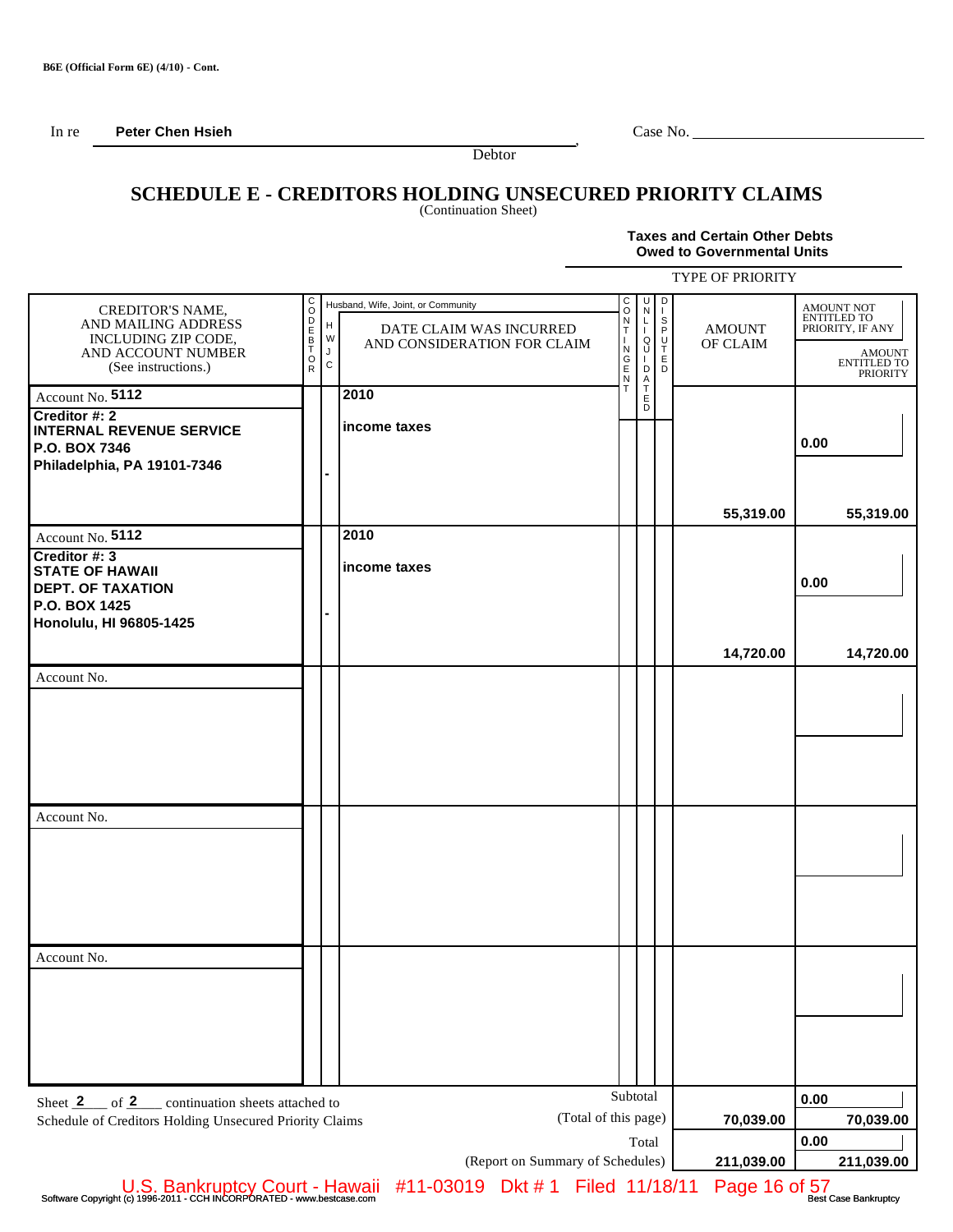**Peter Chen Hsieh Case No. Case No. Case No. Case No. Case No.** 

Debtor

,

# **SCHEDULE F - CREDITORS HOLDING UNSECURED NONPRIORITY CLAIMS**

State the name, mailing address, including zip code, and last four digits of any account number, of all entities holding unsecured claims without priority against the debtor or the property of the debtor, as of the date of filing of the petition. The complete account number of any account the debtor has with the creditor is useful to the trustee and the creditor and may be provided if the debtor chooses to do so. If a minor child is a creditor, state the child's initials and the name and address of the child's parent or guardian, such as "A.B., a minor child, by John Doe, guardian." Do not disclose the child's name. See, 11 U.S.C. §112 and Fed. R. Bankr. P. 1007(m). Do not include claims listed in Schedules D and E. If all creditors will not fit on this page, use the continuation sheet provided.

If any entity other than a spouse in a joint case may be jointly liable on a claim, place an "X" in the column labeled "Codebtor," include the entity on the appropriate schedule of creditors, and complete Schedule H - Codebtors. If a joint petition is filed, state whether the husband, wife, both of them, or the marital community may be liable on each claim by placing an "H," "W," "J," or "C" in the column labeled "Husband, Wife, Joint, or Community."

If the claim is contingent, place an "X" in the column labeled "Contingent." If the claim is unliquidated, place an "X" in the column labeled "Unliquidated." If the claim is disputed, place an "X" in the column labeled "Disputed." (You may need to place an "X" in more than one of these three columns.)

Report the total of all claims listed on this schedule in the box labeled "Total" on the last sheet of the completed schedule. Report this total also on the Summary of Schedules and, if the debtor is an individual with primarily consumer debts, report this total also on the Statistical Summary of Certain Liabilities and Related Data.

 $\Box$ Check this box if debtor has no creditors holding unsecured claims to report on this Schedule F.

| <b>CREDITOR'S NAME,</b>                                                                                                           |         |                               | Husband, Wife, Joint, or Community                                                                  | $rac{C}{O}$                         | $z \subset$                                                                          | $\Box$ |                        |
|-----------------------------------------------------------------------------------------------------------------------------------|---------|-------------------------------|-----------------------------------------------------------------------------------------------------|-------------------------------------|--------------------------------------------------------------------------------------|--------|------------------------|
| <b>MAILING ADDRESS</b><br><b>INCLUDING ZIP CODE,</b><br>AND ACCOUNT NUMBER<br>(See instructions above.)                           | ROHWHOO | н<br>W<br>$\mathbf{I}$ .<br>C | DATE CLAIM WAS INCURRED AND<br>CONSIDERATION FOR CLAIM. IF CLAIM<br>IS SUBJECT TO SETOFF, SO STATE. | $\frac{\tilde{N}}{T}$<br>I.<br>200Z | $\mathbf{L}$<br>$\overline{C}$<br>$\overline{P}$<br>$\overline{P}$<br>$\overline{T}$ | OFJCPS | <b>AMOUNT OF CLAIM</b> |
| Account No.                                                                                                                       |         |                               | 2004 - 2007                                                                                         |                                     |                                                                                      |        |                        |
| Creditor #: 1<br><b>ACCOUNTECH</b><br>1255 NU'UANU AVENUE, SUITE 1211<br>Honolulu, HI 96817-4006                                  |         |                               | accounting services                                                                                 |                                     | $\overline{E}$                                                                       |        | 7,790.00               |
| Account No. xxx9001                                                                                                               |         |                               | 2008                                                                                                |                                     |                                                                                      |        |                        |
| Creditor #: 2<br><b>AMPCO SYSTEM PARKING</b><br>841 BISHOP STREET, SUITE 1050<br>Honolulu, HI 96813                               |         |                               | parking fees                                                                                        |                                     |                                                                                      |        | 1,340.00               |
| Account No.                                                                                                                       |         |                               | 2005                                                                                                |                                     |                                                                                      |        |                        |
| Creditor #: 3<br>ARCHITECTURAL DIAGNOSTICS,<br>LTD.<br>QUEEN'S COURT, SUITE 500<br><b>800 BETHEL STREET</b><br>Honolulu, HI 96813 |         |                               | expert witness fees                                                                                 |                                     |                                                                                      |        | 2,350.00               |
| Account No. XXXXXXXX9769                                                                                                          |         |                               | 2000 - 2006                                                                                         |                                     |                                                                                      |        |                        |
| Creditor #: 4<br><b>BANK OF AMERICA</b><br>P.O. BOX 15026<br>Wilmington, DE 19850-5026                                            |         |                               | credit card                                                                                         |                                     |                                                                                      |        |                        |
|                                                                                                                                   |         |                               |                                                                                                     |                                     |                                                                                      |        | 26,130.00              |
| <b>6</b> continuation sheets attached                                                                                             |         |                               | (Total of this page)                                                                                | Subtotal                            |                                                                                      |        | 37,610.00              |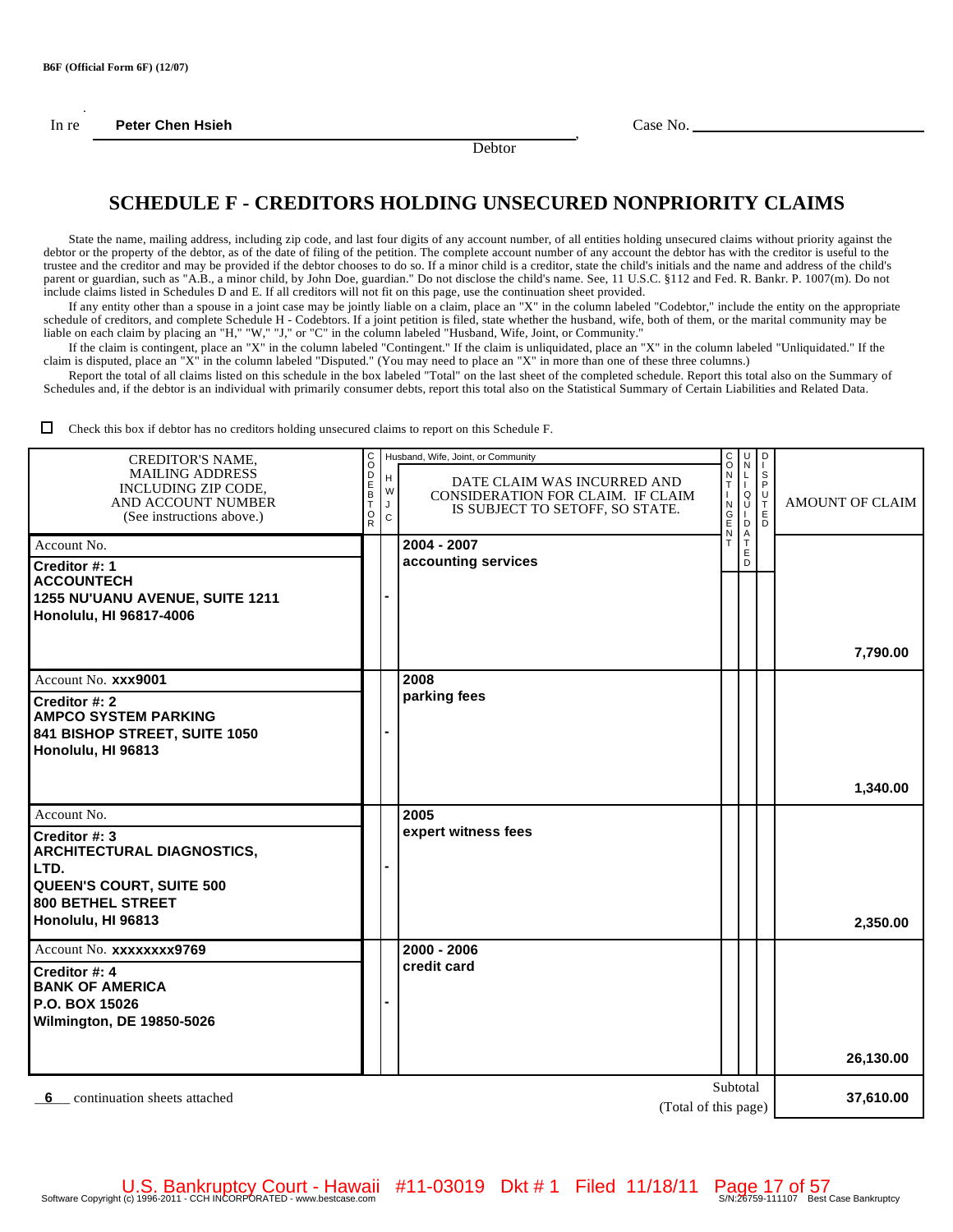**Peter Chen Hsieh Case No. 2008 No. 2008 No. 2008 No. 2008 No. 2008 No. 2008 No. 2008 No. 2008 No. 2008 No. 2008 No. 2008 No. 2008 No. 2008 No. 2008 No. 2008 No. 2009 No. 2008 No. 2009 No. 2009 No. 2009 No. 2009 No. 2009 N** 

Debtor

,

## **SCHEDULE F - CREDITORS HOLDING UNSECURED NONPRIORITY CLAIMS** (Continuation Sheet)

| <b>CREDITOR'S NAME,</b><br><b>MAILING ADDRESS</b><br>INCLUDING ZIP CODE,<br>AND ACCOUNT NUMBER<br>(See instructions above.) | CODEBTOR | $\mathsf{H}% _{\mathsf{H}}^{\ast}(\mathcal{M}_{0})$<br>W<br>J<br>$\mathbf C$ | Husband, Wife, Joint, or Community<br>DATE CLAIM WAS INCURRED AND<br>CONSIDERATION FOR CLAIM. IF CLAIM<br>IS SUBJECT TO SETOFF, SO STATE. | $_{\rm o}^{\rm c}$<br>$\frac{\overline{N}}{T}$<br>N<br>2 <sub>m</sub> | U<br>Ň<br>Ë<br>$rac{1}{\alpha}$<br>$\overline{R}$ | D<br>$\begin{array}{c}\n1 \\ 5 \\ P \\ U \\ T\n\end{array}$<br>E<br>D | <b>AMOUNT OF CLAIM</b> |
|-----------------------------------------------------------------------------------------------------------------------------|----------|------------------------------------------------------------------------------|-------------------------------------------------------------------------------------------------------------------------------------------|-----------------------------------------------------------------------|---------------------------------------------------|-----------------------------------------------------------------------|------------------------|
| Account No.                                                                                                                 |          |                                                                              | <b>UNKNOWN</b>                                                                                                                            | T                                                                     | T<br>E<br>D                                       |                                                                       |                        |
| Creditor #: 5<br><b>CAPITAL ONE</b><br>P.O. BOX 15298<br><b>Wilmington, DE 19850-5298</b>                                   |          |                                                                              | credit card                                                                                                                               |                                                                       |                                                   |                                                                       | <b>Unknown</b>         |
| Account No.                                                                                                                 |          |                                                                              | 2003                                                                                                                                      |                                                                       |                                                   |                                                                       |                        |
| Creditor #: 6<br><b>CENTRAL PACIFIC BANK</b><br>P.O. BOX 15019<br>Wilmington, DE 19886-5019                                 |          |                                                                              | business Ioan                                                                                                                             |                                                                       |                                                   |                                                                       | 90,000.00              |
| Account No.                                                                                                                 |          |                                                                              | 2009 - 2010                                                                                                                               |                                                                       |                                                   |                                                                       |                        |
| Creditor #: 7<br>CRAIG G.H. YIM, ESQ.<br>1188 BISHOP STREET, #1305<br>Honolulu, HI 96813                                    |          |                                                                              | attorney's fees                                                                                                                           |                                                                       |                                                   |                                                                       | 24,490.00              |
| Account No.                                                                                                                 |          |                                                                              | 2009 - 2010                                                                                                                               |                                                                       |                                                   |                                                                       |                        |
| Creditor #: 8<br>DANILO E. PONCE, M.D.<br><b>1456-A AUNAUNA STREET</b><br>Kailua, HI 96734                                  |          |                                                                              | expert witness fees                                                                                                                       |                                                                       |                                                   |                                                                       | 2,185.00               |
| Account No.                                                                                                                 |          |                                                                              | <b>MARCH, 2011</b>                                                                                                                        |                                                                       |                                                   |                                                                       |                        |
| Creditor #: 9<br><b>DAYNE KONO</b><br><b>1475 WEST ERIE</b><br>Chicago, IL 60622                                            |          |                                                                              | personal loan                                                                                                                             |                                                                       |                                                   |                                                                       | 5,000.00               |
| Sheet no. 1 of 6 sheets attached to Schedule of                                                                             |          |                                                                              |                                                                                                                                           | Subtotal                                                              |                                                   |                                                                       | 121,675.00             |
| Creditors Holding Unsecured Nonpriority Claims                                                                              |          |                                                                              | (Total of this page)                                                                                                                      |                                                                       |                                                   |                                                                       |                        |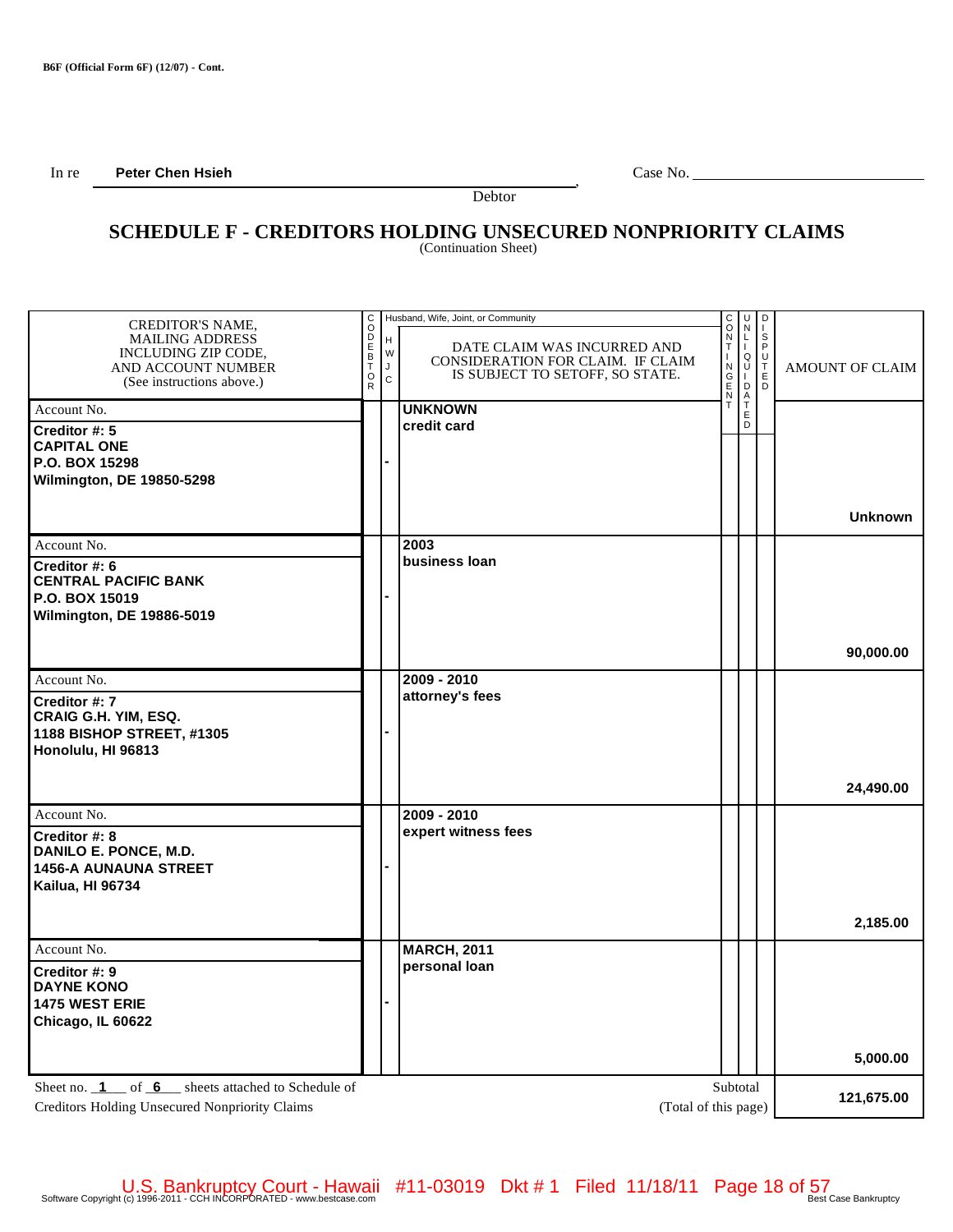**Peter Chen Hsieh Case No. 2008 Case No. 2008 Case No. 2008 Case No. 2008 Case No. 2008 Case No. 2009 Case No. 2009 Case No. 2009 Case No. 2009 Case No. 2009 Case No. 2009 Case No. 2009 Case No. 2009 Case No. 2009 Case No.** 

Debtor

,

## **SCHEDULE F - CREDITORS HOLDING UNSECURED NONPRIORITY CLAIMS** (Continuation Sheet)

C O D E B T O R CONT INGENT U N L I Q U I D A T E D D I S P U T E D Husband, Wife, Joint, or Community H W J C CREDITOR'S NAME, MAILING ADDRESS INCLUDING ZIP CODE, AND ACCOUNT NUMBER (See instructions above.) Account No. **x1577 2007** Account No. Account No. Account No. Account No. DATE CLAIM WAS INCURRED AND CONSIDERATION FOR CLAIM. IF CLAIM **IS SUBJECT TO SETOFF, SO STATE.**  $\begin{bmatrix} \cdot & \cdot & \cdot \\ \cdot & \cdot & \cdot \\ \cdot & \cdot & \cdot \end{bmatrix} \begin{bmatrix} \cdot & \cdot \\ \cdot & \cdot \\ \cdot & \cdot \end{bmatrix} \begin{bmatrix} \cdot & \cdot \\ \cdot & \cdot \\ \cdot & \cdot \end{bmatrix}$  AMOUNT OF CLAIM **phone service**  $\begin{array}{|c|c|c|c|c|}\n\hline\n\textbf{Predictor $\#$: 10}\n\hline\n\end{array}$  | phone service **DESERT WATCH SECURITY P.O. BOX 240635 Honolulu, HI 96824 - 1,030.00 2007 - 2008 Creditor #: 11 office rent DEVENS, NAKANO, SAITO, LEE ET AL SUITE 1600 CENTRAL PACIFIC PLAZA 220 SOUTH KING STREET Honolulu, HI 96813 - 4,400.00 2007 - 2008 creditor #: 12 Creditor #: 12 Creditor #: 12 Computer tech services DMC SYSTEMS, LLC 45-764 PO'OKELA STREET Kaneohe, HI 96744 - 3,500.00 2009 - 2010 Creditor #: 13 office rent FINANCE ENTERPRISES, LTD. 1164 BISHOP STREET, SUITE 1088 Honolulu, HI 96813 - 5,560.00 2010 Creditor #: 14 creditor #: 14 medical services HAWAII PACIFIC HEALTH P.O. BOX 30670 Honolulu, HI 96820-0670 - 25.00**

Sheet no. <u>2 of 6</u> sheets attached to Schedule of Subtotal

Creditors Holding Unsecured Nonpriority Claims (Total of this page)

**14,515.00**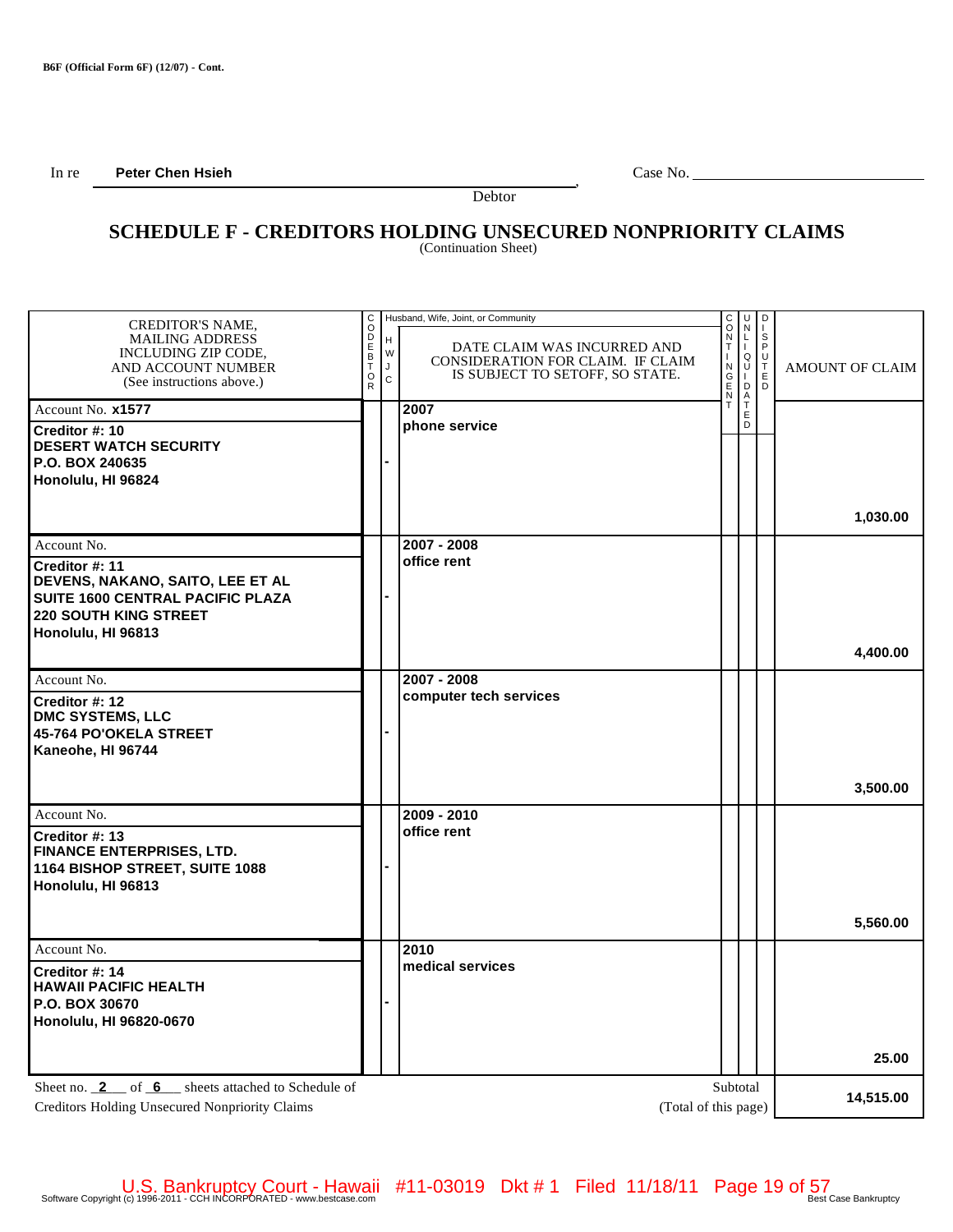**Peter Chen Hsieh Case No. 2008 Case No. 2008 Case No. 2008 Case No. 2008 Case No. 2008 Case No. 2009 Case No. 2009 Case No. 2009 Case No. 2009 Case No. 2009 Case No. 2009 Case No. 2009 Case No. 2009 Case No. 2009 Case No.** 

Debtor

,

## **SCHEDULE F - CREDITORS HOLDING UNSECURED NONPRIORITY CLAIMS** (Continuation Sheet)

C O D E B T O R CONT INGENT U N L I Q U I D A T E D D I S P U T E D Husband, Wife, Joint, or Community H W J C CREDITOR'S NAME, MAILING ADDRESS INCLUDING ZIP CODE, AND ACCOUNT NUMBER (See instructions above.) Account No. Account No. Account No. Account No. Account No. DATE CLAIM WAS INCURRED AND CONSIDERATION FOR CLAIM. IF CLAIM INSIDERATION FOR CLAIM. IF CLAIM  $\begin{bmatrix} \vdots \\ \vdots \\ \vdots \end{bmatrix} \begin{bmatrix} 1 \\ 2 \\ 1 \end{bmatrix} \begin{bmatrix} 1 \\ 2 \\ 1 \end{bmatrix}$  AMOUNT OF CLAIM **2011 phone service**  $\begin{array}{|c|c|c|c|c|}\n\hline\n\textbf{Predictor $\#$: 15}\n\hline\n\end{array}$  | phone service **HAWAIIAN TELCOM P.O. BOX 2200 Honolulu, HI 96841 - 820.00 2009 dental service Creditor #: 16 HOWARD Y.B. KIM, D.D.S., INC. 642 ULUKAHIKI STREET, SUITE 308 Kailua, HI 96734 - 275.00 2007 - 2008 promissory note Creditor #: 17 promissory note HSIEH, COURTNEY C/O DAWN YOSHIOKA 46-292 KAHUHIPA STREET Kaneohe, HI 96744 - 59,040.00 2006 personal loan creditor #: 18 personal loan HSIEH, JUNE 8777 WEST MAULE AVENUE BLDG. 15, UNIT 3111 Las Vegas, NV 89148 - 6,000.00 2010 attorney's fees Creditor #: 19 JOHN SCHMIDTKE, JR., ESQ. 733 BISHOP STREET, #1410 Honolulu, HI 96813 - 18,000.00**

Sheet no. <u>3</u> of 6 sheets attached to Schedule of Subtotal

Creditors Holding Unsecured Nonpriority Claims (Total of this page)

**84,135.00**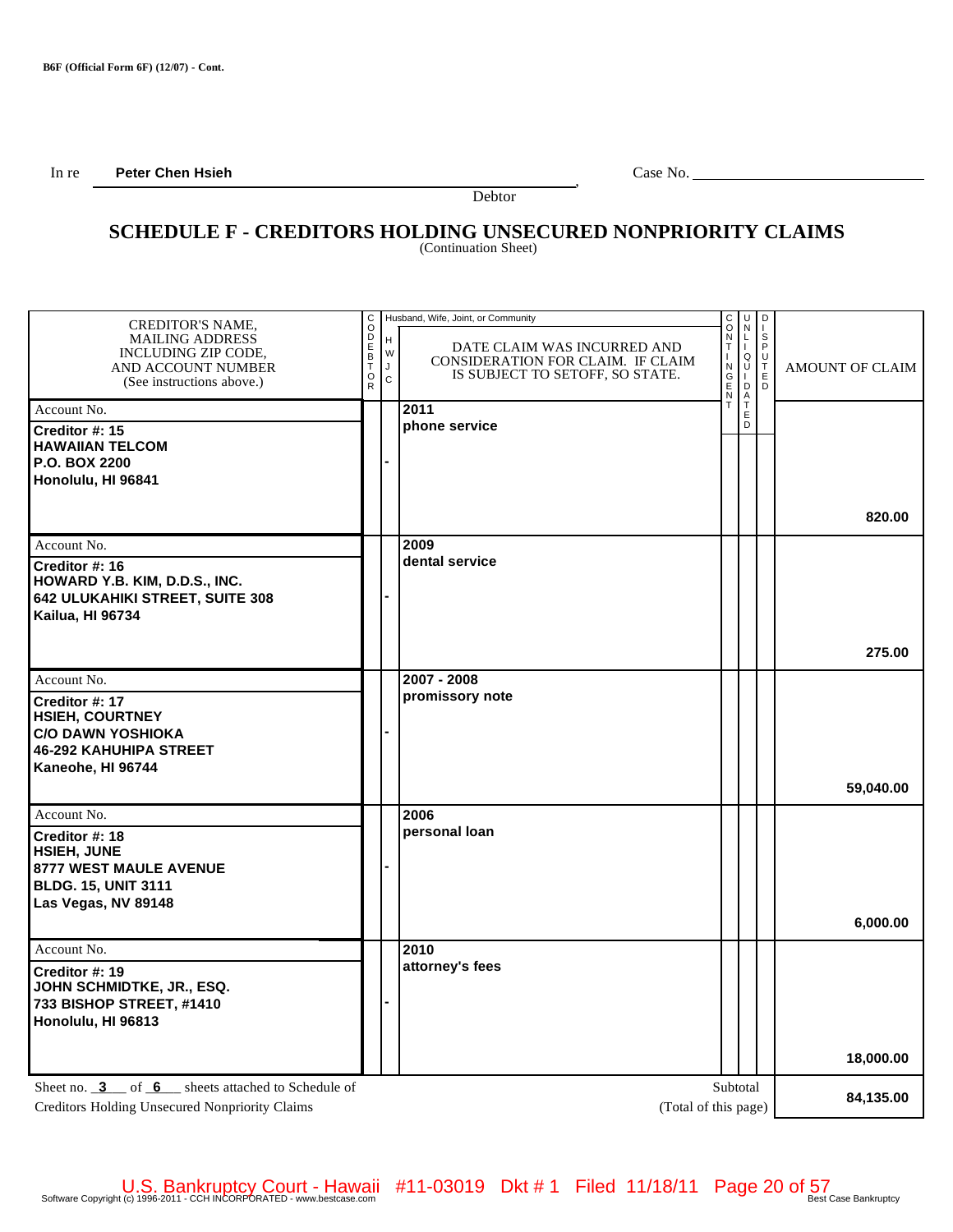**Peter Chen Hsieh** Case No.

Debtor

,

## **SCHEDULE F - CREDITORS HOLDING UNSECURED NONPRIORITY CLAIMS** (Continuation Sheet)

C O D E B T O R CONT INGENT U N L I Q U I D A T E D D I S P U T E D Husband, Wife, Joint, or Community H W J C CREDITOR'S NAME, MAILING ADDRESS INCLUDING ZIP CODE, AND ACCOUNT NUMBER (See instructions above.) Account No. Account No. Account No. Account No. Account No. **10-17 12010** DATE CLAIM WAS INCURRED AND CONSIDERATION FOR CLAIM. IF CLAIM **IS SUBJECT TO SETOFF, SO STATE.**  $\begin{bmatrix} \cdot & \cdot & \cdot \\ \cdot & \cdot & \cdot \\ \cdot & \cdot & \cdot \end{bmatrix} \begin{bmatrix} \cdot & \cdot \\ \cdot & \cdot \\ \cdot & \cdot \end{bmatrix} \begin{bmatrix} \cdot & \cdot \\ \cdot & \cdot \\ \cdot & \cdot \end{bmatrix}$  AMOUNT OF CLAIM **2007 - 2008 attorney's fees Creditor #: 20 JOSEPH W. HUSTER, ESQ. P.O. BOX 893265 Mililani, HI 96789 - 15,000.00 2006 - 2007 expert witness fees Creditor #: 21 LIPSEY, RICHARD 4339 ORTEGA FOREST DRIVE Jacksonville, FL 32210 - 7,900.00 2007 process service fees Creditor #: 22 MAU, THOMAS 1050 BISHOP STREET, #512 Honolulu, HI 96813 - 168.00 2006 court reporting services Creditor #: 23 MIYATA REPORTING SERVICES, INC. 1188 BISHOP STREET CENTURY SQUARE, SUITE 2712 Honolulu, HI 96813 - 1,525.00 attorney's fees Creditor #: 24 O'CONNOR PLAYDON & GUBEN, LLP JAMES A. KAWACHIKA, ESQ. P.O. BOX 3199 Honolulu, HI 96801-3199 - 9,110.00**

Sheet no. <u>4 of 6</u> sheets attached to Schedule of Subtotal

Creditors Holding Unsecured Nonpriority Claims (Total of this page)

**33,703.00**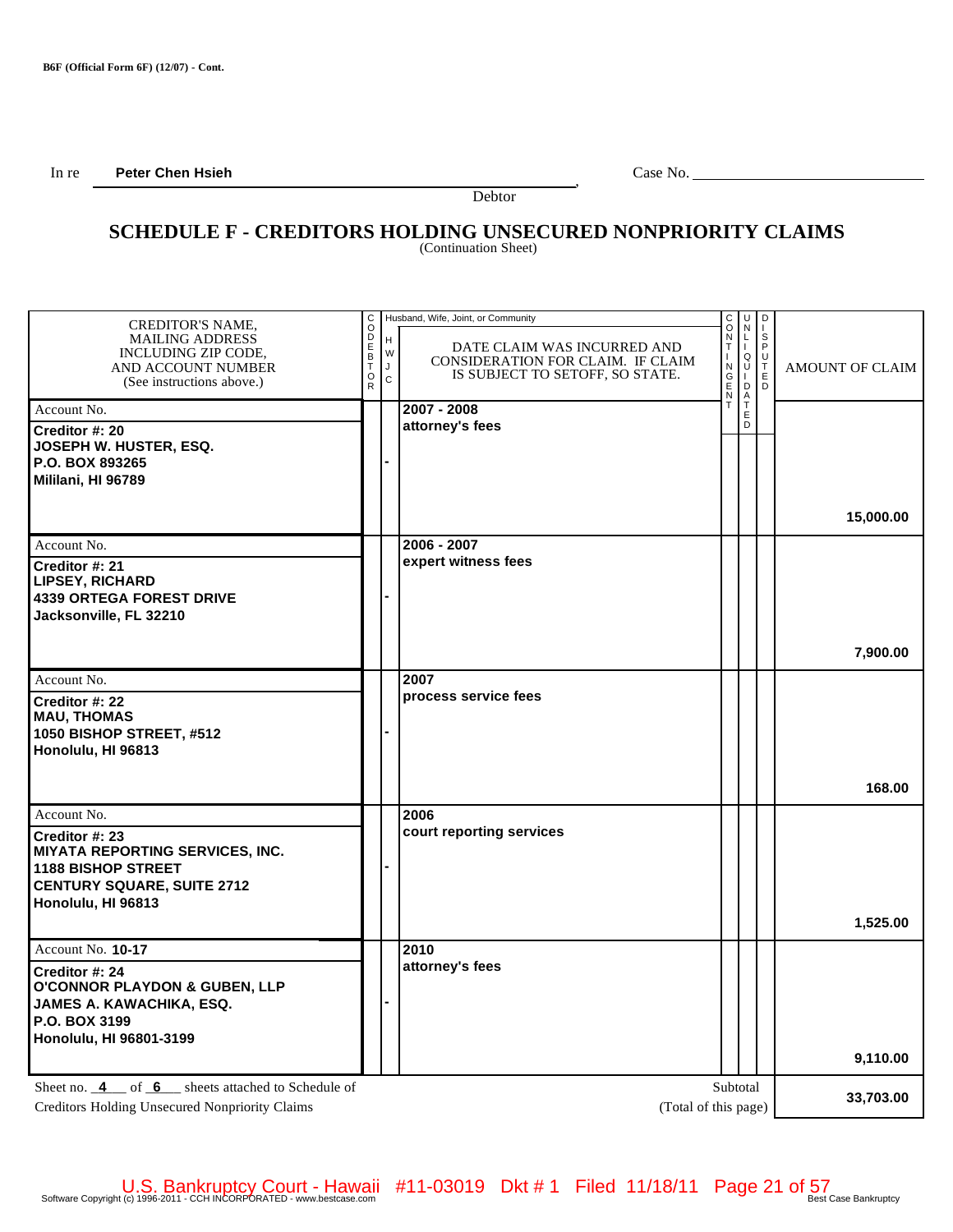**Peter Chen Hsieh Case No. 2008 Case No. 2008 Case No. 2008 Case No. 2008 Case No. 2008 Case No. 2008 Case No. 2009 Case No. 2009 Case No. 2009 Case No. 2009 Case No. 2009 Case No. 2009 Case No. 2009 Case No. 2009 Case No.** 

Debtor

,

## **SCHEDULE F - CREDITORS HOLDING UNSECURED NONPRIORITY CLAIMS** (Continuation Sheet)

C O D E B T O R CONT INGENT U N L I Q U I D A T E D D I S P U T E D Husband, Wife, Joint, or Community H W J C CREDITOR'S NAME, MAILING ADDRESS INCLUDING ZIP CODE, AND ACCOUNT NUMBER (See instructions above.) Account No. Account No. **xxx6083 2006** Account No. Account No. Account No. DATE CLAIM WAS INCURRED AND CONSIDERATION FOR CLAIM. IF CLAIM INSIDERATION FOR CLAIM. IF CLAIM  $\begin{bmatrix} \ddot{a} & \ddot{b} \\ \ddot{b} & \ddot{c} \end{bmatrix} \begin{bmatrix} \ddot{r} \\ \ddot{r} \end{bmatrix}$  AMOUNT OF CLAIM **3204 2006 - 2011 hearing fees & costs OFFICE OF DISCIPLINARY COUNSEL 1132 BISHOP STREET, SUITE 300 Honolulu, HI 96813 - Unknown expert witness services Creditor #: 26 PACIFIC ENTERPRISES HAWAII, INC. P.O. BOX 10853 Honolulu, HI 96816 - 9,895.00 2006 - 2007 Creditor #: 27 rent QUALITY PROPERTIES 535 WARD AVENUE, #200 Honolulu, HI 96813 - 35,000.00 2011 medical services Creditor #: 28 STRAUB CLINIC & HOSPITAL P.O. BOX 380042 Honolulu, HI 96838-0042 - 180.00 2010 personal loan creditor #: 29 personal loan TANAKA, SHINYA 1349 MO'OKAULA STREET Honolulu, HI 96817 - 2,000.00**

Sheet no.  $\frac{5}{5}$  of  $\frac{6}{5}$  sheets attached to Schedule of

Creditors Holding Unsecured Nonpriority Claims (Total of this page)

**47,075.00**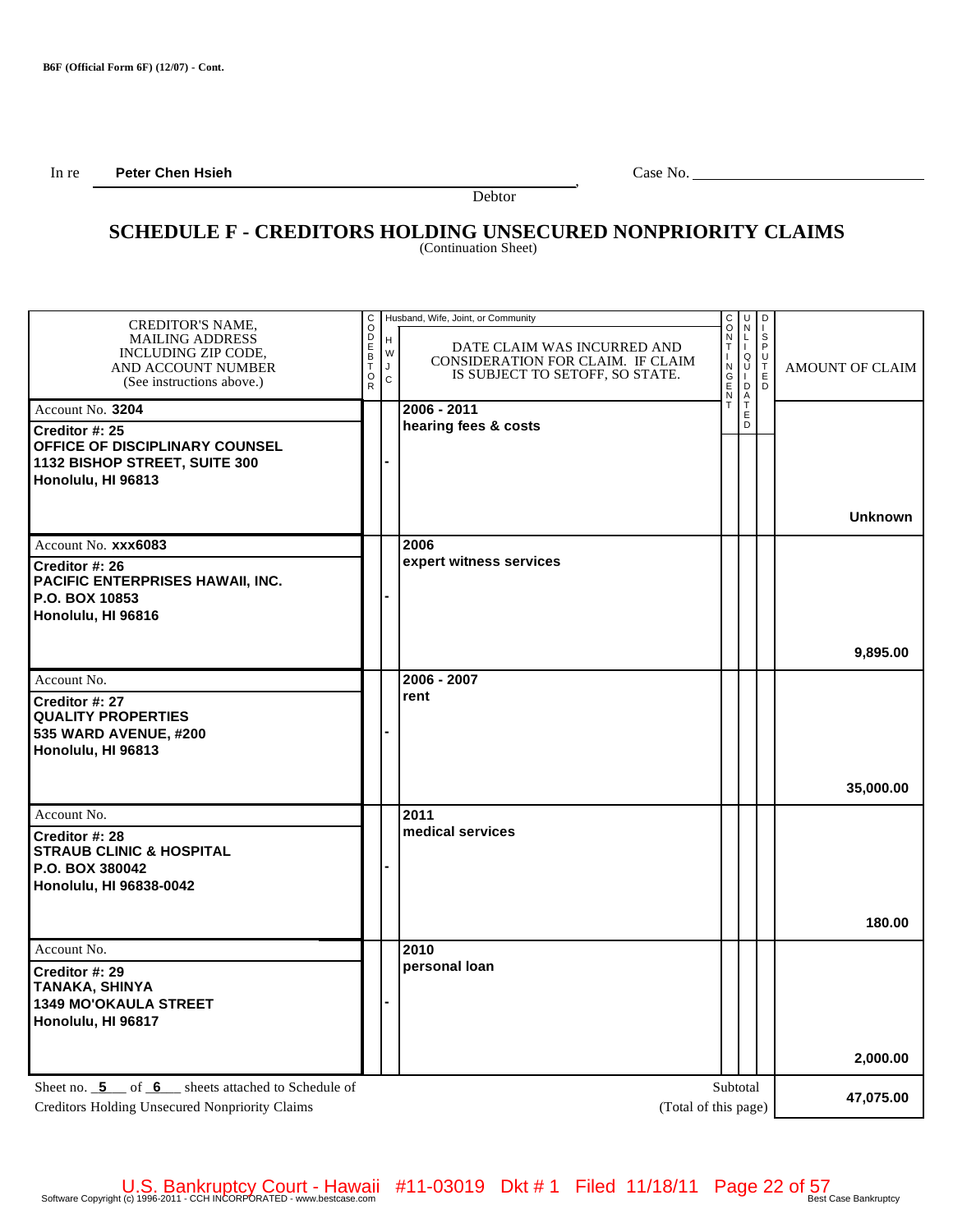**Peter Chen Hsieh Case No.** Case No.

Debtor

,

## **SCHEDULE F - CREDITORS HOLDING UNSECURED NONPRIORITY CLAIMS** (Continuation Sheet)

C O D E B T O R CONT INGENT U N L I Q U I D A T E D D I S P UT E D Husband, Wife, Joint, or Community H W J C CREDITOR'S NAME, MAILING ADDRESS INCLUDING ZIP CODE, AND ACCOUNT NUMBER (See instructions above.) Account No. Account No. Account No. Account No. Account No. Sheet no. <u>6 of 6 sheets</u> attached to Schedule of Subtotal Subtotal Subtotal Subtotal Subtotal Subtotal Subtotal Subtotal Subtotal Subtotal Subtotal Subtotal Subtotal Subtotal Subtotal Subtotal Subtotal Subtotal Subtotal S Creditors Holding Unsecured Nonpriority Claims (Total of this page) DATE CLAIM WAS INCURRED AND CONSIDERATION FOR CLAIM. IF CLAIM IS SUBJECT TO SETOFF, SO STATE.<br>IS SUBJECT TO SETOFF, SO STATE.  $\begin{bmatrix} \vdots \\ \vdots \\ \vdots \end{bmatrix} \begin{bmatrix} 1 \\ \vdots \\ \vdots \end{bmatrix}$  AMOUNT OF CLAIM **2006 personal loan** Creditor #: 30 **YOSHIOKA, MARGARET 45-352 MOKULELE DRIVE Kaneohe, HI 96744 - 6,025.00 6,025.00**

U.S. Bankruptcy Court - Hawaii #11-03019 Dkt # 1 Filed 11/18/11 Page 23 of 57<br>Software Copyright (c) 1996-2011 - CCH INCORPORATED - www.bestcase.com

**344,738.00**

Total

(Report on Summary of Schedules)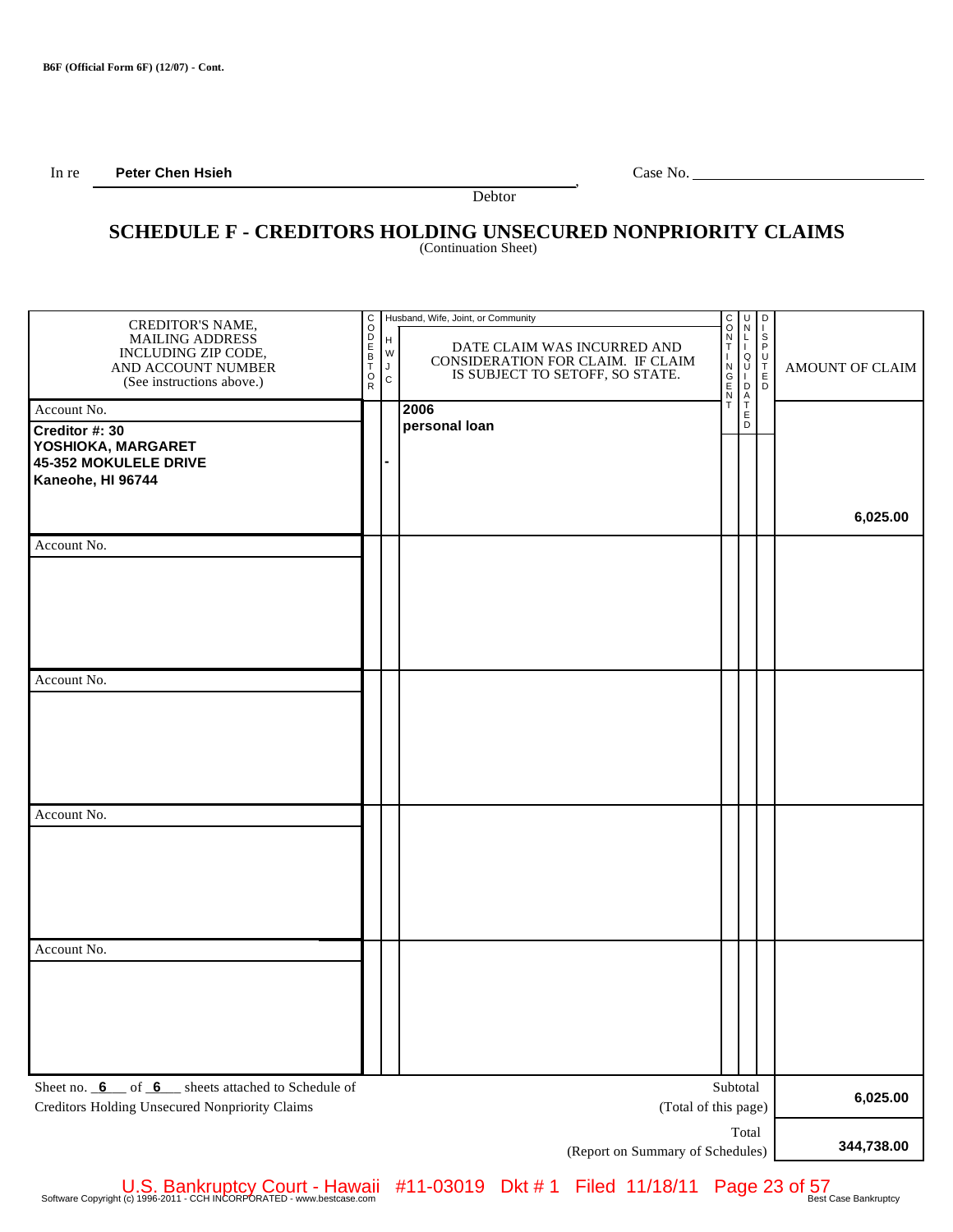**Peter Chen Hsieh Case No.** 2008 No. 2008 No. 2008 No. 2008 No. 2008 No. 2008 No. 2008 No. 2008 No. 2008 No. 2008 No. 2008 No. 2008 No. 2008 No. 2008 No. 2008 No. 2008 No. 2008 No. 2008 No. 2008 No. 2008 No. 2008 No. 2008

**Debtor** 

# **SCHEDULE G - EXECUTORY CONTRACTS AND UNEXPIRED LEASES**

Describe all executory contracts of any nature and all unexpired leases of real or personal property. Include any timeshare interests. State nature of debtor's interest in contract, i.e., "Purchaser", "Agent", etc. State whether debtor is the lessor or lessee of a lease. Provide the names and complete mailing addresses of all other parties to each lease or contract described. If a minor child is a party to one of the leases or contracts, state the child's initials and the name and address of the child's parent or guardian, such as "A.B., a minor child, by John Doe, guardian." Do not disclose the child's name. See, 11 U.S.C. §112 and Fed. R. Bankr. P. 1007(m).

Check this box if debtor has no executory contracts or unexpired leases.

Name and Mailing Address, Including Zip Code, of Other Parties to Lease or Contract

Description of Contract or Lease and Nature of Debtor's Interest. State whether lease is for nonresidential real property. State contract number of any government contract.

**KEITH & AMY YOUNG LEASE FOR**

**44 NIOLOPA PLACE HONOLULU, HI**

,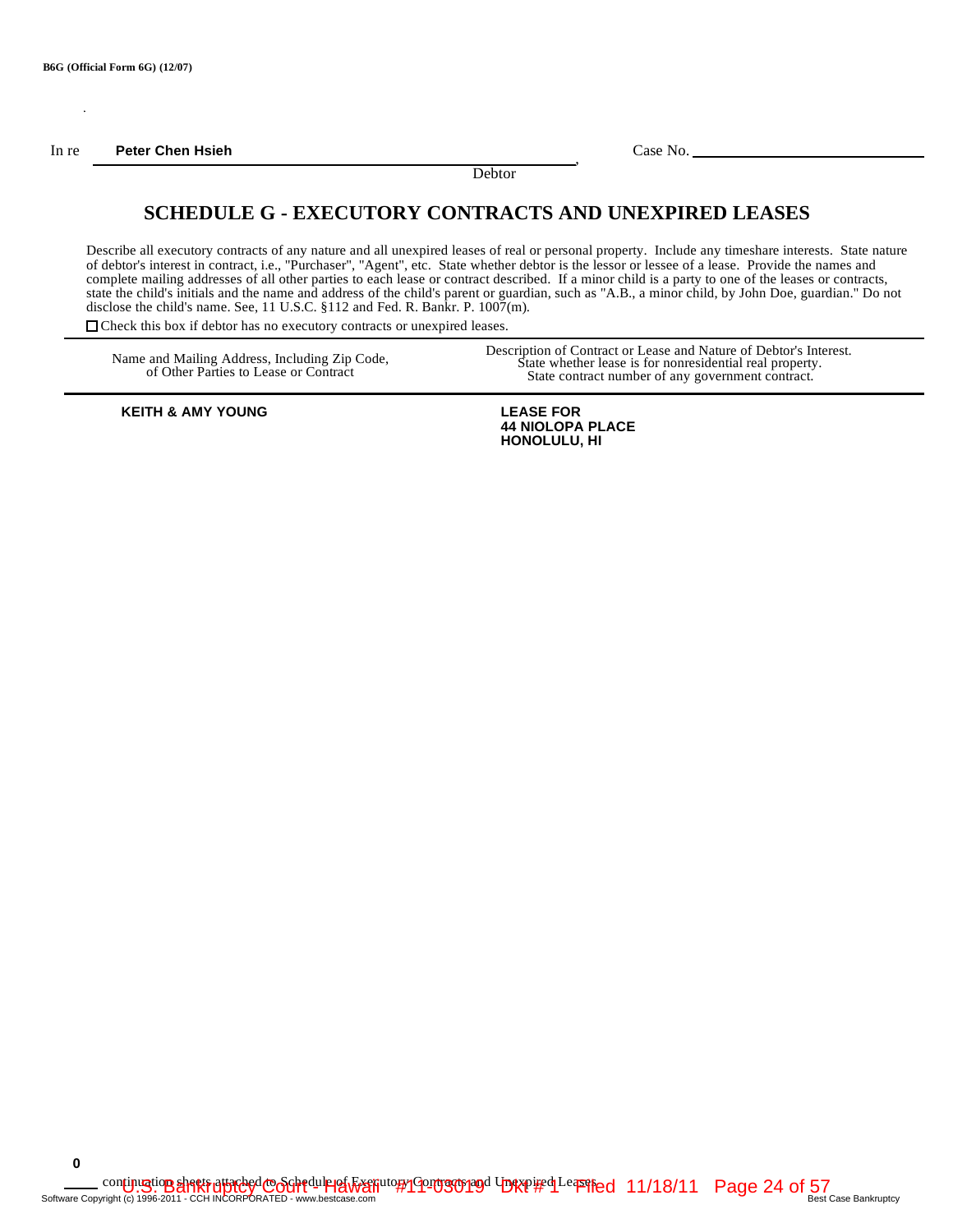In re **Peter Chen Hsieh Case No. 2008 No. 2008 No. 2008 No. 2008 No. 2008 No. 2008 No. 2008 No. 2008 No. 2008 No. 2008 No. 2008 No. 2008 No. 2008 No. 2008 No. 2008 No. 2008 No. 2009 No. 2008 No. 2009 No. 2008 No. 2009 No. 2008 N** 

**0**

Debtor

# **SCHEDULE H - CODEBTORS**

Provide the information requested concerning any person or entity, other than a spouse in a joint case, that is also liable on any debts listed by debtor in the schedules of creditors. Include all guarantors and co-signers. If the debtor resides or resided in a community property state, commonwealth, or territory (including Alaska, Arizona, California, Idaho, Louisiana, Nevada, New Mexico, Puerto Rico, Texas, Washington, or Wisconsin) within the eight year period immediately preceding the commencement of the case, identify the name of the debtor's spouse and of any former spouse who resides or resided with the debtor in the community property state, commonwealth, or territory. Include all names used by the nondebtor spouse during the eight years immediately preceding the commencement of this case. If a minor child is a codebtor or a creditor, state the child's initials and the name and address of the child's parent or guardian, such as "A.B., a minor child, by John Doe, guardian." Do not disclose the child's name. See, 11 U.S.C. §112 and Fed. R. Bankr. P. 1007(m).

Check this box if debtor has no codebtors.

NAME AND ADDRESS OF CODEBTOR NAME AND ADDRESS OF CREDITOR

,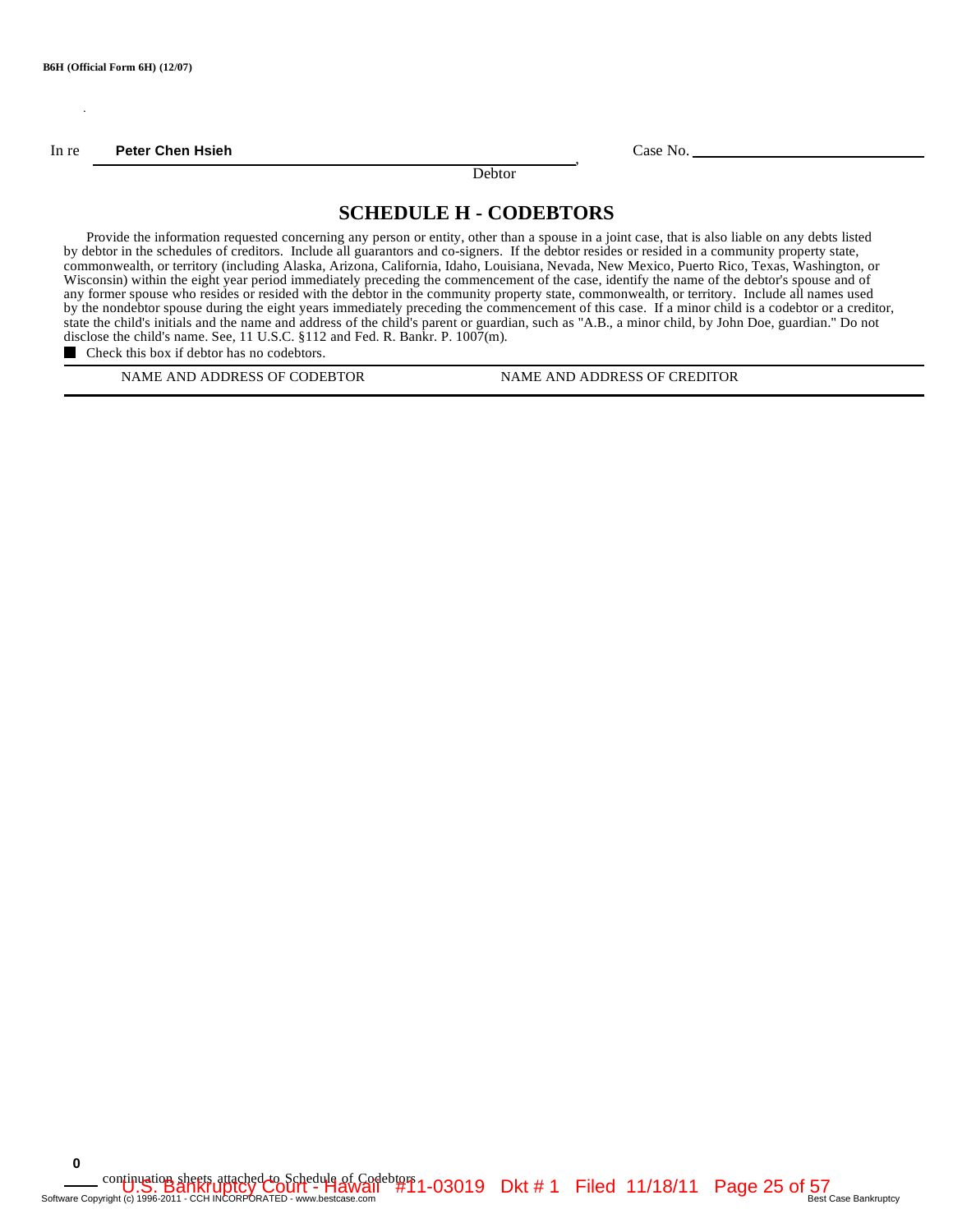Debtor(s)

## **SCHEDULE I - CURRENT INCOME OF INDIVIDUAL DEBTOR(S)**

The column labeled "Spouse" must be completed in all cases filed by joint debtors and by every married debtor, whether or not a joint petition is filed, unless the spouses are separated and a joint petition is not filed. Do not state the name of any minor child. The average monthly income calculated on this form may differ from the current monthly income calculated on Form 22A, 22B, or 22C.

| Debtor's Marital Status:                                     | DEPENDENTS OF DEBTOR AND SPOUSE                                                                    |     |                       |               |          |               |
|--------------------------------------------------------------|----------------------------------------------------------------------------------------------------|-----|-----------------------|---------------|----------|---------------|
| <b>Married</b>                                               | RELATIONSHIP(S):<br><b>CHILD</b><br><b>CHILD</b>                                                   |     | $AGE(S)$ :<br>16<br>6 |               |          |               |
| <b>Employment:</b>                                           | <b>DEBTOR</b>                                                                                      |     |                       | <b>SPOUSE</b> |          |               |
| Occupation                                                   | <b>ATTORNEY</b>                                                                                    |     | <b>UNEMPLOYED</b>     |               |          |               |
| Name of Employer                                             | <b>SELF-EMPLOYED</b>                                                                               | N/A |                       |               |          |               |
| How long employed<br>N/A                                     |                                                                                                    | N/A |                       |               |          |               |
| N/A<br><b>Address of Employer</b>                            |                                                                                                    | N/A |                       |               |          |               |
|                                                              | INCOME: (Estimate of average or projected monthly income at time case filed)                       |     |                       | <b>DEBTOR</b> |          | <b>SPOUSE</b> |
|                                                              | 1. Monthly gross wages, salary, and commissions (Prorate if not paid monthly)                      |     | \$                    | 0.00          | \$       | 0.00          |
| 2. Estimate monthly overtime                                 |                                                                                                    |     | \$                    | 0.00          | \$       | 0.00          |
| 3. SUBTOTAL                                                  |                                                                                                    |     |                       | 0.00          | \$       | 0.00          |
| <b>4. LESS PAYROLL DEDUCTIONS</b>                            |                                                                                                    |     |                       |               |          |               |
| a. Payroll taxes and social security                         |                                                                                                    |     | \$                    | 0.00          | \$       | 0.00          |
| b. Insurance                                                 |                                                                                                    |     |                       | 0.00          | \$       | 0.00          |
| c. Union dues                                                |                                                                                                    |     | S                     | 0.00          | \$       | 0.00          |
| d. Other (Specify):                                          |                                                                                                    |     |                       | 0.00          | \$       | 0.00          |
|                                                              |                                                                                                    |     |                       | 0.00          | \$       | 0.00          |
| 5. SUBTOTAL OF PAYROLL DEDUCTIONS                            |                                                                                                    |     |                       | 0.00          | \$       | 0.00          |
| <b>6. TOTAL NET MONTHLY TAKE HOME PAY</b>                    |                                                                                                    |     | \$                    | 0.00          | \$       | 0.00          |
|                                                              | 7. Regular income from operation of business or profession or farm (Attach detailed statement)     |     | \$                    | 3,790.17      | \$       | 0.00          |
| 8. Income from real property                                 |                                                                                                    |     | S                     | 0.00          |          | 0.00          |
| 9. Interest and dividends                                    |                                                                                                    |     | \$                    | 0.00          | \$       | 0.00          |
| dependents listed above                                      | 10. Alimony, maintenance or support payments payable to the debtor for the debtor's use or that of |     | \$                    | 0.00          | \$       | 0.00          |
| 11. Social security or government assistance                 |                                                                                                    |     |                       |               |          |               |
| (Specify):                                                   |                                                                                                    |     |                       | 0.00          | \$       | 0.00          |
|                                                              |                                                                                                    |     |                       | 0.00          | \$       | 0.00          |
| 12. Pension or retirement income<br>13. Other monthly income |                                                                                                    |     |                       | 0.00          |          | 0.00          |
| (Specify):                                                   |                                                                                                    |     |                       | 0.00          |          | 0.00          |
|                                                              |                                                                                                    |     |                       | 0.00          | \$       | 0.00          |
| 14. SUBTOTAL OF LINES 7 THROUGH 13                           |                                                                                                    |     | \$                    | 3,790.17      | \$       | 0.00          |
|                                                              | 15. AVERAGE MONTHLY INCOME (Add amounts shown on lines 6 and 14)                                   |     | \$                    | 3,790.17      | \$       | 0.00          |
|                                                              | 16. COMBINED AVERAGE MONTHLY INCOME: (Combine column totals from line 15)                          |     |                       | $\frac{1}{2}$ | 3,790.17 |               |

(Report also on Summary of Schedules and, if applicable, on Statistical Summary of Certain Liabilities and Related Data)

17. Describe any increase or decrease in income reasonably anticipated to occur within the year following the filing of this document: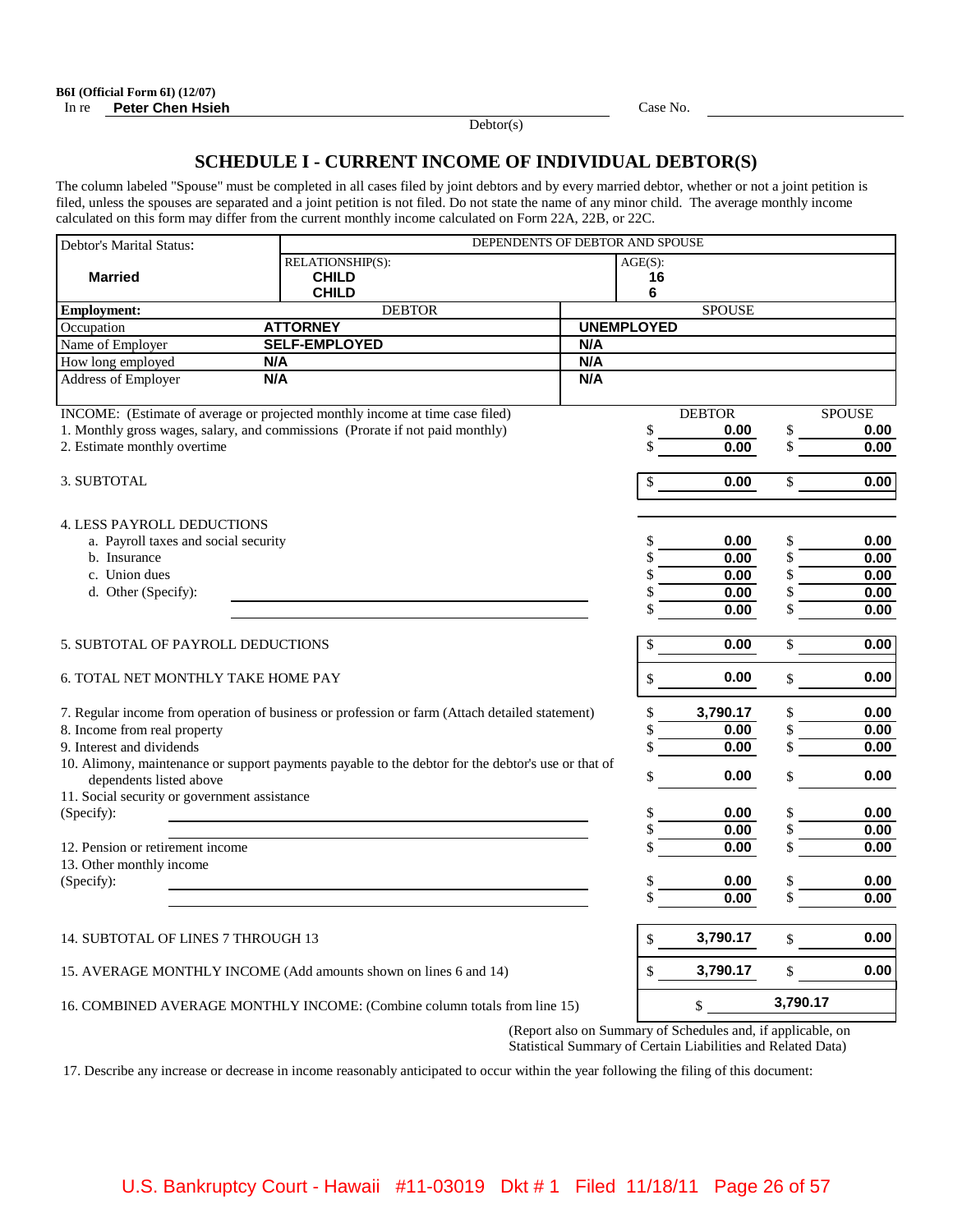# In re **Peter Chen Hsieh Case No.** Case No.

Debtor(s)

## **SCHEDULE I - CURRENT INCOME OF INDIVIDUAL DEBTOR(S) Attachment A**

# **BUSINESS INCOME**

- **OCT., 2011: \$0**
- **SEPT., 2011: \$10,000**
- **AUGUST, 2011 \$716**
- **JULY, 2011: \$3,025**
- **JUNE, 2011: \$3,000**
- **MAY, 2011: \$6,000**

**TOTAL \$22,741 / 6 = \$3,790.17/MONTH**

**------------**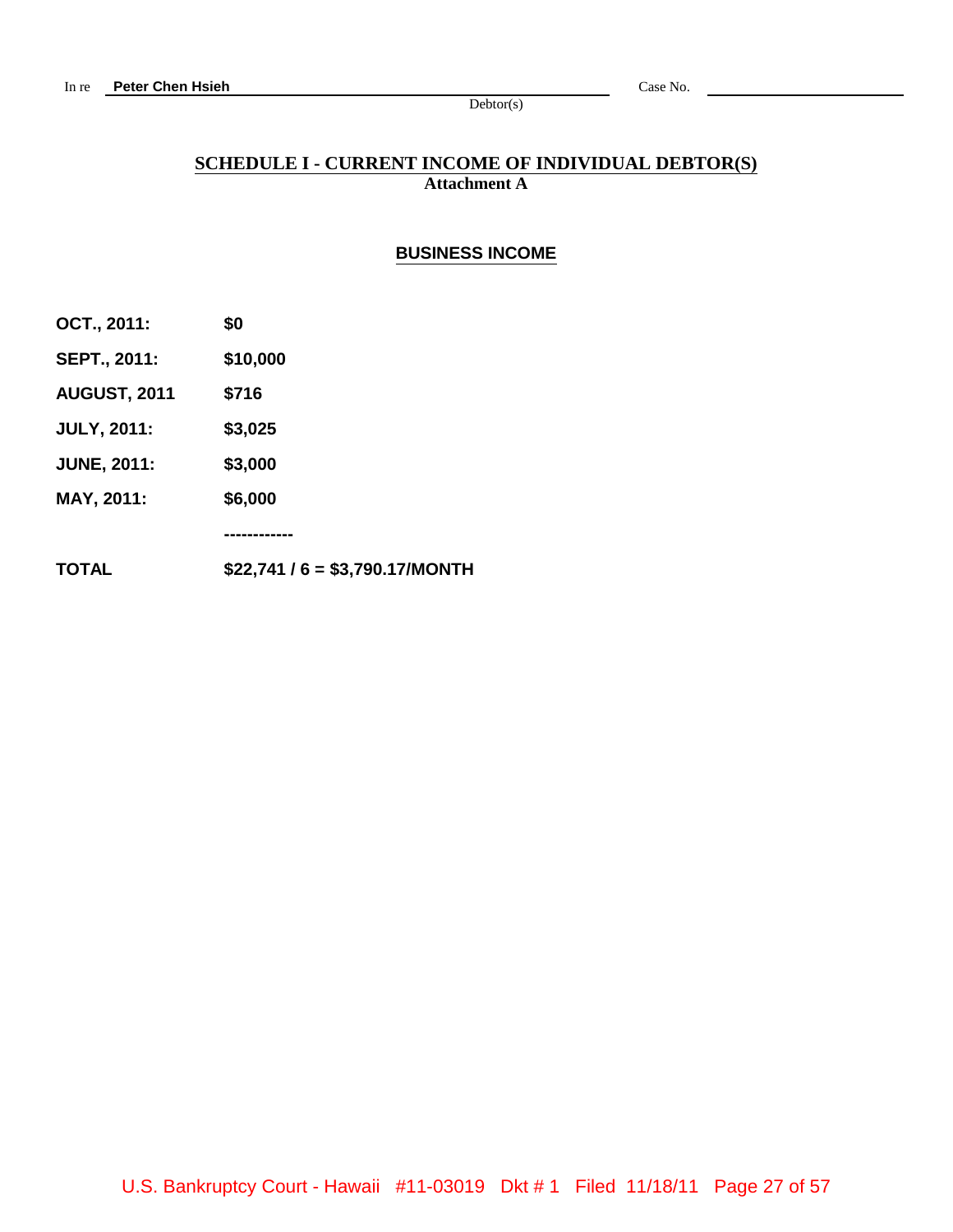Debtor(s)

# **SCHEDULE J - CURRENT EXPENDITURES OF INDIVIDUAL DEBTOR(S)**

Complete this schedule by estimating the average or projected monthly expenses of the debtor and the debtor's family at time case filed. Prorate any payments made bi-weekly, quarterly, semi-annually, or annually to show monthly rate. The average monthly expenses calculated on this form may differ from the deductions from income allowed on Form 22A or 22C.

 Check this box if a joint petition is filed and debtor's spouse maintains a separate household. Complete a separate schedule of expenditures labeled "Spouse."

|                                | 1. Rent or home mortgage payment (include lot rented for mobile home)                                  |                    |          | \$ | 1,925.00 |
|--------------------------------|--------------------------------------------------------------------------------------------------------|--------------------|----------|----|----------|
|                                | a. Are real estate taxes included?                                                                     | $Yes$ <sub>—</sub> | No X     |    |          |
|                                | b. Is property insurance included?                                                                     | Yes                | $No$ $X$ |    |          |
| 2. Utilities:                  | a. Electricity and heating fuel                                                                        |                    |          | \$ | 0.00     |
|                                | b. Water and sewer                                                                                     |                    |          | \$ | 0.00     |
|                                | c. Telephone                                                                                           |                    |          | \$ | 0.00     |
|                                | d. Other                                                                                               |                    |          | \$ | 0.00     |
|                                | 3. Home maintenance (repairs and upkeep)                                                               |                    |          |    | 25.00    |
| 4. Food                        |                                                                                                        |                    |          |    | 700.00   |
| 5. Clothing                    |                                                                                                        |                    |          | \$ | 100.00   |
| 6. Laundry and dry cleaning    |                                                                                                        |                    |          |    | 10.00    |
| 7. Medical and dental expenses |                                                                                                        |                    |          |    | 100.00   |
|                                | 8. Transportation (not including car payments)                                                         |                    |          | \$ | 200.00   |
|                                | 9. Recreation, clubs and entertainment, newspapers, magazines, etc.                                    |                    |          |    | 0.00     |
| 10. Charitable contributions   |                                                                                                        |                    |          | \$ | 0.00     |
|                                | 11. Insurance (not deducted from wages or included in home mortgage payments)                          |                    |          |    |          |
|                                | a. Homeowner's or renter's                                                                             |                    |          | \$ | 30.00    |
|                                | b. Life                                                                                                |                    |          | \$ | 114.00   |
|                                | c. Health                                                                                              |                    |          | \$ | 300.00   |
|                                | d. Auto                                                                                                |                    |          | \$ | 60.00    |
|                                | e. Other                                                                                               |                    |          | \$ | 0.00     |
|                                | 12. Taxes (not deducted from wages or included in home mortgage payments)                              |                    |          |    |          |
|                                | (Specify) STATE OF HAWAII (GE TAXES)                                                                   |                    |          | \$ | 250.00   |
|                                | 13. Installment payments: (In chapter 11, 12, and 13 cases, do not list payments to be included in the |                    |          |    |          |
| plan)                          |                                                                                                        |                    |          |    |          |
|                                | a. Auto                                                                                                |                    |          | \$ | 0.00     |
|                                | b. Other                                                                                               |                    |          | \$ | 0.00     |
|                                | c. Other                                                                                               |                    |          | \$ | 0.00     |
|                                | 14. Alimony, maintenance, and support paid to others                                                   |                    |          | \$ | 0.00     |
|                                | 15. Payments for support of additional dependents not living at your home                              |                    |          | \$ | 100.00   |
|                                | 16. Regular expenses from operation of business, profession, or farm (attach detailed statement)       |                    |          | \$ | 31.00    |
| 17. Other PERSONAL CARE        |                                                                                                        |                    |          | \$ | 60.00    |
| Other                          |                                                                                                        |                    |          |    | 0.00     |
|                                |                                                                                                        |                    |          |    |          |
|                                | 18. AVERAGE MONTHLY EXPENSES (Total lines 1-17. Report also on Summary of Schedules and,               |                    |          | \$ | 4,005.00 |
|                                | if applicable, on the Statistical Summary of Certain Liabilities and Related Data.)                    |                    |          |    |          |
|                                | 19. Describe any increase or decrease in expenditures reasonably anticipated to occur within the year  |                    |          |    |          |
|                                | following the filing of this document:                                                                 |                    |          |    |          |
|                                |                                                                                                        |                    |          |    |          |
|                                | 20. STATEMENT OF MONTHLY NET INCOME                                                                    |                    |          |    |          |
| a.                             | Average monthly income from Line 15 of Schedule I                                                      |                    |          | \$ | 3.790.17 |

b. Average monthly expenses from Line 18 above \$ **4,005.00**

c. Monthly net income (a. minus b.)  $\qquad \qquad$  **-214.83**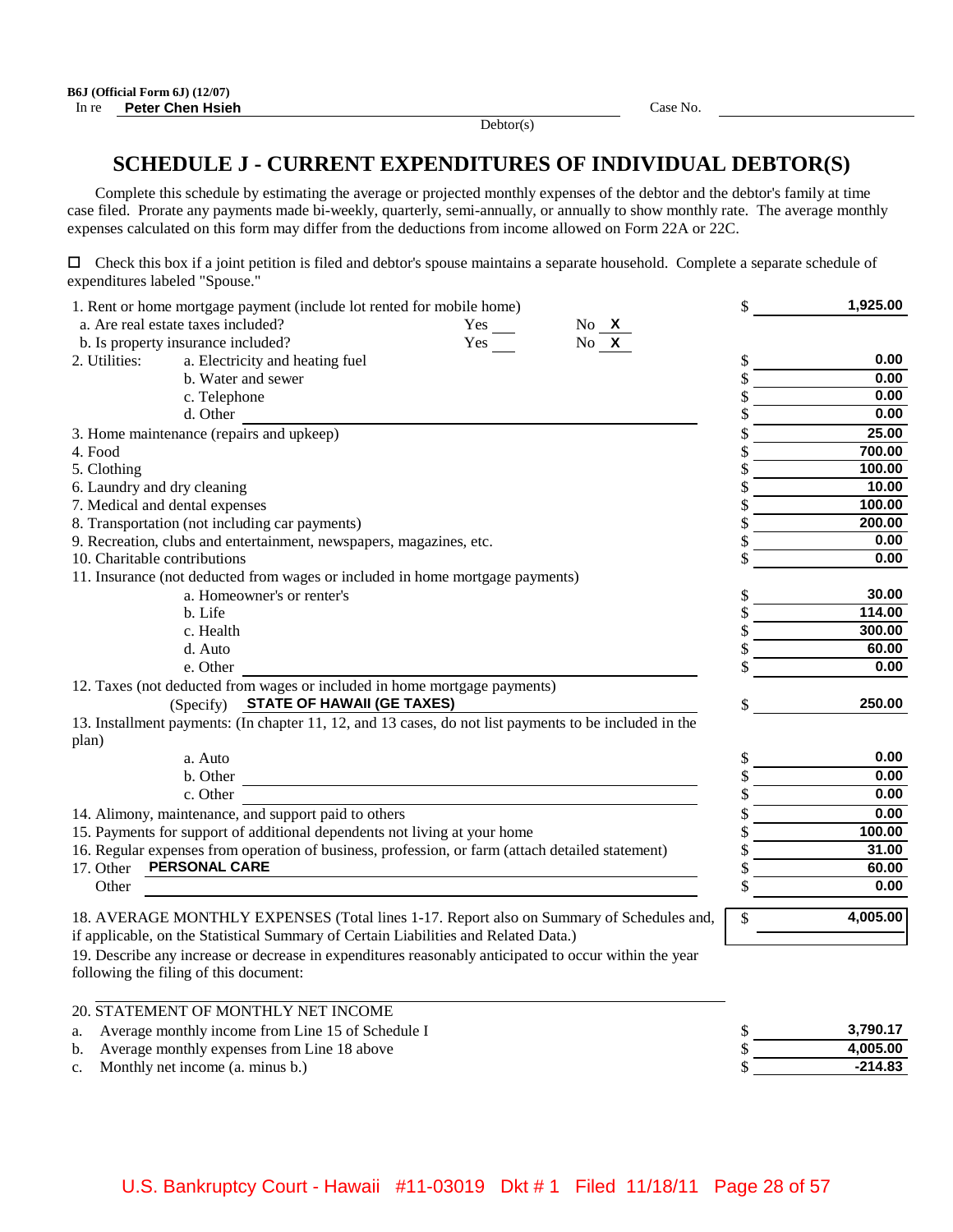Debtor(s)

## **SCHEDULE J - CURRENT EXPENDITURES OF INDIVIDUAL DEBTOR(S) Attachment A**

# **BUSINESS EXPENSES**

- **OCT., 2011: \$31**
- **SEPT., 2011: \$1,766**
- **AUGUST, 2011 \$716**
- **JULY, 2011: \$1,630.56**
- **JUNE, 2011: \$897.75**
- **MAY, 2011: \$3,472.12**

**TOTAL \$8,513.43 / 6 = \$1,418.91/MONTH**

**-----------------**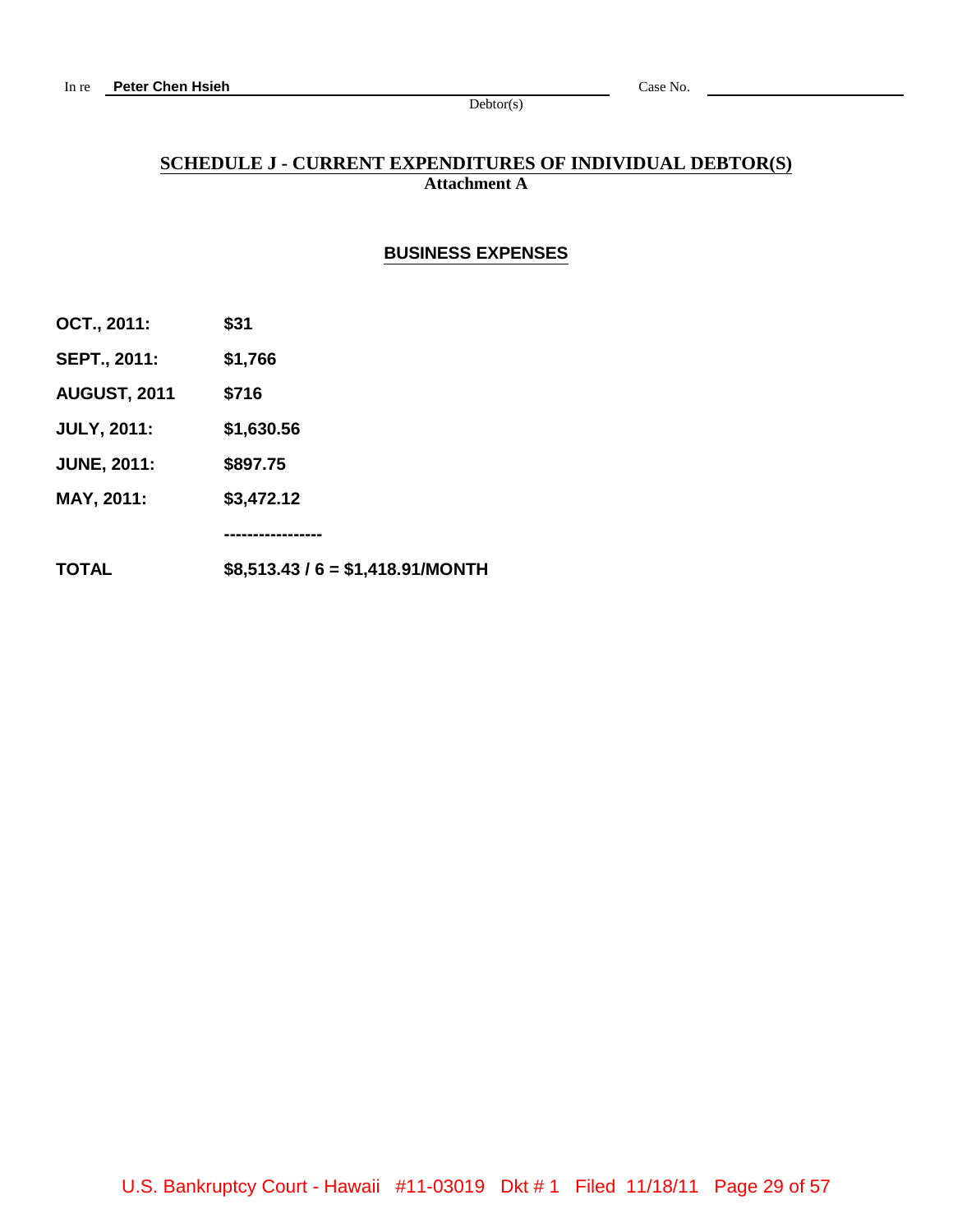## **United States Bankruptcy Court District of Hawaii**

In re **Peter Chen Hsieh** Case No.

Debtor(s) Chapter **7**

# **DECLARATION CONCERNING DEBTOR'S SCHEDULES**

DECLARATION UNDER PENALTY OF PERJURY BY INDIVIDUAL DEBTOR

I declare under penalty of perjury that I have read the foregoing summary and schedules, consisting of **24**  sheets, and that they are true and correct to the best of my knowledge, information, and belief.

Date **November 18, 2011** Signature **/s/ Peter Chen Hsieh** 

**Peter Chen Hsieh** Debtor

*Penalty for making a false statement or concealing property:* Fine of up to \$500,000 or imprisonment for up to 5 years or both. 18 U.S.C. §§ 152 and 3571.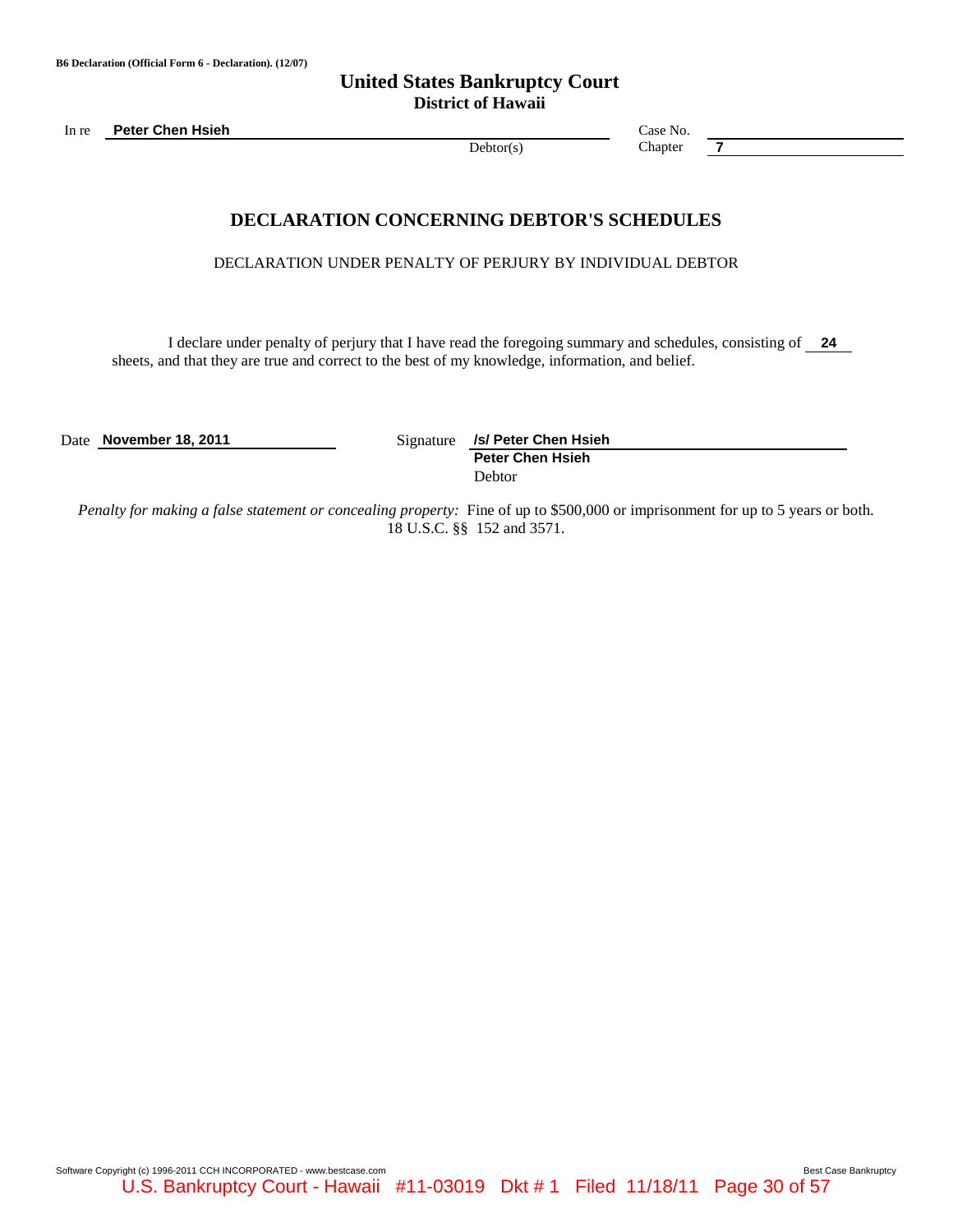## **United States Bankruptcy Court District of Hawaii**

In re **Peter Chen Hsieh** Case No.

Debtor(s) Chapter

## **STATEMENT OF FINANCIAL AFFAIRS**

This statement is to be completed by every debtor. Spouses filing a joint petition may file a single statement on which the information for both spouses is combined. If the case is filed under chapter 12 or chapter 13, a married debtor must furnish information for both spouses whether or not a joint petition is filed, unless the spouses are separated and a joint petition is not filed. An individual debtor engaged in business as a sole proprietor, partner, family farmer, or self-employed professional, should provide the information requested on this statement concerning all such activities as well as the individual's personal affairs. To indicate payments, transfers and the like to minor children, state the child's initials and the name and address of the child's parent or guardian, such as "A.B., a minor child, by John Doe, guardian." Do not disclose the child's name. See, 11 U.S.C. § 112; Fed. R. Bankr. P. 1007(m).

Questions 1 - 18 are to be completed by all debtors. Debtors that are or have been in business, as defined below, also must complete Questions 19 - 25. **If the answer to an applicable question is "None," mark the box labeled "None."** If additional space is needed for the answer to any question, use and attach a separate sheet properly identified with the case name, case number (if known), and the number of the question.

## *DEFINITIONS*

*"In business."* A debtor is "in business" for the purpose of this form if the debtor is a corporation or partnership. An individual debtor is "in business" for the purpose of this form if the debtor is or has been, within six years immediately preceding the filing of this bankruptcy case, any of the following: an officer, director, managing executive, or owner of 5 percent or more of the voting or equity securities of a corporation; a partner, other than a limited partner, of a partnership; a sole proprietor or self-employed full-time or part-time. An individual debtor also may be "in business" for the purpose of this form if the debtor engages in a trade, business, or other activity, other than as an employee, to supplement income from the debtor's primary employment.

*"Insider."* The term "insider" includes but is not limited to: relatives of the debtor; general partners of the debtor and their relatives; corporations of which the debtor is an officer, director, or person in control; officers, directors, and any owner of 5 percent or more of the voting or equity securities of a corporate debtor and their relatives; affiliates of the debtor and insiders of such affiliates; any managing agent of the debtor. 11 U.S.C. § 101.

## **1. Income from employment or operation of business**

None  $\Box$ State the gross amount of income the debtor has received from employment, trade, or profession, or from operation of the debtor's business, including part-time activities either as an employee or in independent trade or business, from the beginning of this calendar year to the date this case was commenced. State also the gross amounts received during the **two years** immediately preceding this calendar year. (A debtor that maintains, or has maintained, financial records on the basis of a fiscal rather than a calendar year may report fiscal year income. Identify the beginning and ending dates of the debtor's fiscal year.) If a joint petition is filed, state income for each spouse separately. (Married debtors filing under chapter 12 or chapter 13 must state income of both spouses whether or not a joint petition is filed, unless the spouses are separated and a joint petition is not filed.)

| <b>AMOUNT</b><br>\$28,052.72 | <b>SOURCE</b><br><b>2011: FROM BUSINESS</b> |
|------------------------------|---------------------------------------------|
| \$415,145,00                 | <b>2010: FROM BUSINESS</b>                  |
| \$237.701.71                 | <b>2009: FROM BUSINESS</b>                  |

## **2. Income other than from employment or operation of business**

None State the amount of income received by the debtor other than from employment, trade, profession, or operation of the debtor's business during the **two years** immediately preceding the commencement of this case. Give particulars. If a joint petition is filed, state income for each spouse separately. (Married debtors filing under chapter 12 or chapter 13 must state income for each spouse whether or not a joint petition is filed, unless the spouses are separated and a joint petition is not filed.)

### AMOUNT SOURCE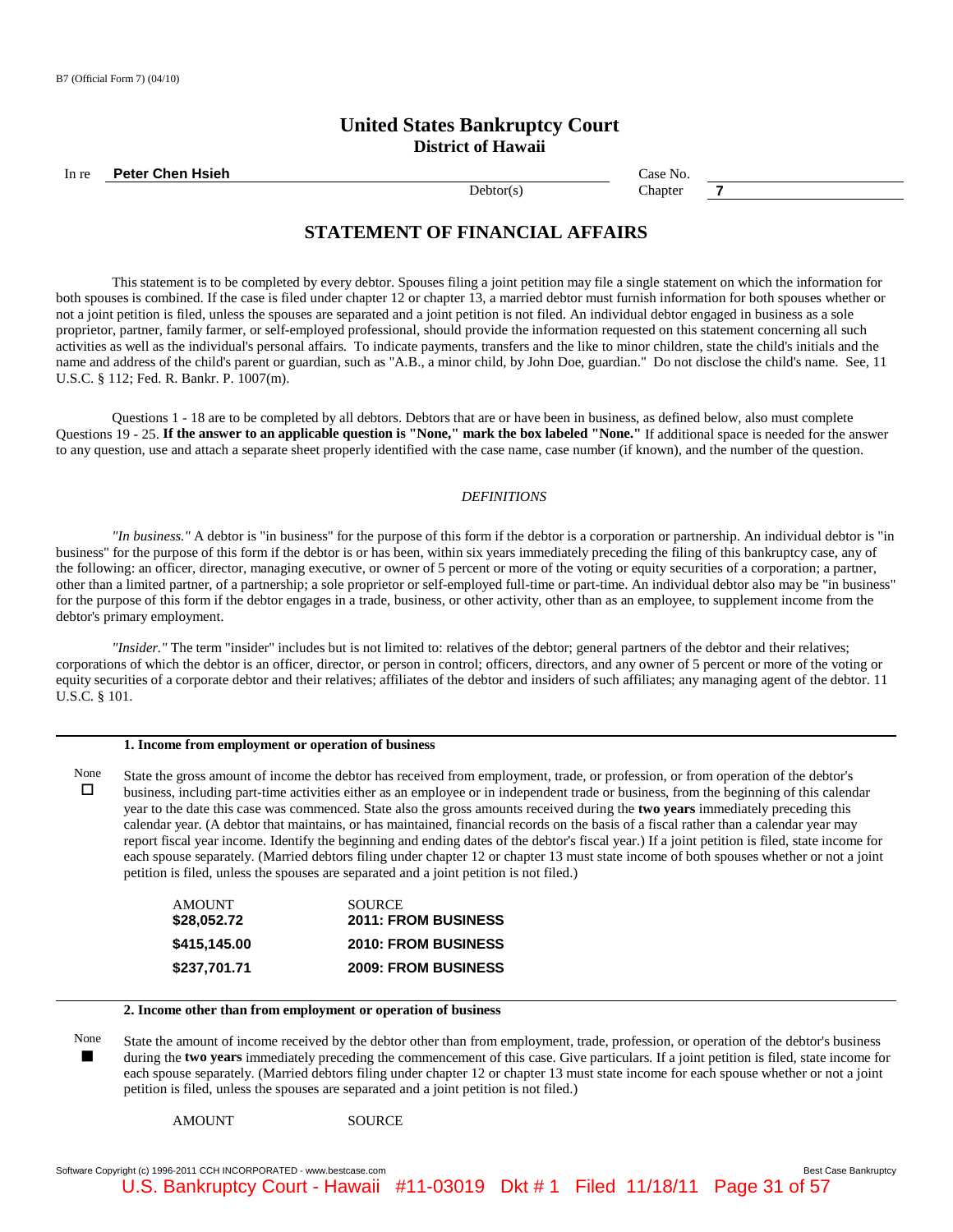### 2

#### **3. Payments to creditors**

#### None  $\blacksquare$ *Complete a. or b., as appropriate, and c.*

a. *Individual or joint debtor(s) with primarily consumer debts.* List all payments on loans, installment purchases of goods or services, and other debts to any creditor made within **90 days** immediately preceding the commencement of this case unless the aggregate value of all property that constitutes or is affected by such transfer is less than \$600. Indicate with an (\*) any payments that were made to a creditor on account of a domestic support obligation or as part of an alternative repayment schedule under a plan by an approved nonprofit budgeting and credit counseling agency. (Married debtors filing under chapter 12 or chapter 13 must include payments by either or both spouses whether or not a joint petition is filed, unless the spouses are separated and a joint petition is not filed.)

|  | <b>NAME AND ADDRESS</b><br>OF CREDITOR | <b>DATES OF</b><br><b>PAYMENTS</b> | AMOUNT PAID | <b>AMOUNT STILL</b><br>OWING |
|--|----------------------------------------|------------------------------------|-------------|------------------------------|
|--|----------------------------------------|------------------------------------|-------------|------------------------------|

None ш b. *Debtor whose debts are not primarily consumer debts:* List each payment or other transfer to any creditor made within **90 days** immediately preceding the commencement of the case unless the aggregate value of all property that constitutes or is affected by such transfer is less than \$5,850\* . If the debtor is an individual, indicate with an asterisk (\*) any payments that were made to a creditor on account of a domestic support obligation or as part of an alternative repayment schedule under a plan by an approved nonprofit budgeting and credit counseling agency. (Married debtors filing under chapter 12 or chapter 13 must include payments and other transfers by either or both spouses whether or not a joint petition is filed, unless the spouses are separated and a joint petition is not filed.)

|                              |                  | AMUUNT           |                     |
|------------------------------|------------------|------------------|---------------------|
|                              | <b>DATES OF</b>  | <b>PAID OR</b>   |                     |
|                              | PAYMENTS/        | <b>VALUE OF</b>  | <b>AMOUNT STILL</b> |
| NAME AND ADDRESS OF CREDITOR | <b>TRANSFERS</b> | <b>TRANSFERS</b> | OWING               |
|                              |                  |                  |                     |

 $\overline{\mathbf{A}}$ 

 $\overline{\mathbf{A}}$ 

None  $\blacksquare$ c. *All debtors:* List all payments made within **one year** immediately preceding the commencement of this case to or for the benefit of creditors who are or were insiders. (Married debtors filing under chapter 12 or chapter 13 must include payments by either or both spouses whether or not a joint petition is filed, unless the spouses are separated and a joint petition is not filed.)

|           | NAME AND ADDRESS OF CREDITOR AND<br><b>RELATIONSHIP TO DEBTOR</b>                                                                                                                                                                                                                                                                                                                                                                                                                                     | <b>DATE OF PAYMENT</b>                                                         |                                               | <b>AMOUNT PAID</b>                                 | <b>AMOUNT STILL</b><br><b>OWING</b>    |
|-----------|-------------------------------------------------------------------------------------------------------------------------------------------------------------------------------------------------------------------------------------------------------------------------------------------------------------------------------------------------------------------------------------------------------------------------------------------------------------------------------------------------------|--------------------------------------------------------------------------------|-----------------------------------------------|----------------------------------------------------|----------------------------------------|
|           | 4. Suits and administrative proceedings, executions, garnishments and attachments                                                                                                                                                                                                                                                                                                                                                                                                                     |                                                                                |                                               |                                                    |                                        |
| None<br>п | a. List all suits and administrative proceedings to which the debtor is or was a party within <b>one year</b> immediately preceding the filing of<br>this bankruptcy case. (Married debtors filing under chapter 12 or chapter 13 must include information concerning either or both spouses<br>whether or not a joint petition is filed, unless the spouses are separated and a joint petition is not filed.)                                                                                        |                                                                                |                                               |                                                    |                                        |
|           | <b>CAPTION OF SUIT</b><br><b>AND CASE NUMBER</b>                                                                                                                                                                                                                                                                                                                                                                                                                                                      | <b>NATURE OF</b><br><b>PROCEEDING</b>                                          | <b>COURT OR AGENCY</b><br><b>AND LOCATION</b> |                                                    | <b>STATUS OR</b><br><b>DISPOSITION</b> |
| None<br>H | b. Describe all property that has been attached, garnished or seized under any legal or equitable process within one year immediately<br>preceding the commencement of this case. (Married debtors filing under chapter 12 or chapter 13 must include information concerning<br>property of either or both spouses whether or not a joint petition is filed, unless the spouses are separated and a joint petition is not<br>filed.)                                                                  |                                                                                |                                               |                                                    |                                        |
|           | NAME AND ADDRESS OF PERSON FOR WHOSE<br>BENEFIT PROPERTY WAS SEIZED                                                                                                                                                                                                                                                                                                                                                                                                                                   | <b>DATE OF SEIZURE</b>                                                         |                                               | <b>DESCRIPTION AND VALUE OF</b><br><b>PROPERTY</b> |                                        |
|           | 5. Repossessions, foreclosures and returns                                                                                                                                                                                                                                                                                                                                                                                                                                                            |                                                                                |                                               |                                                    |                                        |
| None<br>п | List all property that has been repossessed by a creditor, sold at a foreclosure sale, transferred through a deed in lieu of foreclosure or<br>returned to the seller, within <b>one year</b> immediately preceding the commencement of this case. (Married debtors filing under chapter 12<br>or chapter 13 must include information concerning property of either or both spouses whether or not a joint petition is filed, unless the<br>spouses are separated and a joint petition is not filed.) |                                                                                |                                               |                                                    |                                        |
|           | <b>NAME AND ADDRESS OF</b><br><b>CREDITOR OR SELLER</b>                                                                                                                                                                                                                                                                                                                                                                                                                                               | DATE OF REPOSSESSION,<br><b>FORECLOSURE SALE,</b><br><b>TRANSFER OR RETURN</b> |                                               | <b>DESCRIPTION AND VALUE OF</b><br><b>PROPERTY</b> |                                        |
|           | * Amount subject to adjustment on 4/01/13, and every three years thereafter with respect to cases commenced on or after the date of adjustment.                                                                                                                                                                                                                                                                                                                                                       |                                                                                |                                               |                                                    |                                        |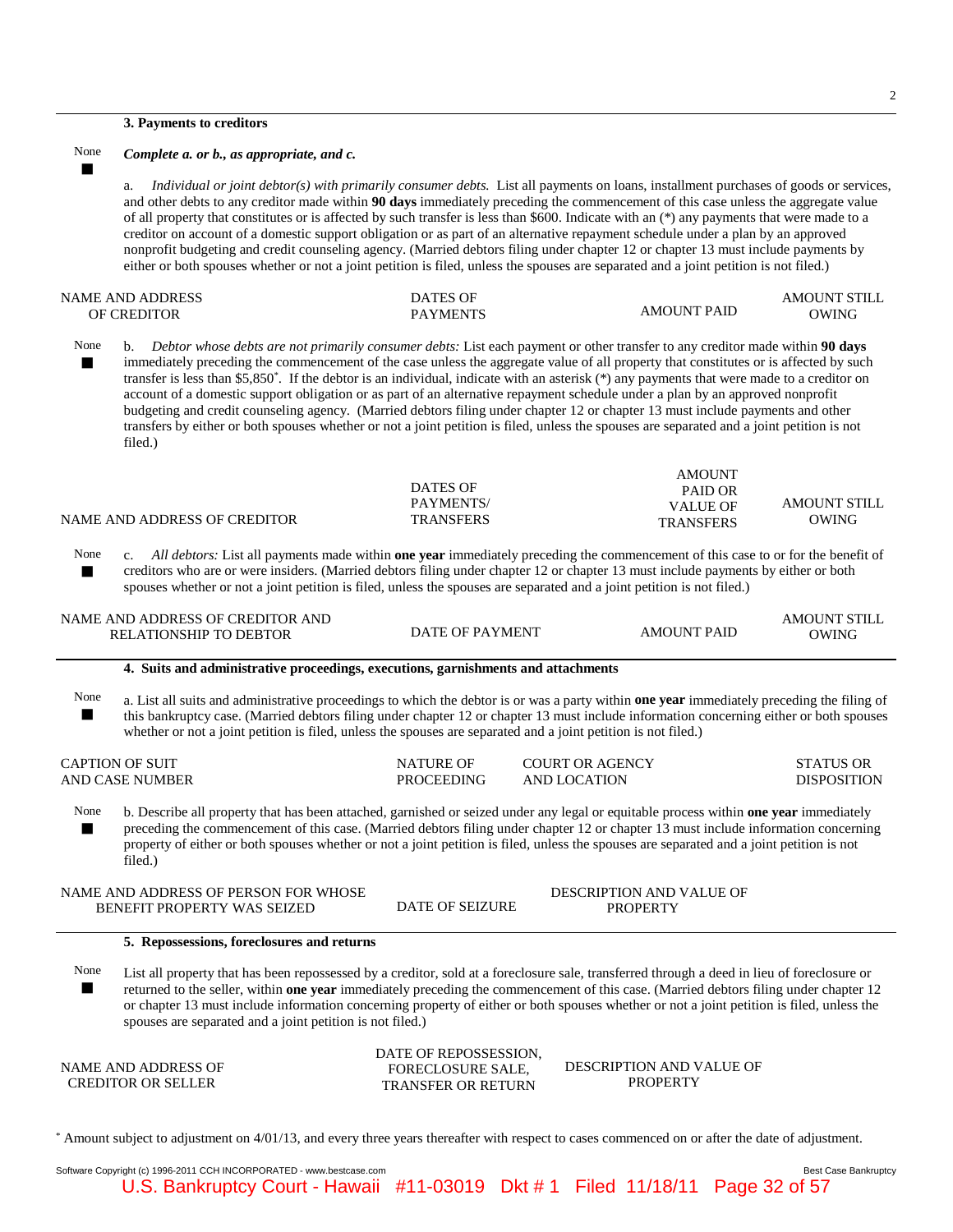|  | Ξ<br>v.<br>۰.<br>٠<br>- |
|--|-------------------------|

|                        |                                                                                                                                                                    | joint petition is filed, unless the spouses are separated and a joint petition is not filed.)                                                                                                                                                                                                                                                                                                                                                                                                                                                                |                                                                              |                                                                                                                                                                                                                         |
|------------------------|--------------------------------------------------------------------------------------------------------------------------------------------------------------------|--------------------------------------------------------------------------------------------------------------------------------------------------------------------------------------------------------------------------------------------------------------------------------------------------------------------------------------------------------------------------------------------------------------------------------------------------------------------------------------------------------------------------------------------------------------|------------------------------------------------------------------------------|-------------------------------------------------------------------------------------------------------------------------------------------------------------------------------------------------------------------------|
|                        | NAME AND ADDRESS OF ASSIGNEE                                                                                                                                       | DATE OF<br><b>ASSIGNMENT</b>                                                                                                                                                                                                                                                                                                                                                                                                                                                                                                                                 |                                                                              | TERMS OF ASSIGNMENT OR SETTLEMENT                                                                                                                                                                                       |
| None<br>$\blacksquare$ | filed.)                                                                                                                                                            | b. List all property which has been in the hands of a custodian, receiver, or court-appointed official within one year immediately<br>property of either or both spouses whether or not a joint petition is filed, unless the spouses are separated and a joint petition is not                                                                                                                                                                                                                                                                              |                                                                              | preceding the commencement of this case. (Married debtors filing under chapter 12 or chapter 13 must include information concerning                                                                                     |
|                        | <b>NAME AND ADDRESS</b><br>OF CUSTODIAN                                                                                                                            | <b>NAME AND LOCATION</b><br>OF COURT<br><b>CASE TITLE &amp; NUMBER</b>                                                                                                                                                                                                                                                                                                                                                                                                                                                                                       | <b>DATE OF</b><br><b>ORDER</b>                                               | DESCRIPTION AND VALUE OF<br><b>PROPERTY</b>                                                                                                                                                                             |
|                        | 7. Gifts                                                                                                                                                           |                                                                                                                                                                                                                                                                                                                                                                                                                                                                                                                                                              |                                                                              |                                                                                                                                                                                                                         |
| None<br>$\blacksquare$ |                                                                                                                                                                    | List all gifts or charitable contributions made within one year immediately preceding the commencement of this case except ordinary<br>and usual gifts to family members aggregating less than \$200 in value per individual family member and charitable contributions<br>aggregating less than \$100 per recipient. (Married debtors filing under chapter 12 or chapter 13 must include gifts or contributions by<br>either or both spouses whether or not a joint petition is filed, unless the spouses are separated and a joint petition is not filed.) |                                                                              |                                                                                                                                                                                                                         |
|                        | <b>NAME AND ADDRESS OF</b><br>PERSON OR ORGANIZATION                                                                                                               | <b>RELATIONSHIP TO</b><br>DEBTOR, IF ANY                                                                                                                                                                                                                                                                                                                                                                                                                                                                                                                     | <b>DATE OF GIFT</b>                                                          | <b>DESCRIPTION AND</b><br><b>VALUE OF GIFT</b>                                                                                                                                                                          |
| None<br>ш              | 8. Losses<br>DESCRIPTION AND VALUE                                                                                                                                 | List all losses from fire, theft, other casualty or gambling within one year immediately preceding the commencement of this case or<br>since the commencement of this case. (Married debtors filing under chapter 12 or chapter 13 must include losses by either or both<br>spouses whether or not a joint petition is filed, unless the spouses are separated and a joint petition is not filed.)                                                                                                                                                           | DESCRIPTION OF CIRCUMSTANCES AND, IF<br>LOSS WAS COVERED IN WHOLE OR IN PART |                                                                                                                                                                                                                         |
|                        | OF PROPERTY                                                                                                                                                        |                                                                                                                                                                                                                                                                                                                                                                                                                                                                                                                                                              | BY INSURANCE, GIVE PARTICULARS                                               | DATE OF LOSS                                                                                                                                                                                                            |
| None<br>$\Box$         | 9. Payments related to debt counseling or bankruptcy<br>preceding the commencement of this case.<br><b>NAME AND ADDRESS</b><br>OF PAYEE<br><b>GREG DUNN, #3616</b> | List all payments made or property transferred by or on behalf of the debtor to any persons, including attorneys, for consultation<br>DATE OF PAYMENT,<br>NAME OF PAYOR IF OTHER<br><b>THAN DEBTOR</b><br>OCT., 2011 & NOV., 2011                                                                                                                                                                                                                                                                                                                            |                                                                              | concerning debt consolidation, relief under the bankruptcy law or preparation of the petition in bankruptcy within one year immediately<br><b>AMOUNT OF MONEY</b><br>OR DESCRIPTION AND VALUE<br>OF PROPERTY<br>\$2,500 |
|                        | 841 BISHOP STREET, SUITE 2221<br>Honolulu, HI 96813-3908                                                                                                           |                                                                                                                                                                                                                                                                                                                                                                                                                                                                                                                                                              |                                                                              |                                                                                                                                                                                                                         |

a. Describe any assignment of property for the benefit of creditors made within **120 days** immediately preceding the commencement of this case. (Married debtors filing under chapter 12 or chapter 13 must include any assignment by either or both spouses whether or not a

None  $\blacksquare$ 

**6. Assignments and receiverships**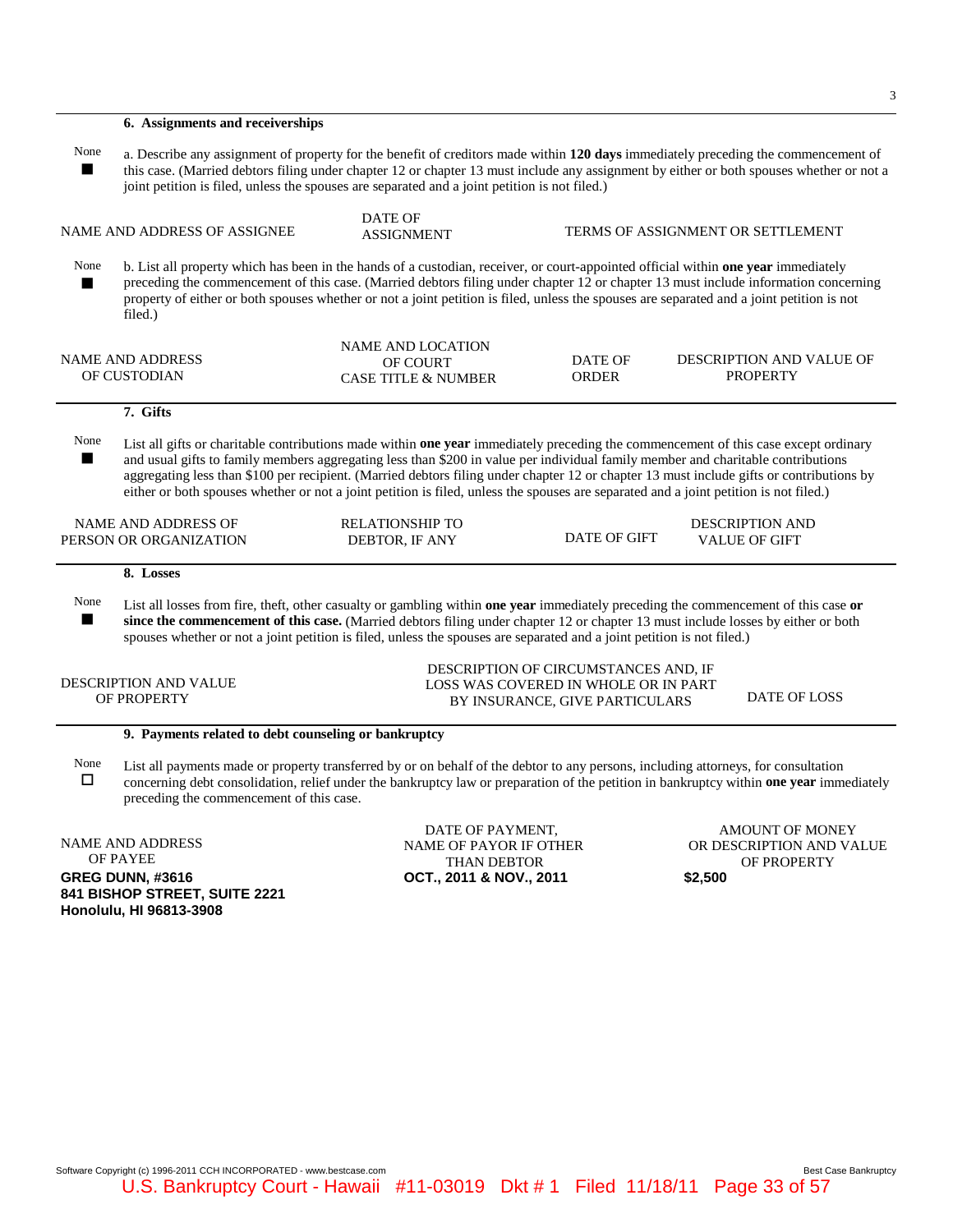### **10. Other transfers**

| None | a. List all other property, other than property transferred in the ordinary course of the business or financial affairs of the debtor,      |
|------|---------------------------------------------------------------------------------------------------------------------------------------------|
|      | transferred either absolutely or as security within <b>two years</b> immediately preceding the commencement of this case. (Married debtors  |
|      | filing under chapter 12 or chapter 13 must include transfers by either or both spouses whether or not a joint petition is filed, unless the |
|      | spouses are separated and a joint petition is not filed.)                                                                                   |

| NAME AND ADDRESS OF TRANSFEREE,<br>RELATIONSHIP TO DEBTOR<br><b>RANDY S. VILLANUEVA</b><br>99-058 OHIAKU STREET<br>Aiea, HI 96701<br><b>UNRELATED</b> | <b>DATE</b><br><b>AUG., 2011</b> | DESCRIBE PROPERTY TRANSFERRED<br>AND VALUE RECEIVED<br>2001 BMW 740i<br><b>VALUE RECEIVED: \$1,200</b>                                  |
|-------------------------------------------------------------------------------------------------------------------------------------------------------|----------------------------------|-----------------------------------------------------------------------------------------------------------------------------------------|
| None<br>trust or similar device of which the debtor is a beneficiary.                                                                                 |                                  | b. List all property transferred by the debtor within ten years immediately preceding the commencement of this case to a self-settled   |
| NAME OF TRUST OR OTHER<br><b>DEVICE</b>                                                                                                               | DATE(S) OF<br>TRANSFER(S)        | AMOUNT OF MONEY OR DESCRIPTION AND<br>VALUE OF PROPERTY OR DEBTOR'S INTEREST<br>IN PROPERTY                                             |
| 11. Closed financial accounts<br>None                                                                                                                 |                                  | List all financial accounts and instruments held in the name of the debtor or for the benefit of the debtor which were closed, sold, or |

۳ otherwise transferred within **one year** immediately preceding the commencement of this case. Include checking, savings, or other financial accounts, certificates of deposit, or other instruments; shares and share accounts held in banks, credit unions, pension funds, cooperatives, associations, brokerage houses and other financial institutions. (Married debtors filing under chapter 12 or chapter 13 must include information concerning accounts or instruments held by or for either or both spouses whether or not a joint petition is filed, unless the spouses are separated and a joint petition is not filed.)

|                                           | NAME AND ADDRESS OF INSTITUTION                                                                                                                                                                                                                                                                                                                                                                                                    | TYPE OF ACCOUNT, LAST FOUR<br>DIGITS OF ACCOUNT NUMBER,<br>AND AMOUNT OF FINAL BALANCE | AMOUNT AND DATE OF SALE<br>OR CLOSING |
|-------------------------------------------|------------------------------------------------------------------------------------------------------------------------------------------------------------------------------------------------------------------------------------------------------------------------------------------------------------------------------------------------------------------------------------------------------------------------------------|----------------------------------------------------------------------------------------|---------------------------------------|
| 12. Safe deposit boxes<br>None<br>filed.) | List each safe deposit or other box or depository in which the debtor has or had securities, cash, or other valuables within <b>one year</b><br>immediately preceding the commencement of this case. (Married debtors filing under chapter 12 or chapter 13 must include boxes or<br>depositories of either or both spouses whether or not a joint petition is filed, unless the spouses are separated and a joint petition is not |                                                                                        |                                       |

| NAME AND ADDRESS OF BANK<br><b>DESCRIPTION</b><br>OF THOSE WITH ACCESS<br>OF CONTENTS<br>OR OTHER DEPOSITORY<br>TO BOX OR DEPOSITORY |  | NAMES AND ADDRESSES |  | DATE OF TRANSFER OR<br><b>SURRENDER, IF ANY</b> |
|--------------------------------------------------------------------------------------------------------------------------------------|--|---------------------|--|-------------------------------------------------|
|--------------------------------------------------------------------------------------------------------------------------------------|--|---------------------|--|-------------------------------------------------|

### **13. Setoffs**

None ш List all setoffs made by any creditor, including a bank, against a debt or deposit of the debtor within **90 days** preceding the commencement of this case. (Married debtors filing under chapter 12 or chapter 13 must include information concerning either or both spouses whether or not a joint petition is filed, unless the spouses are separated and a joint petition is not filed.)

|      | NAME AND ADDRESS OF CREDITOR         | DATE OF SETOFF                                                               | <b>AMOUNT OF SETOFF</b> |
|------|--------------------------------------|------------------------------------------------------------------------------|-------------------------|
|      | 14. Property held for another person |                                                                              |                         |
| None |                                      | List all property owned by another person that the debtor holds or controls. |                         |
|      | NAME AND ADDRESS OF OWNER            | DESCRIPTION AND VALUE OF PROPERTY                                            | LOCATION OF PROPERTY    |
|      |                                      |                                                                              |                         |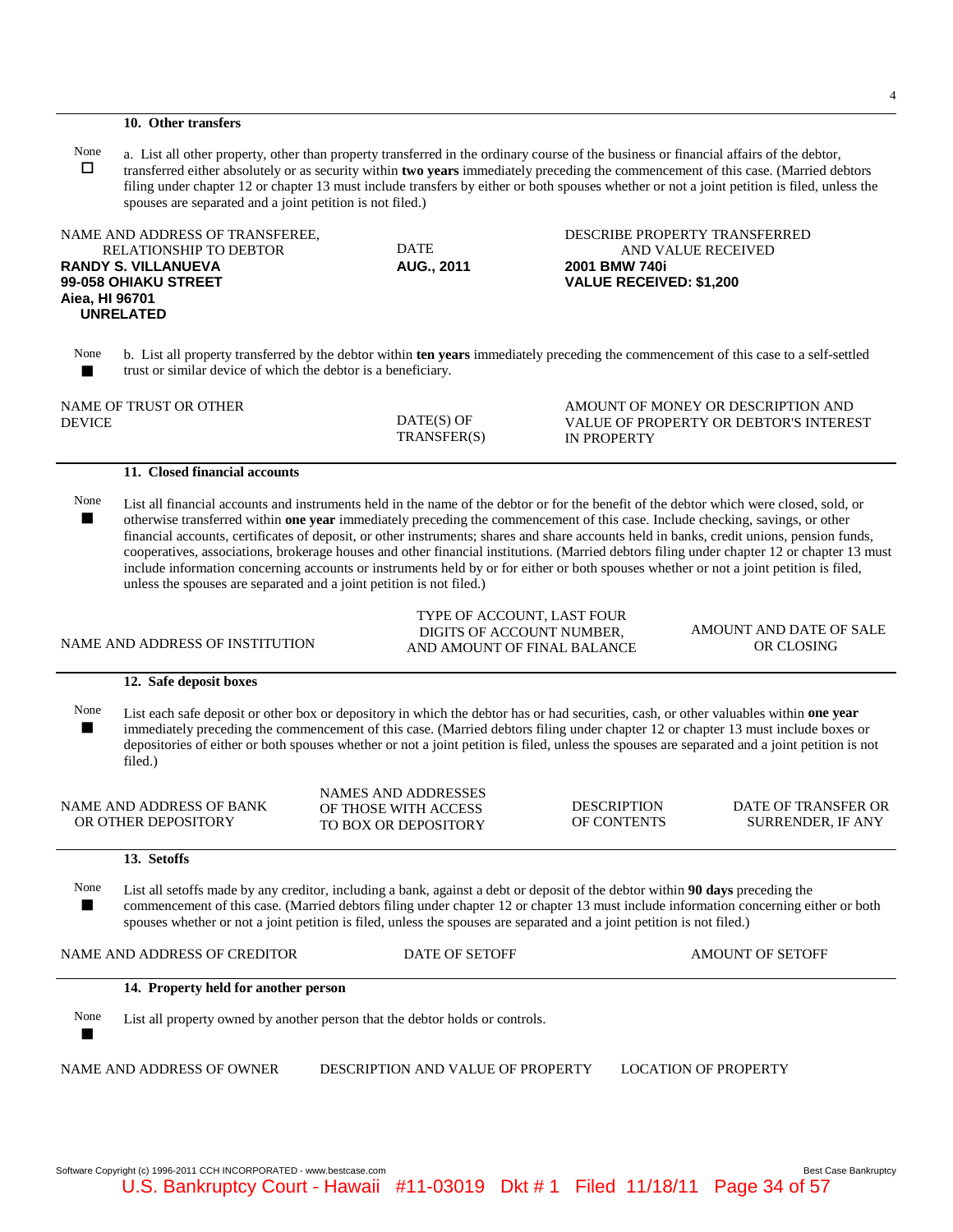### **15. Prior address of debtor**

None  $\Box$ If the debtor has moved within **three years** immediately preceding the commencement of this case, list all premises which the debtor occupied during that period and vacated prior to the commencement of this case. If a joint petition is filed, report also any separate address of either spouse.

| <b>ADDRESS</b><br><b>44 NIOLOPA PLACE</b><br><b>HONOLULU, HI</b> | NAME USED<br><b>PETER HSIEH</b> | DATES OF OCCUPANCY<br><b>AUG., 2010 - PRESENT</b> |
|------------------------------------------------------------------|---------------------------------|---------------------------------------------------|
| <b>239 KOALELE STREET</b><br><b>HONOLULU, HI</b>                 | <b>PETER HSIEH</b>              | JULY, 2008 - AUG., 2010                           |

### **16. Spouses and Former Spouses**

None If the debtor resides or resided in a community property state, commonwealth, or territory (including Alaska, Arizona, California, Idaho, Louisiana, Nevada, New Mexico, Puerto Rico, Texas, Washington, or Wisconsin) within **eight years** immediately preceding the commencement of the case, identify the name of the debtor's spouse and of any former spouse who resides or resided with the debtor in the community property state.

### NAME

## **17. Environmental Information.**

For the purpose of this question, the following definitions apply:

"Environmental Law" means any federal, state, or local statute or regulation regulating pollution, contamination, releases of hazardous or toxic substances, wastes or material into the air, land, soil, surface water, groundwater, or other medium, including, but not limited to, statutes or regulations regulating the cleanup of these substances, wastes, or material.

"Site" means any location, facility, or property as defined under any Environmental Law, whether or not presently or formerly owned or operated by the debtor, including, but not limited to, disposal sites.

"Hazardous Material" means anything defined as a hazardous waste, hazardous substance, toxic substance, hazardous material, pollutant, or contaminant or similar term under an Environmental Law

None a. List the name and address of every site for which the debtor has received notice in writing by a governmental unit that it may be liable or potentially liable under or in violation of an Environmental Law. Indicate the governmental unit, the date of the notice, and, if known, the Environmental Law:

|                       | <b>NAME AND ADDRESS OF</b> | DATE                        | <b>ENVIRONMENTAL</b> |
|-----------------------|----------------------------|-----------------------------|----------------------|
| SITE NAME AND ADDRESS | <b>GOVERNMENTAL UNIT</b>   | $\Lambda$ OTIC <sup>T</sup> |                      |

None  $\blacksquare$ b. List the name and address of every site for which the debtor provided notice to a governmental unit of a release of Hazardous Material. Indicate the governmental unit to which the notice was sent and the date of the notice.

|                       | NAME AND ADDRESS OF      | DATE OF       | <b>ENVIRONMENTAL</b> |
|-----------------------|--------------------------|---------------|----------------------|
| SITE NAME AND ADDRESS | <b>GOVERNMENTAL UNIT</b> | <b>NOTICE</b> | . AW                 |

None  $\blacksquare$ c. List all judicial or administrative proceedings, including settlements or orders, under any Environmental Law with respect to which the debtor is or was a party. Indicate the name and address of the governmental unit that is or was a party to the proceeding, and the docket number.

NAME AND ADDRESS OF GOVERNMENTAL UNIT DOCKET NUMBER STATUS OR DISPOSITION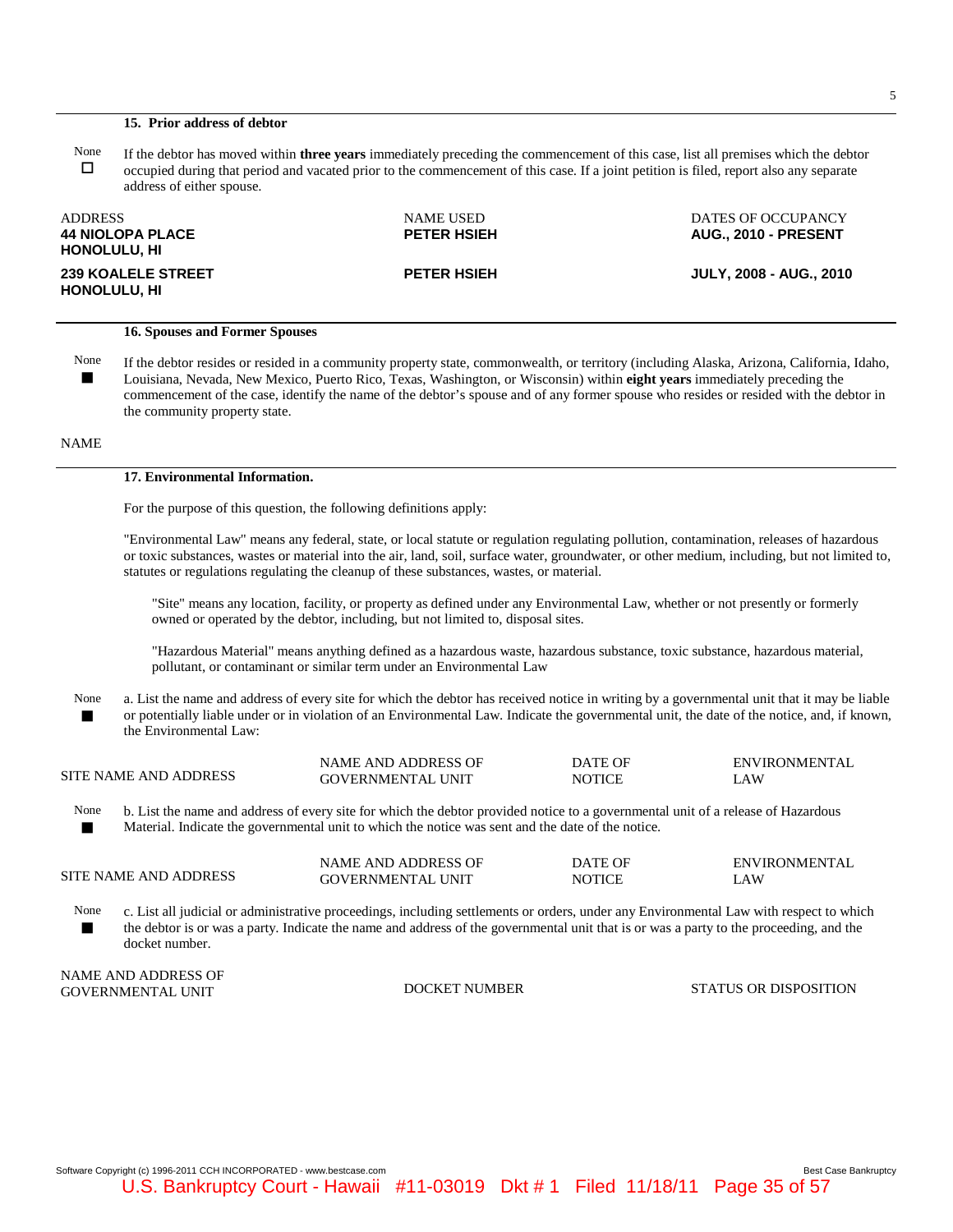### **18 . Nature, location and name of business**

**19. Books, records and financial statements**

None  $\Box$ a. *If the debtor is an individual*, list the names, addresses, taxpayer identification numbers, nature of the businesses, and beginning and ending dates of all businesses in which the debtor was an officer, director, partner, or managing executive of a corporation, partner in a partnership, sole proprietor, or was self-employed in a trade, profession, or other activity either full- or part-time within **six years** immediately preceding the commencement of this case, or in which the debtor owned 5 percent or more of the voting or equity securities within **six years** immediately preceding the commencement of this case.

*If the debtor is a partnership*, list the names, addresses, taxpayer identification numbers, nature of the businesses, and beginning and ending dates of all businesses in which the debtor was a partner or owned 5 percent or more of the voting or equity securities, within **six years** immediately preceding the commencement of this case.

*If the debtor is a corporation*, list the names, addresses, taxpayer identification numbers, nature of the businesses, and beginning and ending dates of all businesses in which the debtor was a partner or owned 5 percent or more of the voting or equity securities within **six years** immediately preceding the commencement of this case.

|                | <b>LAST FOUR DIGITS OF</b><br><b>SOCIAL-SECURITY OR</b> |                                                                      |                     |                                |
|----------------|---------------------------------------------------------|----------------------------------------------------------------------|---------------------|--------------------------------|
|                | OTHER INDIVIDUAL                                        |                                                                      |                     | <b>BEGINNING AND</b>           |
| <b>NAME</b>    | TAXPAYER-I.D. NO.<br>(ITIN)/ COMPLETE EIN               | <b>ADDRESS</b>                                                       | NATURE OF BUSINESS  | <b>ENDING DATES</b>            |
| PETER C. HSIEH | 5112                                                    | <b>ATTORNEY AT LAW</b><br>575 COOKE STREET, #A<br>Honolulu, HI 96813 | <b>LAW PRACTICE</b> | OCT., 1982 -<br><b>PRESENT</b> |

None b. Identify any business listed in response to subdivision a., above, that is "single asset real estate" as defined in 11 U.S.C. § 101.

NAME ADDRESS

The following questions are to be completed by every debtor that is a corporation or partnership and by any individual debtor who is or has been, within **six years** immediately preceding the commencement of this case, any of the following: an officer, director, managing executive, or owner of more than 5 percent of the voting or equity securities of a corporation; a partner, other than a limited partner, of a partnership, a sole proprietor, or self-employed in a trade, profession, or other activity, either full- or part-time.

*(An individual or joint debtor should complete this portion of the statement only if the debtor is or has been in business, as defined above, within six years immediately preceding the commencement of this case. A debtor who has not been in business within those six years should go directly to the signature page.)*

|           | 19. Doors, records and imancial statements                                                        |                                                                                                                                             |
|-----------|---------------------------------------------------------------------------------------------------|---------------------------------------------------------------------------------------------------------------------------------------------|
| None<br>п | supervised the keeping of books of account and records of the debtor.                             | a. List all bookkeepers and accountants who within <b>two years</b> immediately preceding the filing of this bankruptcy case kept or        |
|           | NAME AND ADDRESS                                                                                  | <b>DATES SERVICES RENDERED</b>                                                                                                              |
| None<br>п | of account and records, or prepared a financial statement of the debtor.                          | b. List all firms or individuals who within the two years immediately preceding the filing of this bankruptcy case have audited the books   |
| NAME      | <b>ADDRESS</b>                                                                                    | <b>DATES SERVICES RENDERED</b>                                                                                                              |
| None<br>п | of the debtor. If any of the books of account and records are not available, explain.             | c. List all firms or individuals who at the time of the commencement of this case were in possession of the books of account and records    |
| NAME      |                                                                                                   | <b>ADDRESS</b>                                                                                                                              |
| None<br>п | issued by the debtor within <b>two years</b> immediately preceding the commencement of this case. | d. List all financial institutions, creditors and other parties, including mercantile and trade agencies, to whom a financial statement was |
|           | NAME AND ADDRESS                                                                                  | <b>DATE ISSUED</b>                                                                                                                          |
|           |                                                                                                   |                                                                                                                                             |

Software Copyright (c) 1996-2011 CCH INCORPORATED - www.bestcase.com **Best Case Bankruptcy** Best Case Bankruptcy U.S. Bankruptcy Court - Hawaii #11-03019 Dkt # 1 Filed 11/18/11 Page 36 of 57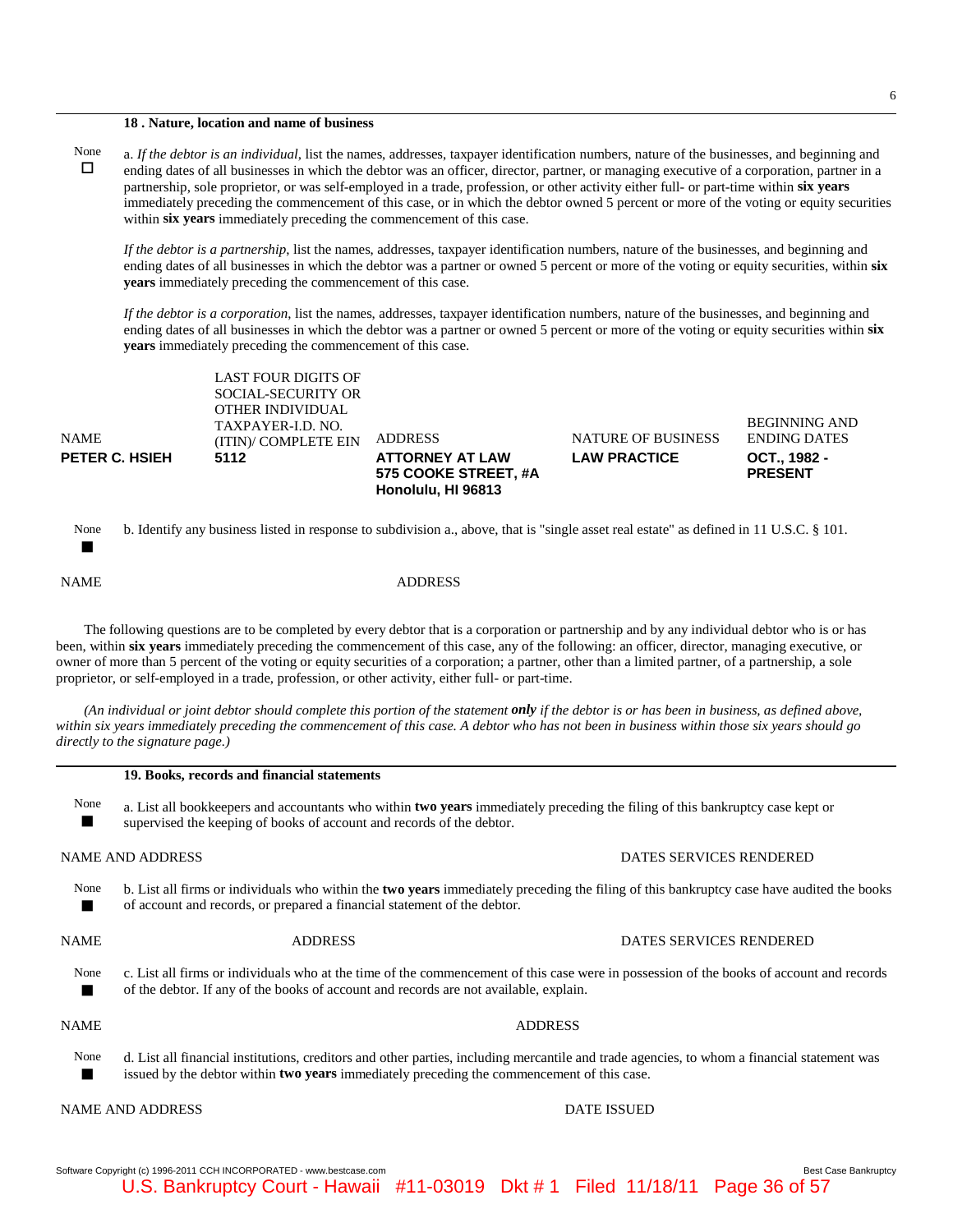7

|                                                                                                                                                                                                                                              | 20. Inventories                                                                                                                                                                                                                                                                                                    |                                                                                             |                                   |                                                                                                                                                                                                                                                                            |
|----------------------------------------------------------------------------------------------------------------------------------------------------------------------------------------------------------------------------------------------|--------------------------------------------------------------------------------------------------------------------------------------------------------------------------------------------------------------------------------------------------------------------------------------------------------------------|---------------------------------------------------------------------------------------------|-----------------------------------|----------------------------------------------------------------------------------------------------------------------------------------------------------------------------------------------------------------------------------------------------------------------------|
| None<br><b>In the contract of the contract of the contract of the contract of the contract of the contract of the contract of the contract of the contract of the contract of the contract of the contract of the contract of the contra</b> |                                                                                                                                                                                                                                                                                                                    | and the dollar amount and basis of each inventory.                                          |                                   | a. List the dates of the last two inventories taken of your property, the name of the person who supervised the taking of each inventory,                                                                                                                                  |
|                                                                                                                                                                                                                                              | DATE OF INVENTORY                                                                                                                                                                                                                                                                                                  | <b>INVENTORY SUPERVISOR</b>                                                                 |                                   | DOLLAR AMOUNT OF INVENTORY<br>(Specify cost, market or other basis)                                                                                                                                                                                                        |
| None                                                                                                                                                                                                                                         |                                                                                                                                                                                                                                                                                                                    |                                                                                             |                                   | b. List the name and address of the person having possession of the records of each of the two inventories reported in a., above.                                                                                                                                          |
|                                                                                                                                                                                                                                              | <b>DATE OF INVENTORY</b>                                                                                                                                                                                                                                                                                           |                                                                                             | <b>RECORDS</b>                    | NAME AND ADDRESSES OF CUSTODIAN OF INVENTORY                                                                                                                                                                                                                               |
|                                                                                                                                                                                                                                              |                                                                                                                                                                                                                                                                                                                    | 21. Current Partners, Officers, Directors and Shareholders                                  |                                   |                                                                                                                                                                                                                                                                            |
| None<br><b>The Second Service</b>                                                                                                                                                                                                            |                                                                                                                                                                                                                                                                                                                    |                                                                                             |                                   | a. If the debtor is a partnership, list the nature and percentage of partnership interest of each member of the partnership.                                                                                                                                               |
|                                                                                                                                                                                                                                              | <b>NAME AND ADDRESS</b>                                                                                                                                                                                                                                                                                            |                                                                                             | <b>NATURE OF INTEREST</b>         | PERCENTAGE OF INTEREST                                                                                                                                                                                                                                                     |
| None<br>ш                                                                                                                                                                                                                                    |                                                                                                                                                                                                                                                                                                                    | controls, or holds 5 percent or more of the voting or equity securities of the corporation. |                                   | b. If the debtor is a corporation, list all officers and directors of the corporation, and each stockholder who directly or indirectly owns,                                                                                                                               |
|                                                                                                                                                                                                                                              | <b>NAME AND ADDRESS</b>                                                                                                                                                                                                                                                                                            | <b>TITLE</b>                                                                                |                                   | NATURE AND PERCENTAGE<br>OF STOCK OWNERSHIP                                                                                                                                                                                                                                |
|                                                                                                                                                                                                                                              |                                                                                                                                                                                                                                                                                                                    | 22. Former partners, officers, directors and shareholders                                   |                                   |                                                                                                                                                                                                                                                                            |
| None<br>ш                                                                                                                                                                                                                                    | commencement of this case.                                                                                                                                                                                                                                                                                         |                                                                                             |                                   | a. If the debtor is a partnership, list each member who withdrew from the partnership within one year immediately preceding the                                                                                                                                            |
| <b>NAME</b>                                                                                                                                                                                                                                  |                                                                                                                                                                                                                                                                                                                    | <b>ADDRESS</b>                                                                              |                                   | DATE OF WITHDRAWAL                                                                                                                                                                                                                                                         |
| None<br>H                                                                                                                                                                                                                                    |                                                                                                                                                                                                                                                                                                                    | immediately preceding the commencement of this case.                                        |                                   | b. If the debtor is a corporation, list all officers, or directors whose relationship with the corporation terminated within one year                                                                                                                                      |
|                                                                                                                                                                                                                                              | <b>NAME AND ADDRESS</b>                                                                                                                                                                                                                                                                                            | <b>TITLE</b>                                                                                |                                   | DATE OF TERMINATION                                                                                                                                                                                                                                                        |
|                                                                                                                                                                                                                                              |                                                                                                                                                                                                                                                                                                                    | 23 . Withdrawals from a partnership or distributions by a corporation                       |                                   |                                                                                                                                                                                                                                                                            |
| None                                                                                                                                                                                                                                         | If the debtor is a partnership or corporation, list all withdrawals or distributions credited or given to an insider, including compensation<br>in any form, bonuses, loans, stock redemptions, options exercised and any other perquisite during one year immediately preceding the<br>commencement of this case. |                                                                                             |                                   |                                                                                                                                                                                                                                                                            |
| OF RECIPIENT,                                                                                                                                                                                                                                | <b>NAME &amp; ADDRESS</b><br>RELATIONSHIP TO DEBTOR                                                                                                                                                                                                                                                                |                                                                                             | DATE AND PURPOSE<br>OF WITHDRAWAL | <b>AMOUNT OF MONEY</b><br>OR DESCRIPTION AND<br><b>VALUE OF PROPERTY</b>                                                                                                                                                                                                   |
|                                                                                                                                                                                                                                              | 24. Tax Consolidation Group.                                                                                                                                                                                                                                                                                       |                                                                                             |                                   |                                                                                                                                                                                                                                                                            |
| None<br><b>The Co</b>                                                                                                                                                                                                                        | of the case.                                                                                                                                                                                                                                                                                                       |                                                                                             |                                   | If the debtor is a corporation, list the name and federal taxpayer identification number of the parent corporation of any consolidated<br>group for tax purposes of which the debtor has been a member at any time within six years immediately preceding the commencement |
|                                                                                                                                                                                                                                              | NAME OF PARENT CORPORATION                                                                                                                                                                                                                                                                                         |                                                                                             |                                   | TAXPAYER IDENTIFICATION NUMBER (EIN)                                                                                                                                                                                                                                       |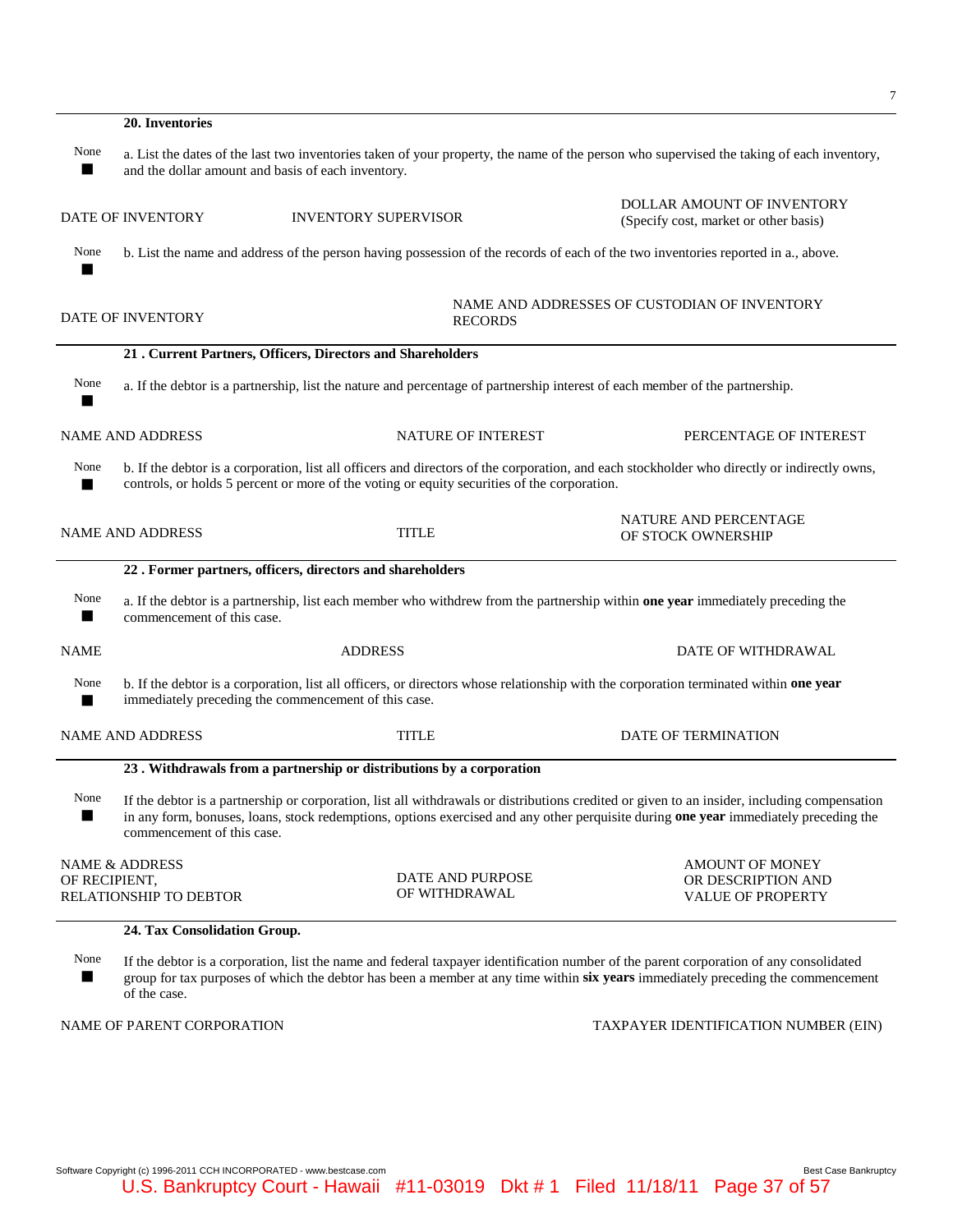**25. Pension Funds.**

#### None п If the debtor is not an individual, list the name and federal taxpayer-identification number of any pension fund to which the debtor, as an employer, has been responsible for contributing at any time within **six years** immediately preceding the commencement of the case.

NAME OF PENSION FUND TAXPAYER IDENTIFICATION NUMBER (EIN)

## **DECLARATION UNDER PENALTY OF PERJURY BY INDIVIDUAL DEBTOR**

I declare under penalty of perjury that I have read the answers contained in the foregoing statement of financial affairs and any attachments thereto and that they are true and correct.

Date **November 18, 2011** Signature **/s/ Peter Chen Hsieh** 

**Peter Chen Hsieh**

Debtor

*Penalty for making a false statement: Fine of up to \$500,000 or imprisonment for up to 5 years, or both. 18 U.S.C. §§ 152 and 3571*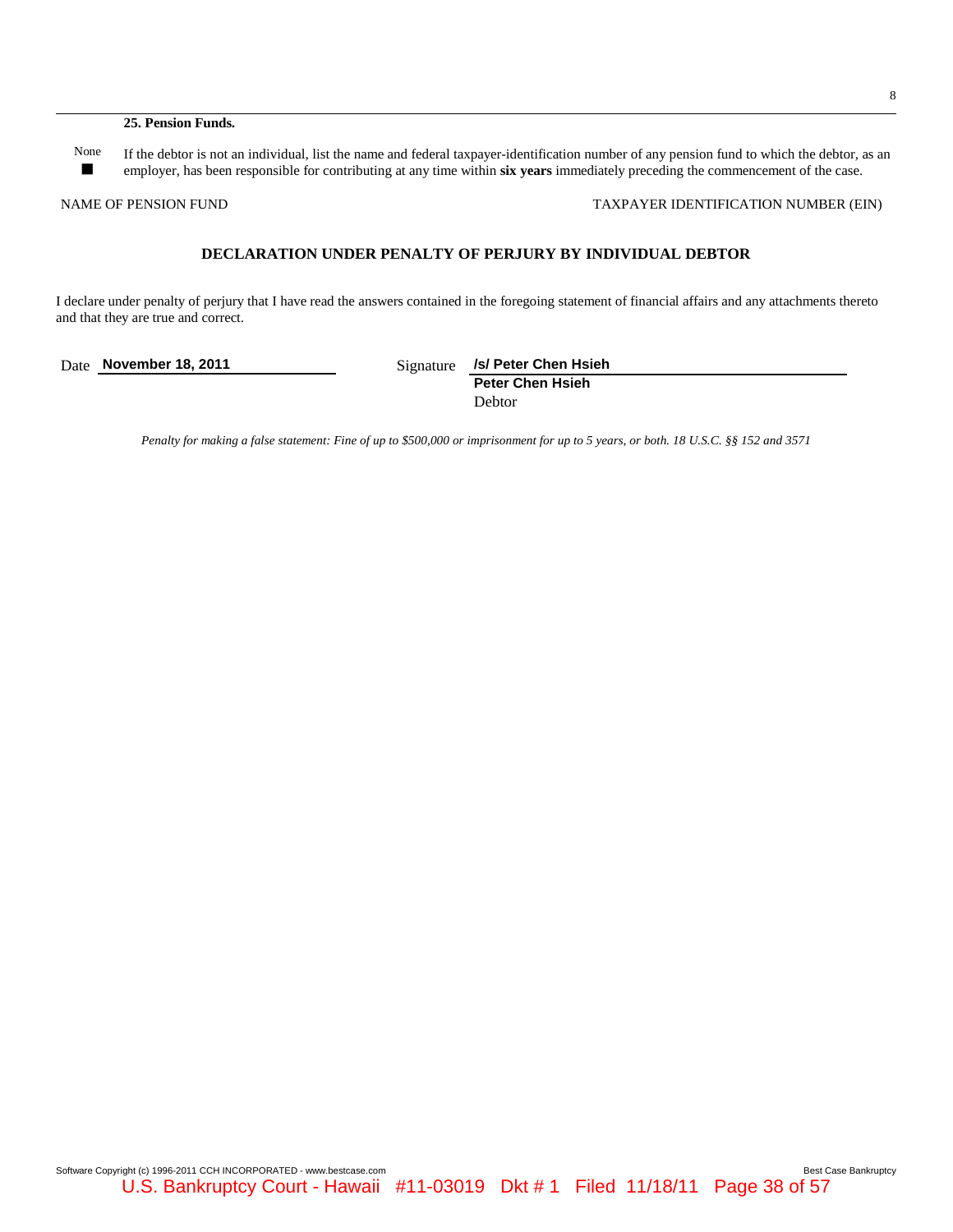# **United States Bankruptcy Court District of Hawaii**

| In re | <b>Peter Chen Hsieh</b> |           | 2ase No.              |  |
|-------|-------------------------|-----------|-----------------------|--|
|       |                         | Dektor(s) | <b>CHI</b><br>Chapter |  |

## **CHAPTER 7 INDIVIDUAL DEBTOR'S STATEMENT OF INTENTION**

**PART A** - Debts secured by property of the estate. (Part A must be fully completed for **EACH** debt which is secured by property of the estate. Attach additional pages if necessary.)

| Property No. 1                                                                                                                                  |                 |                                                                |
|-------------------------------------------------------------------------------------------------------------------------------------------------|-----------------|----------------------------------------------------------------|
| <b>Creditor's Name:</b><br><b>INTERNAL REVENUE SERVICE</b>                                                                                      |                 | <b>Describe Property Securing Debt:</b><br><b>ASSETS</b>       |
| Property will be (check one):                                                                                                                   |                 |                                                                |
| $\blacksquare$ Surrendered                                                                                                                      | $\Box$ Retained |                                                                |
| If retaining the property, I intend to (check at least one):<br>$\Box$ Redeem the property<br>$\Box$ Reaffirm the debt<br>$\Box$ Other. Explain |                 | (for example, avoid lien using 11 U.S.C. $\S$ 522(f)).         |
| Property is (check one):                                                                                                                        |                 |                                                                |
| ■ Claimed as Exempt                                                                                                                             |                 | $\Box$ Not claimed as exempt                                   |
| Property No. 2                                                                                                                                  |                 |                                                                |
| <b>Creditor's Name:</b><br><b>RICOH AMERICAS CORPORATION</b>                                                                                    |                 | <b>Describe Property Securing Debt:</b><br><b>Copier Lease</b> |
| Property will be (check one):                                                                                                                   |                 |                                                                |
| $\blacksquare$ Surrendered                                                                                                                      | $\Box$ Retained |                                                                |
| If retaining the property, I intend to (check at least one):<br>$\Box$ Redeem the property<br>$\Box$ Reaffirm the debt<br>$\Box$ Other. Explain |                 | (for example, avoid lien using 11 U.S.C. $\S$ 522(f)).         |
| Property is (check one):                                                                                                                        |                 |                                                                |
| $\Box$ Claimed as Exempt                                                                                                                        |                 | $\blacksquare$ Not claimed as exempt                           |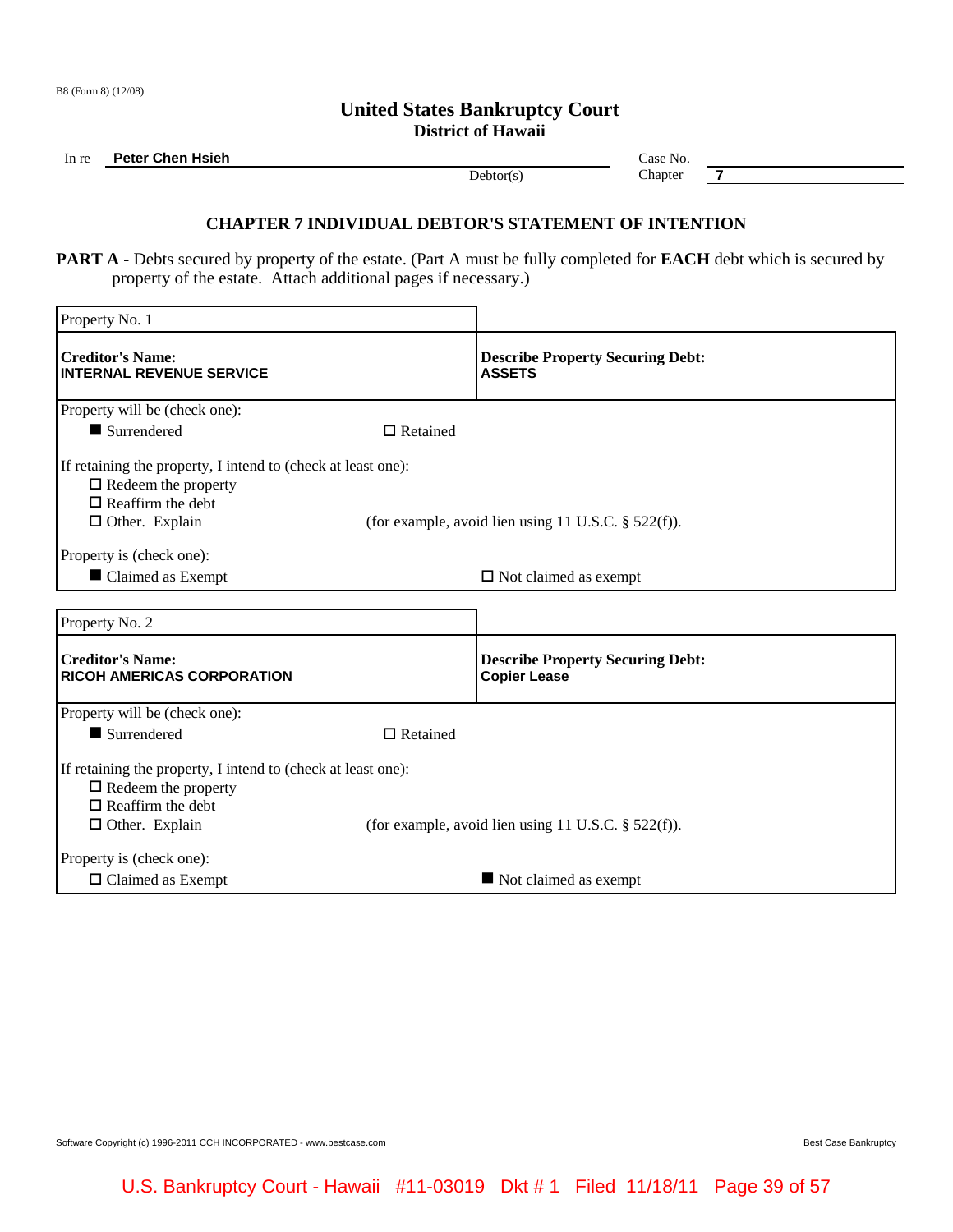| B8 (Form 8) (12/08)                                                                                                                             |                 |                                                          | Page 2 |
|-------------------------------------------------------------------------------------------------------------------------------------------------|-----------------|----------------------------------------------------------|--------|
| Property No. 3                                                                                                                                  |                 |                                                          |        |
| <b>Creditor's Name:</b><br><b>STATE OF HAWAII</b>                                                                                               |                 | <b>Describe Property Securing Debt:</b><br><b>ASSETS</b> |        |
| Property will be (check one):                                                                                                                   |                 |                                                          |        |
| $\blacksquare$ Surrendered                                                                                                                      | $\Box$ Retained |                                                          |        |
| If retaining the property, I intend to (check at least one):<br>$\Box$ Redeem the property<br>$\Box$ Reaffirm the debt<br>$\Box$ Other. Explain |                 | (for example, avoid lien using 11 U.S.C. § 522(f)).      |        |
| Property is (check one):                                                                                                                        |                 |                                                          |        |
| ■ Claimed as Exempt                                                                                                                             |                 | $\Box$ Not claimed as exempt                             |        |
| Property No. 4                                                                                                                                  |                 |                                                          |        |
| <b>Creditor's Name:</b><br><b>STATE OF HAWAII</b>                                                                                               |                 | <b>Describe Property Securing Debt:</b><br><b>ASSETS</b> |        |
| Property will be (check one):                                                                                                                   |                 |                                                          |        |
| Surrendered                                                                                                                                     | $\Box$ Retained |                                                          |        |
| If retaining the property, I intend to (check at least one):<br>$\Box$ Redeem the property<br>$\Box$ Reaffirm the debt<br>$\Box$ Other. Explain |                 | (for example, avoid lien using 11 U.S.C. § 522(f)).      |        |
| Property is (check one):                                                                                                                        |                 |                                                          |        |
| ■ Claimed as Exempt                                                                                                                             |                 | $\Box$ Not claimed as exempt                             |        |

PART B - Personal property subject to unexpired leases. (All three columns of Part B must be completed for each unexpired lease. Attach additional pages if necessary.)

| Property No. 1                   |                           |                                                                                |
|----------------------------------|---------------------------|--------------------------------------------------------------------------------|
| Lessor's Name:<br><b>I-NONE-</b> | Describe Leased Property: | Lease will be Assumed pursuant to 11<br>U.S.C. $\S 365(p)(2)$ :<br>YES<br>□ ΝΟ |

**I declare under penalty of perjury that the above indicates my intention as to any property of my estate securing a debt and/or personal property subject to an unexpired lease.**

Date **November 18, 2011** Signature **/s/ Peter Chen Hsieh** 

**Peter Chen Hsieh** Debtor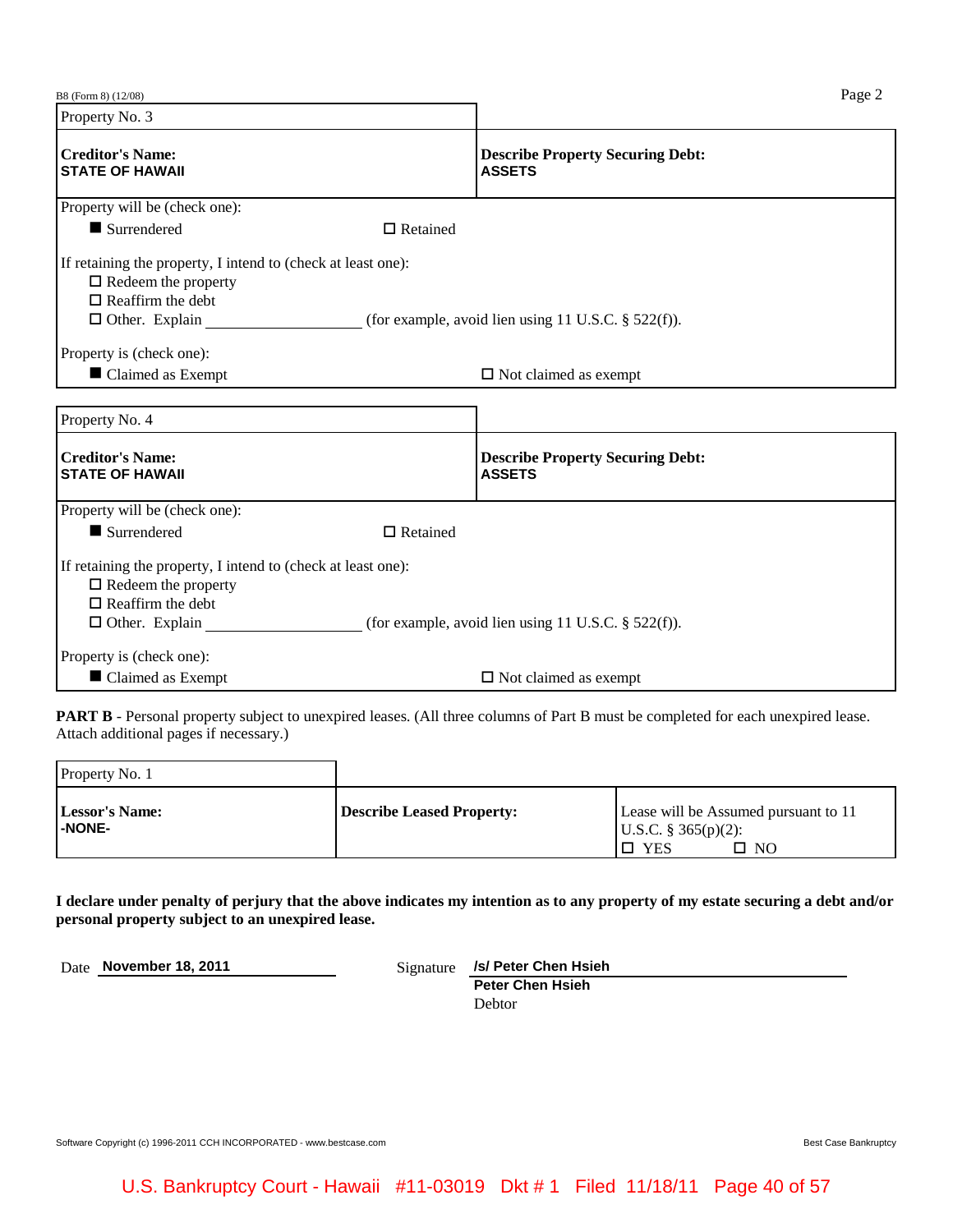| <b>United States Bankruptcy Court</b> |  |
|---------------------------------------|--|
| <b>District of Hawaii</b>             |  |

In re **Peter Chen Hsieh** Case No.

| Debtor(s`                                                                                                                                                                                                                                                                                                                                                                                                   | Chaptei |          |
|-------------------------------------------------------------------------------------------------------------------------------------------------------------------------------------------------------------------------------------------------------------------------------------------------------------------------------------------------------------------------------------------------------------|---------|----------|
| <b>DISCLOSURE OF COMPENSATION OF ATTORNEY FOR DEBTOR(S)</b>                                                                                                                                                                                                                                                                                                                                                 |         |          |
| Pursuant to 11 U.S.C. § 329(a) and Bankruptcy Rule 2016(b), I certify that I am the attorney for the above-named debtor and that<br>compensation paid to me within one year before the filing of the petition in bankruptcy, or agreed to be paid to me, for services rendered or to<br>be rendered on behalf of the debtor(s) in contemplation of or in connection with the bankruptcy case is as follows: |         |          |
|                                                                                                                                                                                                                                                                                                                                                                                                             |         |          |
| For legal services, I have agreed to accept                                                                                                                                                                                                                                                                                                                                                                 |         | 2,194.00 |
| Prior to the filing of this statement I have received                                                                                                                                                                                                                                                                                                                                                       |         | 2,194.00 |

3. The source of the compensation paid to me was:

Debtor  $\Box$  Other (specify):

4. The source of compensation to be paid to me is:

Debtor  $\Box$  Other (specify):

5. I have not agreed to share the above-disclosed compensation with any other person unless they are members and associates of my law firm.

 I have agreed to share the above-disclosed compensation with a person or persons who are not members or associates of my law firm. A copy of the agreement, together with a list of the names of the people sharing in the compensation is attached.

6. In return for the above-disclosed fee, I have agreed to render legal service for all aspects of the bankruptcy case, including:

- a. Analysis of the debtor's financial situation, and rendering advice to the debtor in determining whether to file a petition in bankruptcy;
- b. Preparation and filing of any petition, schedules, statement of affairs and plan which may be required;
- c. Representation of the debtor at the meeting of creditors and confirmation hearing, and any adjourned hearings thereof;
- d. [Other provisions as needed]

**Negotiations with secured creditors to reduce to market value; exemption planning; preparation and filing of reaffirmation agreements and applications as needed; preparation and filing of motions pursuant to 11 USC 522(f)(2)(A) for avoidance of liens on household goods.**

7. By agreement with the debtor(s), the above-disclosed fee does not include the following service:

**Representation of the debtors in any adversary proceedings, including objections to discharge, dischargeability actions. Representation in chapter 7 cases does not include judicial lien avoidances, relief from stay actions or any other adversary proceeding.**

| <b>CERTIFICATION</b> |
|----------------------|
|----------------------|

I certify that the foregoing is a complete statement of any agreement or arrangement for payment to me for representation of the debtor(s) in this bankruptcy proceeding.

| <b>November 18, 2011</b><br>Dated: | /s/ Greg Dunn                          |
|------------------------------------|----------------------------------------|
|                                    | Greg Dunn 3616                         |
|                                    | <b>Greg Dunn - Bankruptcy Attorney</b> |
|                                    | <b>Attorneys At Law</b>                |
|                                    | 841 Bishop Street, Suite 2221          |
|                                    | Honolulu, HI 96813                     |
|                                    | (808) 524-4529  Fax: (808) 528-4797    |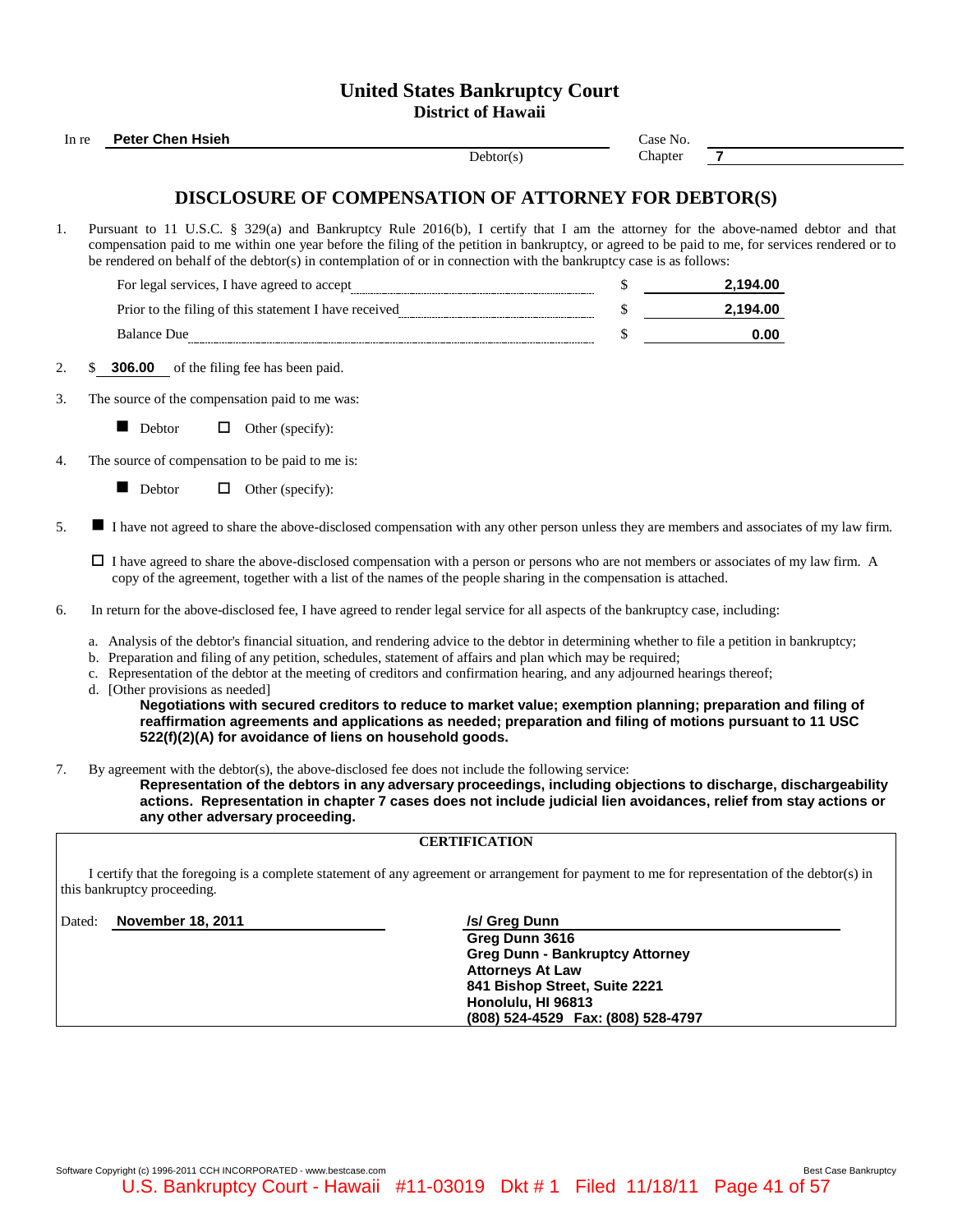# **UNITED STATES BANKRUPTCY COURT DISTRICT OF HAWAII**

# **NOTICE TO CONSUMER DEBTOR(S) UNDER § 342(b) OF THE BANKRUPTCY CODE**

In accordance with § 342(b) of the Bankruptcy Code, this notice to individuals with primarily consumer debts: (1) Describes briefly the services available from credit counseling services; (2) Describes briefly the purposes, benefits and costs of the four types of bankruptcy proceedings you may commence; and (3) Informs you about bankruptcy crimes and notifies you that the Attorney General may examine all information you supply in connection with a bankruptcy case.

You are cautioned that bankruptcy law is complicated and not easily described. Thus, you may wish to seek the advice of an attorney to learn of your rights and responsibilities should you decide to file a petition. Court employees cannot give you legal advice.

Notices from the bankruptcy court are sent to the mailing address you list on your bankruptcy petition. In order to ensure that you receive information about events concerning your case, Bankruptcy Rule 4002 requires that you notify the court of any changes in your address. If you are filing a **joint case** (a single bankruptcy case for two individuals married to each other), and each spouse lists the same mailing address on the bankruptcy petition, you and your spouse will generally receive a single copy of each notice mailed from the bankruptcy court in a jointly-addressed envelope, unless you file a statement with the court requesting that each spouse receive a separate copy of all notices.

## **1. Services Available from Credit Counseling Agencies**

**With limited exceptions, § 109(h) of the Bankruptcy Code requires that all individual debtors who file for bankruptcy relief on or after October 17, 2005, receive a briefing that outlines the available opportunities for credit counseling and provides assistance in performing a budget analysis.** The briefing must be given within 180 days **before** the bankruptcy filing. The briefing may be provided individually or in a group (including briefings conducted by telephone or on the Internet) and must be provided by a nonprofit budget and credit counseling agency approved by the United States trustee or bankruptcy administrator. The clerk of the bankruptcy court has a list that you may consult of the approved budget and credit counseling agencies. Each debtor in a joint case must complete the briefing.

**In addition, after filing a bankruptcy case, an individual debtor generally must complete a financial management instructional course before he or she can receive a discharge.** The clerk also has a list of approved financial management instructional courses. Each debtor in a joint case must complete the course.

## **2. The Four Chapters of the Bankruptcy Code Available to Individual Consumer Debtors**

## **Chapter 7: Liquidation (\$245 filing fee, \$46 administrative fee, \$15 trustee surcharge: Total Fee \$306)**

Chapter 7 is designed for debtors in financial difficulty who do not have the ability to pay their existing debts. Debtors whose debts are primarily consumer debts are subject to a "means test" designed to determine whether the case should be permitted to proceed under chapter 7. If your income is greater than the median income for your state of residence and family size, in some cases, the United States trustee (or bankruptcy administrator), the trustee, or creditors have the right to file a motion requesting that the court dismiss your case under § 707(b) of the Code. It is up to the court to decide whether the case should be dismissed.

Under chapter 7, you may claim certain of your property as exempt under governing law. A trustee may have the right to take possession of and sell the remaining property that is not exempt and use the sale proceeds to pay your creditors.

The purpose of filing a chapter 7 case is to obtain a discharge of your existing debts. If, however, you are found to have committed certain kinds of improper conduct described in the Bankruptcy Code, the court may deny your discharge and, if it does, the purpose for which you filed the bankruptcy petition will be defeated.

Even if you receive a general discharge, some particular debts are not discharged under the law. Therefore, you may still be responsible for most taxes and student loans; debts incurred to pay nondischargeable taxes; domestic support and property settlement obligations; most fines, penalties, forfeitures, and criminal restitution obligations; certain debts which are not properly listed in your bankruptcy papers; and debts for death or personal injury caused by operating a motor vehicle, vessel, or aircraft while intoxicated from alcohol or drugs. Also, if a creditor can prove that a debt arose from fraud, breach of fiduciary duty, or theft, or from a willful and malicious injury, the bankruptcy court may determine that the debt is not discharged.

## **Chapter 13: Repayment of All or Part of the Debts of an Individual with Regular Income (\$235 filing fee, \$46 administrative fee: Total Fee \$281)**

Chapter 13 is designed for individuals with regular income who would like to pay all or part of their debts in installments over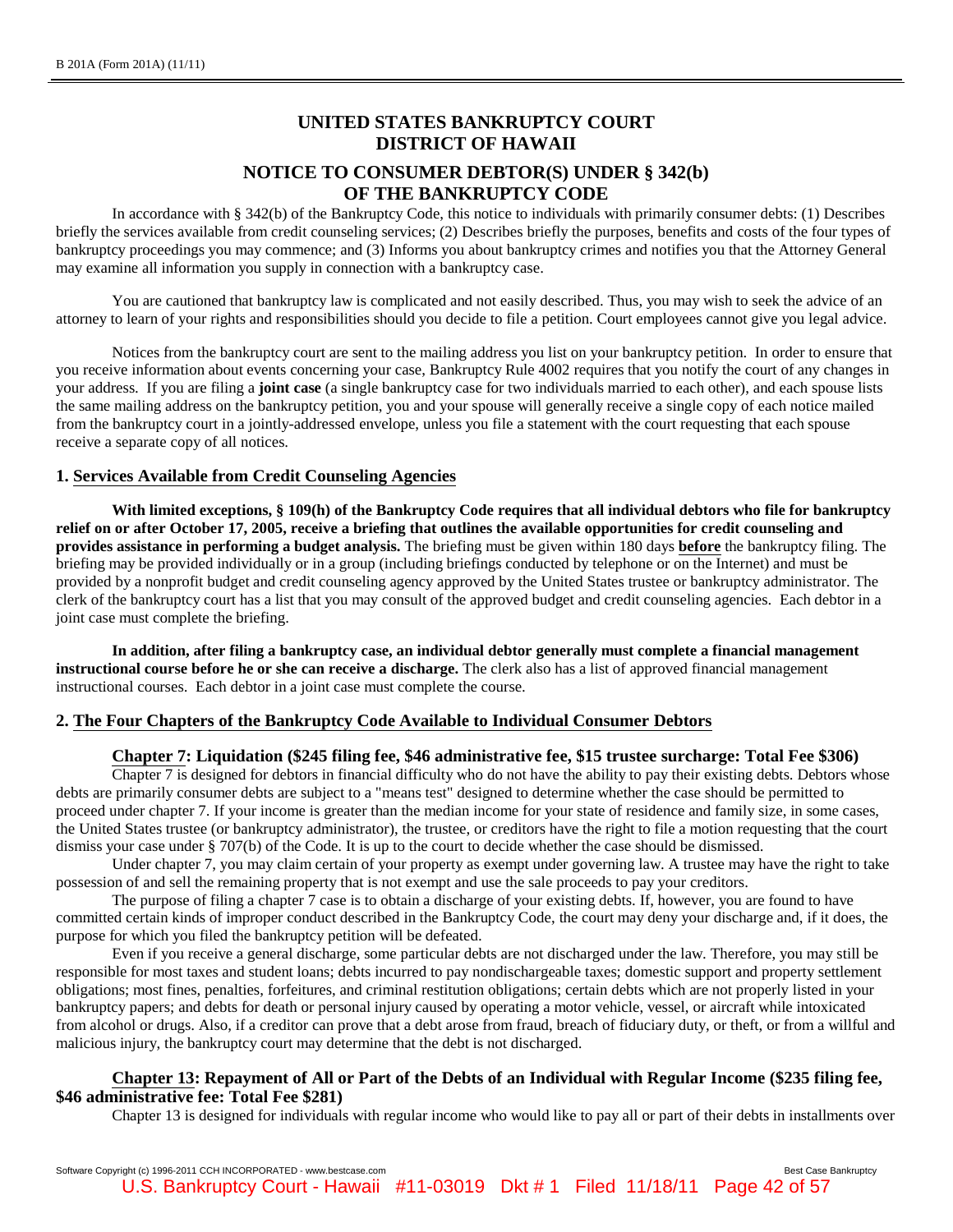a period of time. You are only eligible for chapter 13 if your debts do not exceed certain dollar amounts set forth in the Bankruptcy Code.

Under chapter 13, you must file with the court a plan to repay your creditors all or part of the money that you owe them, using your future earnings. The period allowed by the court to repay your debts may be three years or five years, depending upon your income and other factors. The court must approve your plan before it can take effect.

After completing the payments under your plan, your debts are generally discharged except for domestic support obligations; most student loans; certain taxes; most criminal fines and restitution obligations; certain debts which are not properly listed in your bankruptcy papers; certain debts for acts that caused death or personal injury; and certain long term secured obligations.

## **Chapter 11: Reorganization (\$1000 filing fee, \$46 administrative fee: Total Fee \$1046)**

Chapter 11 is designed for the reorganization of a business but is also available to consumer debtors. Its provisions are quite complicated, and any decision by an individual to file a chapter 11 petition should be reviewed with an attorney.

## **Chapter 12: Family Farmer or Fisherman (\$200 filing fee, \$46 administrative fee: Total Fee \$246)**

Chapter  $12$  is designed to permit family farmers and fishermen to repay their debts over a period of time from future earnings and is similar to chapter 13. The eligibility requirements are restrictive, limiting its use to those whose income arises primarily from a family-owned farm or commercial fishing operation.

## **3. Bankruptcy Crimes and Availability of Bankruptcy Papers to Law Enforcement Officials**

A person who knowingly and fraudulently conceals assets or makes a false oath or statement under penalty of perjury, either orally or in writing, in connection with a bankruptcy case is subject to a fine, imprisonment, or both. All information supplied by a debtor in connection with a bankruptcy case is subject to examination by the Attorney General acting through the Office of the United States Trustee, the Office of the United States Attorney, and other components and employees of the Department of Justice.

**WARNING:** Section 521(a)(1) of the Bankruptcy Code requires that you promptly file detailed information regarding your creditors, assets, liabilities, income, expenses and general financial condition. Your bankruptcy case may be dismissed if this information is not filed with the court within the time deadlines set by the Bankruptcy Code, the Bankruptcy Rules, and the local rules of the court. The documents and the deadlines for filing them are listed on Form B200, which is posted at http://www.uscourts.gov/bkforms/bankruptcy\_forms.html#procedure.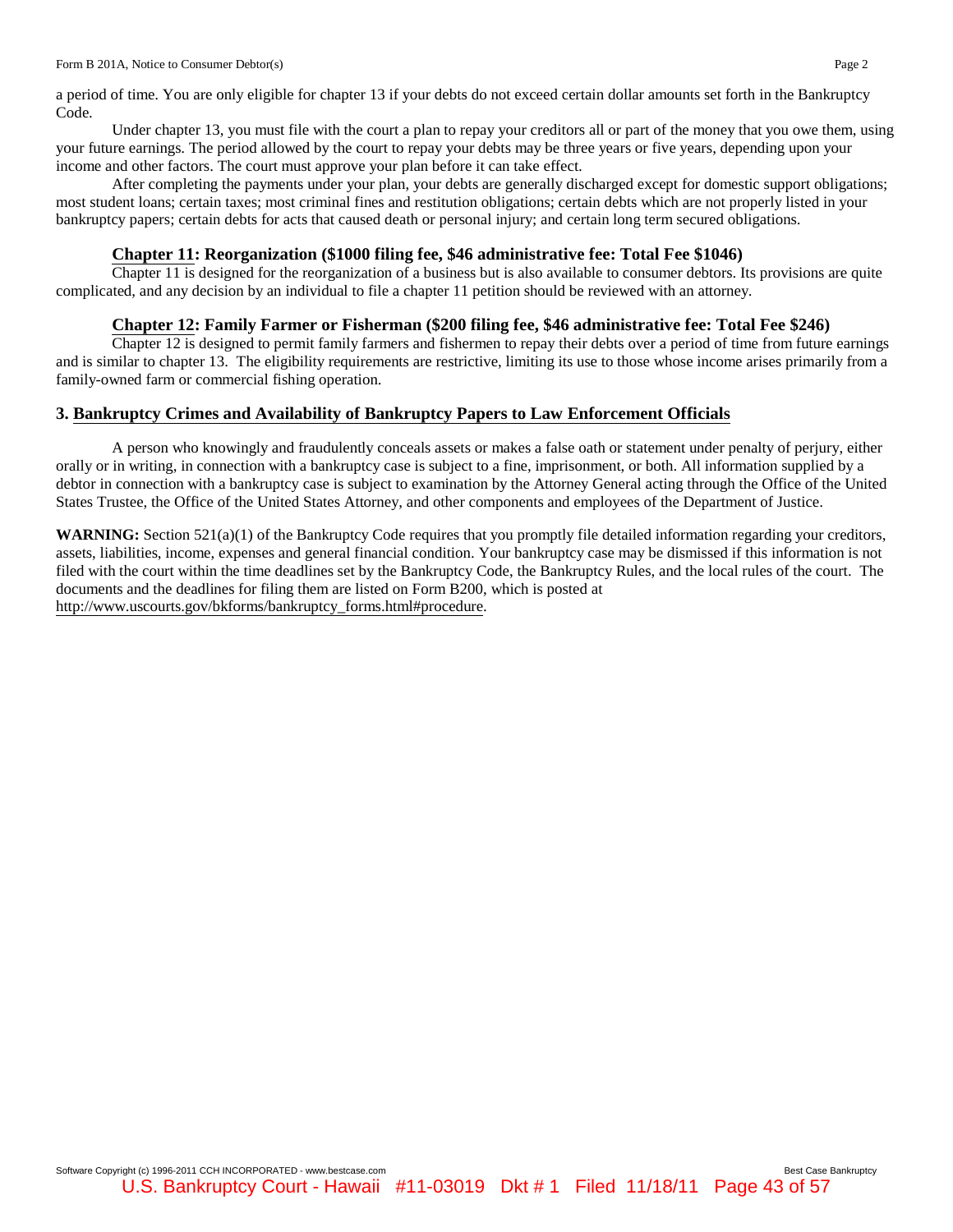# **United States Bankruptcy Court District of Hawaii**

In re **Peter Chen Hsieh** Case No.

Debtor(s) Chapter **7** 

# **CERTIFICATION OF NOTICE TO CONSUMER DEBTOR(S) UNDER § 342(b) OF THE BANKRUPTCY CODE**

## **Certification of Debtor**

I (We), the debtor(s), affirm that I (we) have received and read the attached notice, as required by  $\S 342(b)$  of the Bankruptcy Code.

|  | <b>Peter Chen Hsieh</b> |  |
|--|-------------------------|--|

| Printed Name(s) of Debtor(s) |  |
|------------------------------|--|
|------------------------------|--|

| Peter Chen Hsieh             | $X$ /s/ Peter Chen Hsieh           | <b>November 18, 2011</b> |
|------------------------------|------------------------------------|--------------------------|
| Printed Name(s) of Debtor(s) | Signature of Debtor                | Date                     |
| Case No. (if known)          |                                    |                          |
|                              | Signature of Joint Debtor (if any) | Date                     |

**Instructions:** Attach a copy of Form B 201 A, Notice to Consumer Debtor(s) Under § 342(b) of the Bankruptcy Code.

Use this form to certify that the debtor has received the notice required by 11 U.S.C. § 342(b) **only** if the certification has **NOT** been made on the Voluntary Petition, Official Form B1. Exhibit B on page 2 of Form B1 contains a certification by the debtor's attorney that the attorney has given the notice to the debtor. The Declarations made by debtors and bankruptcy petition preparers on page 3 of Form B1 also include this certification.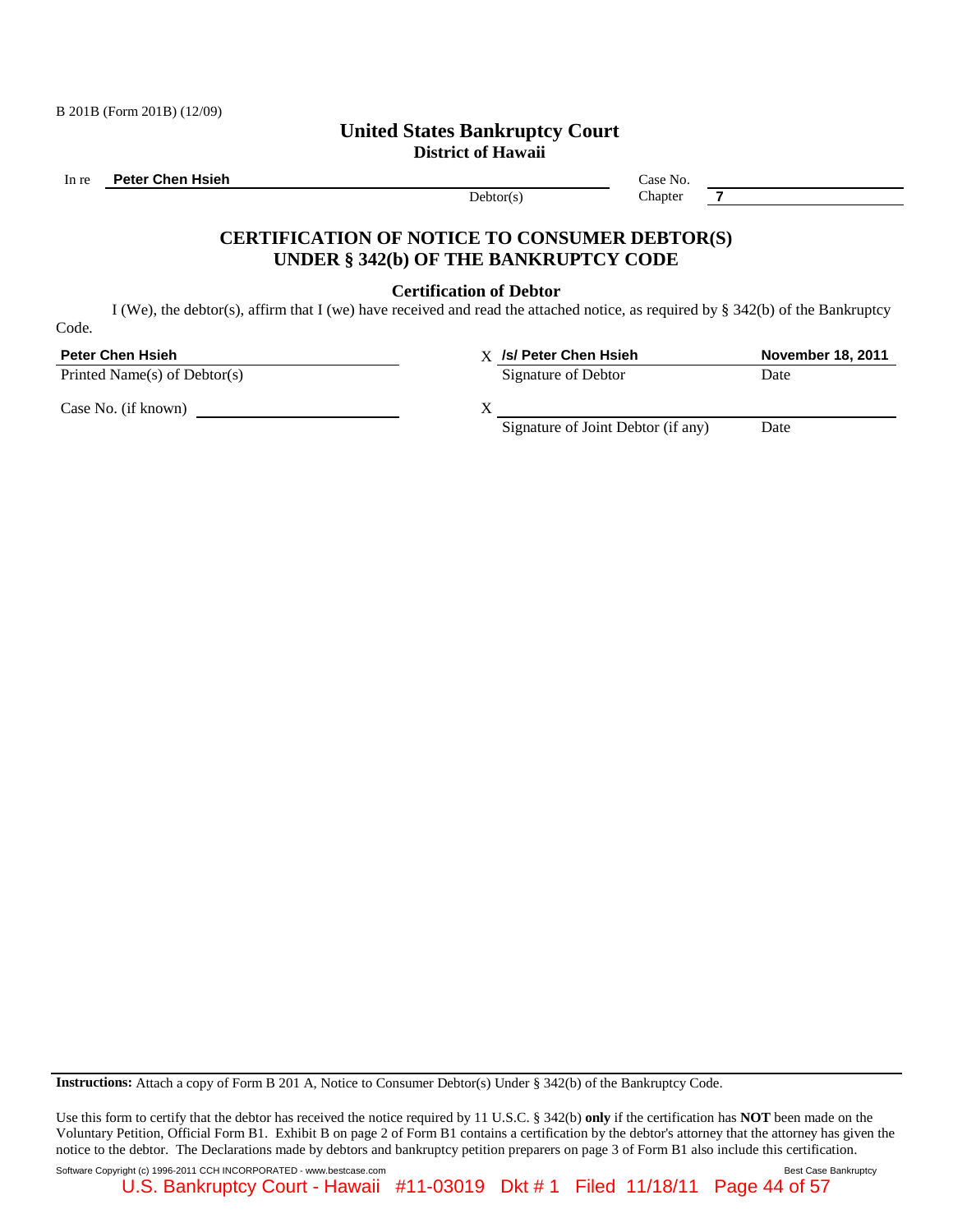Filer's Name, Address, Phone, Fax, Email:

**GREG DUNN, #3616 Davies Pacific Center** 84l Bishop Street, Suite 2221 Honolulu, Hawaii 96813 Telephone: (808) 524-4529



|                           | greg.dunn4@hawaiiantel.net                                                                                        |                                           |                     |
|---------------------------|-------------------------------------------------------------------------------------------------------------------|-------------------------------------------|---------------------|
|                           |                                                                                                                   |                                           | hib_1007-2d (12/09) |
| Debtor:                   | Peter Chen Hsieh                                                                                                  |                                           | Case No.:           |
| Joint Debtor:<br>(if any) |                                                                                                                   |                                           | Chapter: $7$        |
|                           | <b>VERIFICATION OF CREDITOR MATRIX</b>                                                                            |                                           |                     |
|                           | The undersigned certifies under penalty of perjury that:                                                          |                                           |                     |
| 1.                        | All entities included on schedules D, E, F, G, and H have been listed in the attached creditor<br>matrix; and     |                                           |                     |
| 2.                        | The names and addresses of the entities listed in the matrix are true and correct to the best of<br>my knowledge. |                                           |                     |
| /s/                       | Debtor                                                                                                            | Joint Debtor                              |                     |
|                           | Dated: $1/-/7-11$                                                                                                 | Dated: National Commission and Commission |                     |
|                           |                                                                                                                   |                                           |                     |
|                           |                                                                                                                   |                                           |                     |
|                           |                                                                                                                   |                                           |                     |
|                           |                                                                                                                   |                                           |                     |
|                           |                                                                                                                   |                                           |                     |
|                           |                                                                                                                   |                                           |                     |

Note: After the original creditor matrix is filed with the court, there is a \$26 fee to add or delete creditors. No fee is due if a change involves only the address of a creditor already listed, or if the name or address of a creditor's attorney is being added.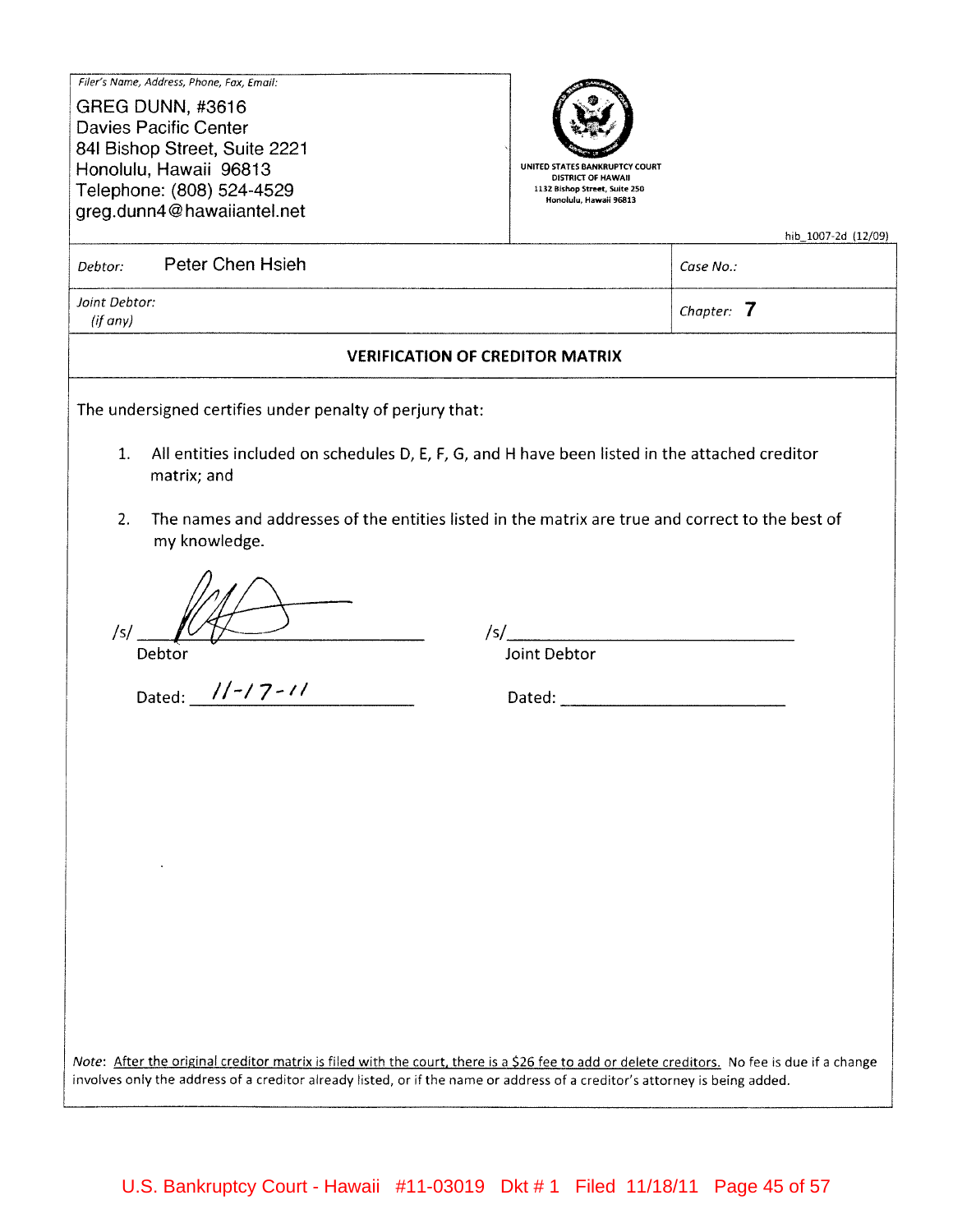ACCOUNTECH 1255 NU'UANU AVENUE, SUITE 1211 Honolulu, HI 96817-4006

AMPCO SYSTEM PARKING 841 BISHOP STREET, SUITE 1050 Honolulu, HI 96813

ARCHITECTURAL DIAGNOSTICS, LTD. QUEEN'S COURT, SUITE 500 800 BETHEL STREET Honolulu, HI 96813

BANK OF AMERICA P.O. BOX 15026 Wilmington, DE 19850-5026

CAPITAL ONE P.O. BOX 15298 Wilmington, DE 19850-5298

CENTRAL PACIFIC BANK P.O. BOX 15019 Wilmington, DE 19886-5019

CRAIG G.H. YIM, ESQ. 1188 BISHOP STREET, #1305 Honolulu, HI 96813

DANILO E. PONCE, M.D. 1456-A AUNAUNA STREET Kailua, HI 96734

DAYNE KONO 1475 WEST ERIE Chicago, IL 60622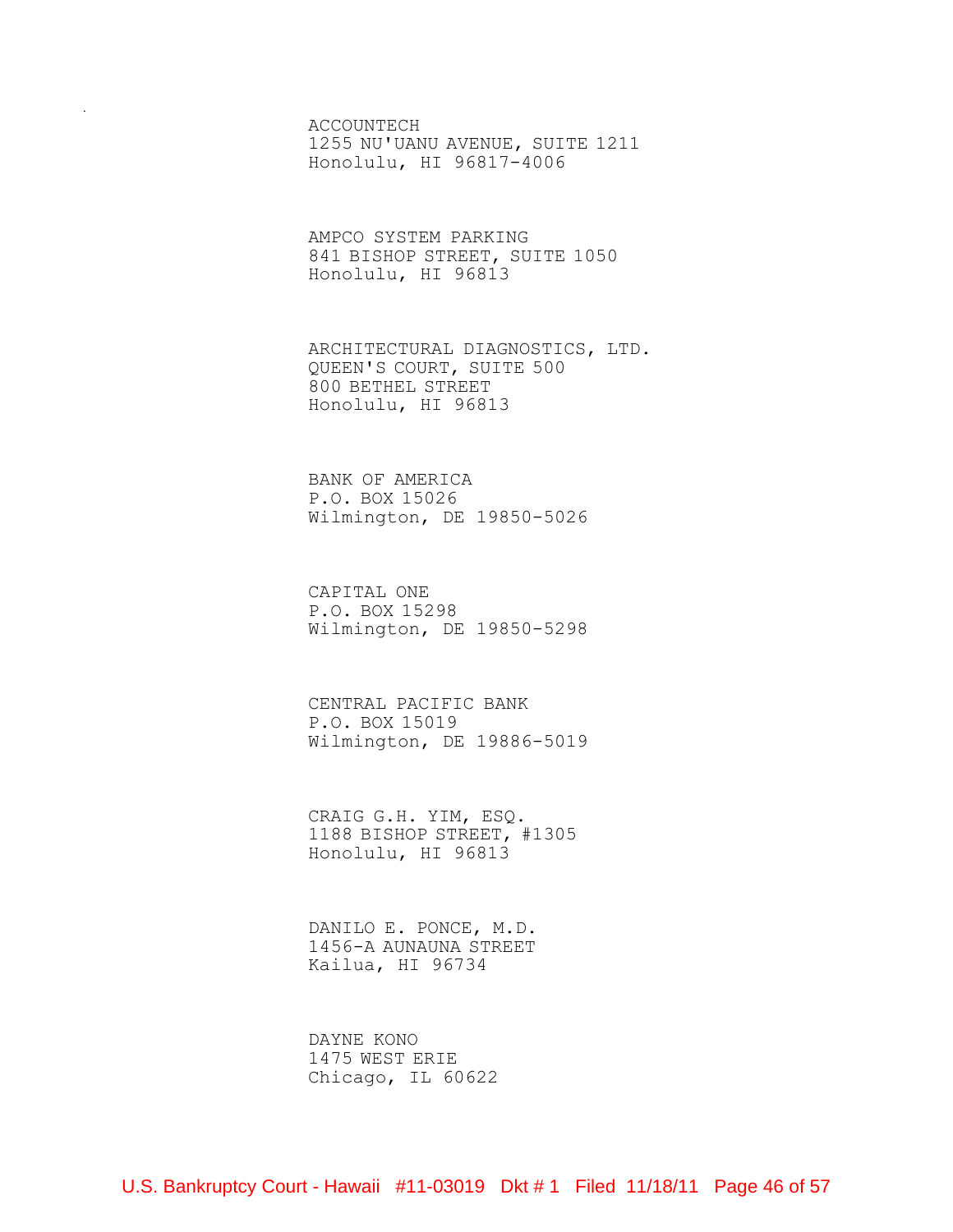DESERT WATCH SECURITY P.O. BOX 240635 Honolulu, HI 96824

DEVENS, NAKANO, SAITO, LEE ET AL SUITE 1600 CENTRAL PACIFIC PLAZA 220 SOUTH KING STREET Honolulu, HI 96813

DMC SYSTEMS, LLC 45-764 PO'OKELA STREET Kaneohe, HI 96744

FINANCE ENTERPRISES, LTD. 1164 BISHOP STREET, SUITE 1088 Honolulu, HI 96813

HAWAII PACIFIC HEALTH P.O. BOX 30670 Honolulu, HI 96820-0670

HAWAIIAN TELCOM P.O. BOX 2200 Honolulu, HI 96841

HOWARD Y.B. KIM, D.D.S., INC. 642 ULUKAHIKI STREET, SUITE 308 Kailua, HI 96734

HSIEH, COURTNEY C/O DAWN YOSHIOKA 46-292 KAHUHIPA STREET Kaneohe, HI 96744

HSIEH, JUNE 8777 WEST MAULE AVENUE BLDG. 15, UNIT 3111 Las Vegas, NV 89148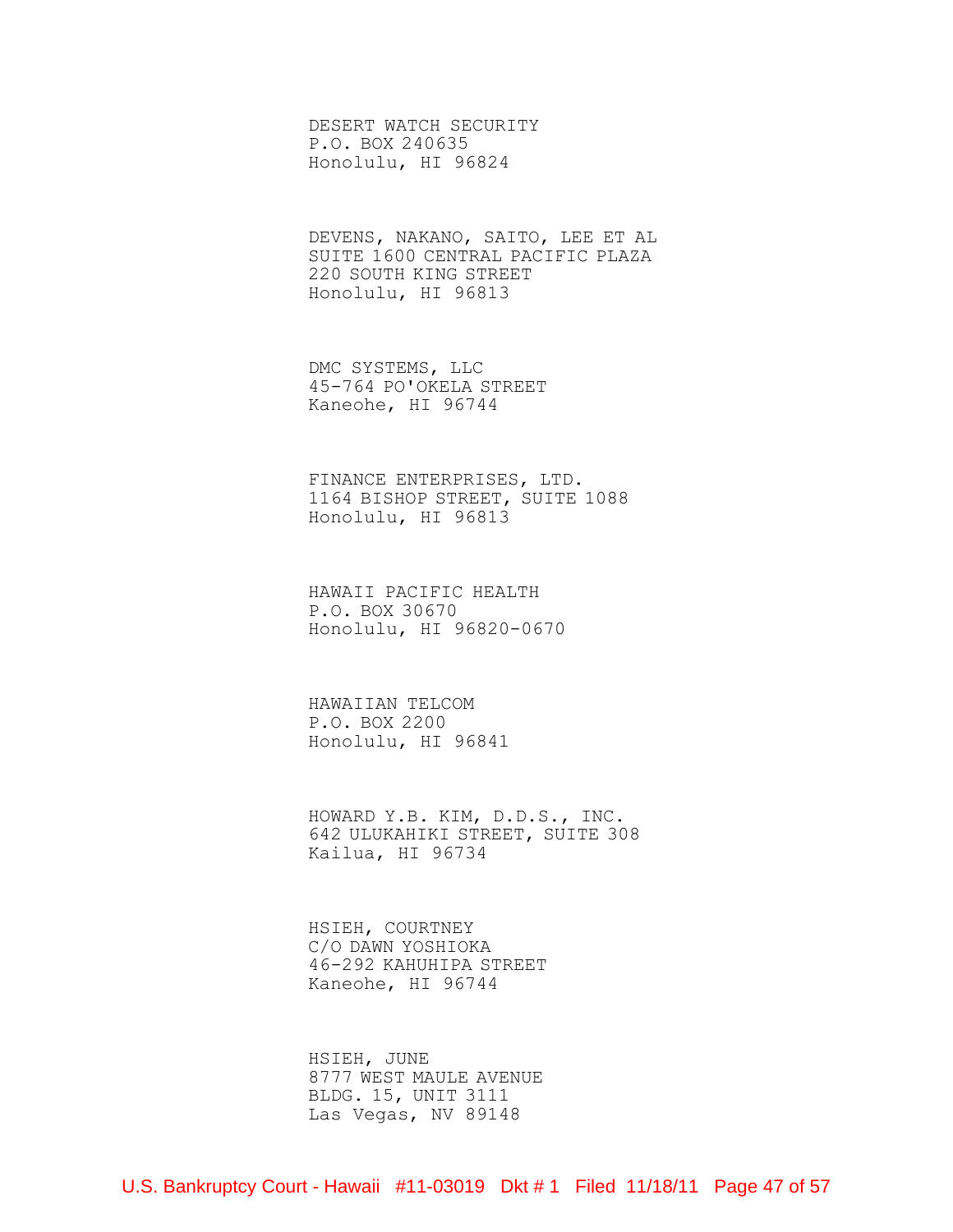INTERNAL REVENUE SERVICE P.O. BOX 7346 Philadelphia, PA 19101-7346

JOHN SCHMIDTKE, JR., ESQ. 733 BISHOP STREET, #1410 Honolulu, HI 96813

JOSEPH W. HUSTER, ESQ. P.O. BOX 893265 Mililani, HI 96789

KEITH & AMY YOUNG

LIPSEY, RICHARD 4339 ORTEGA FOREST DRIVE Jacksonville, FL 32210

MAU, THOMAS 1050 BISHOP STREET, #512 Honolulu, HI 96813

MCCARTHY, BURGESS & WOLFF THE MB&W BUILDING 26000 CANNON ROAD Bedford, OH 44146

MIYATA REPORTING SERVICES, INC. 1188 BISHOP STREET CENTURY SQUARE, SUITE 2712 Honolulu, HI 96813

NCO FINANCIAL SYSTEMS, INC. 1003 BISHOP STREET PAUAHI TOWER, SUITE 480 Honolulu, HI 96813-3429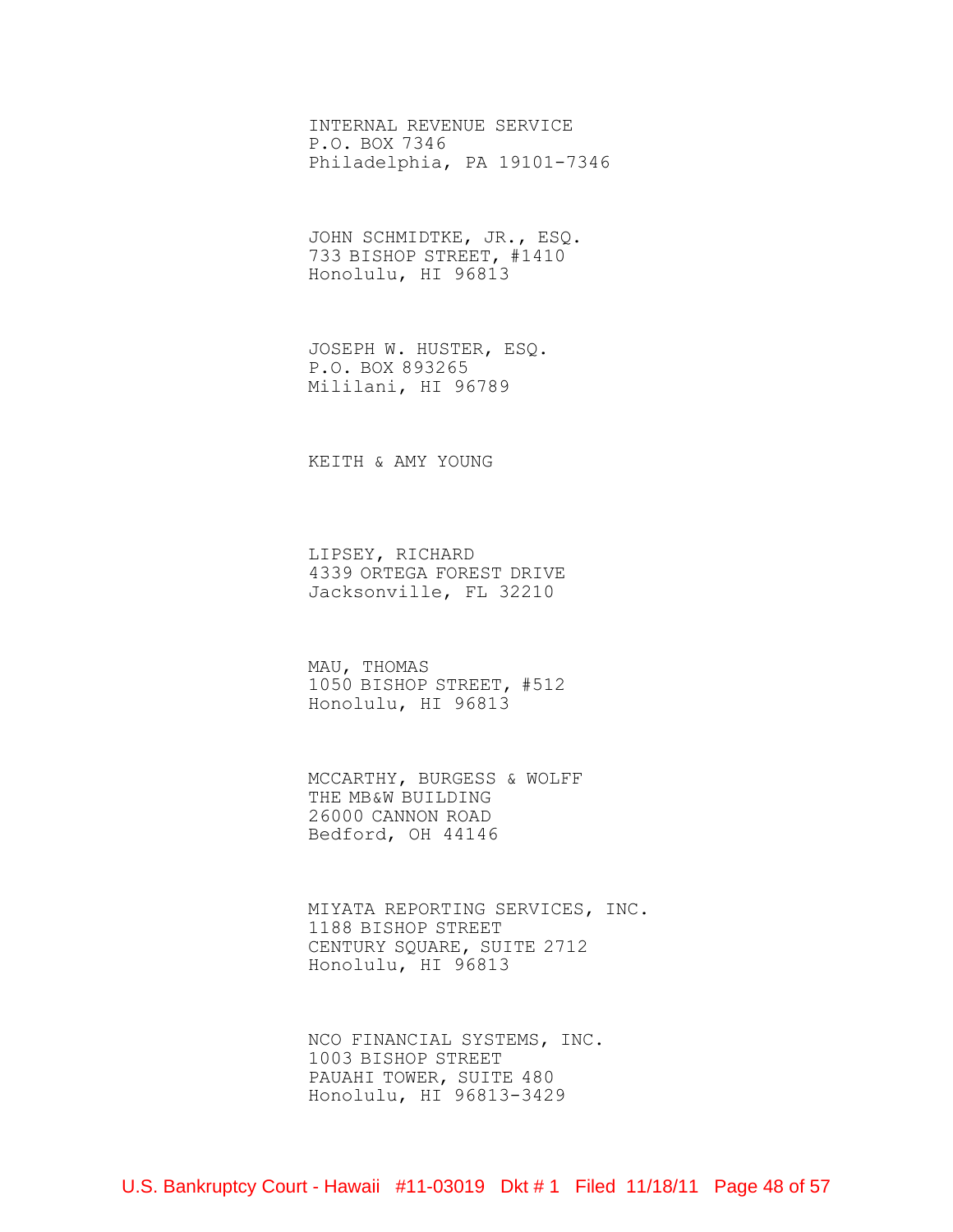O'CONNOR PLAYDON & GUBEN, LLP JAMES A. KAWACHIKA, ESQ. P.O. BOX 3199 Honolulu, HI 96801-3199

OFFICE OF DISCIPLINARY COUNSEL 1132 BISHOP STREET, SUITE 300 Honolulu, HI 96813

PACIFIC ENTERPRISES HAWAII, INC. P.O. BOX 10853 Honolulu, HI 96816

QUALITY PROPERTIES 535 WARD AVENUE, #200 Honolulu, HI 96813

RICOH AMERICAS CORPORATION P.O. BOX 550599 Jacksonville, FL 32255-0599

STATE OF HAWAII DEPT. OF TAXATION P.O. BOX 1425 Honolulu, HI 96805-1425

STRAUB CLINIC & HOSPITAL P.O. BOX 380042 Honolulu, HI 96838-0042

TANAKA, SHINYA 1349 MO'OKAULA STREET Honolulu, HI 96817

WAIPONO INVESTMENT CORPORATION 1164 BISHOP STREET, SUITE 1505 Honolulu, HI 96813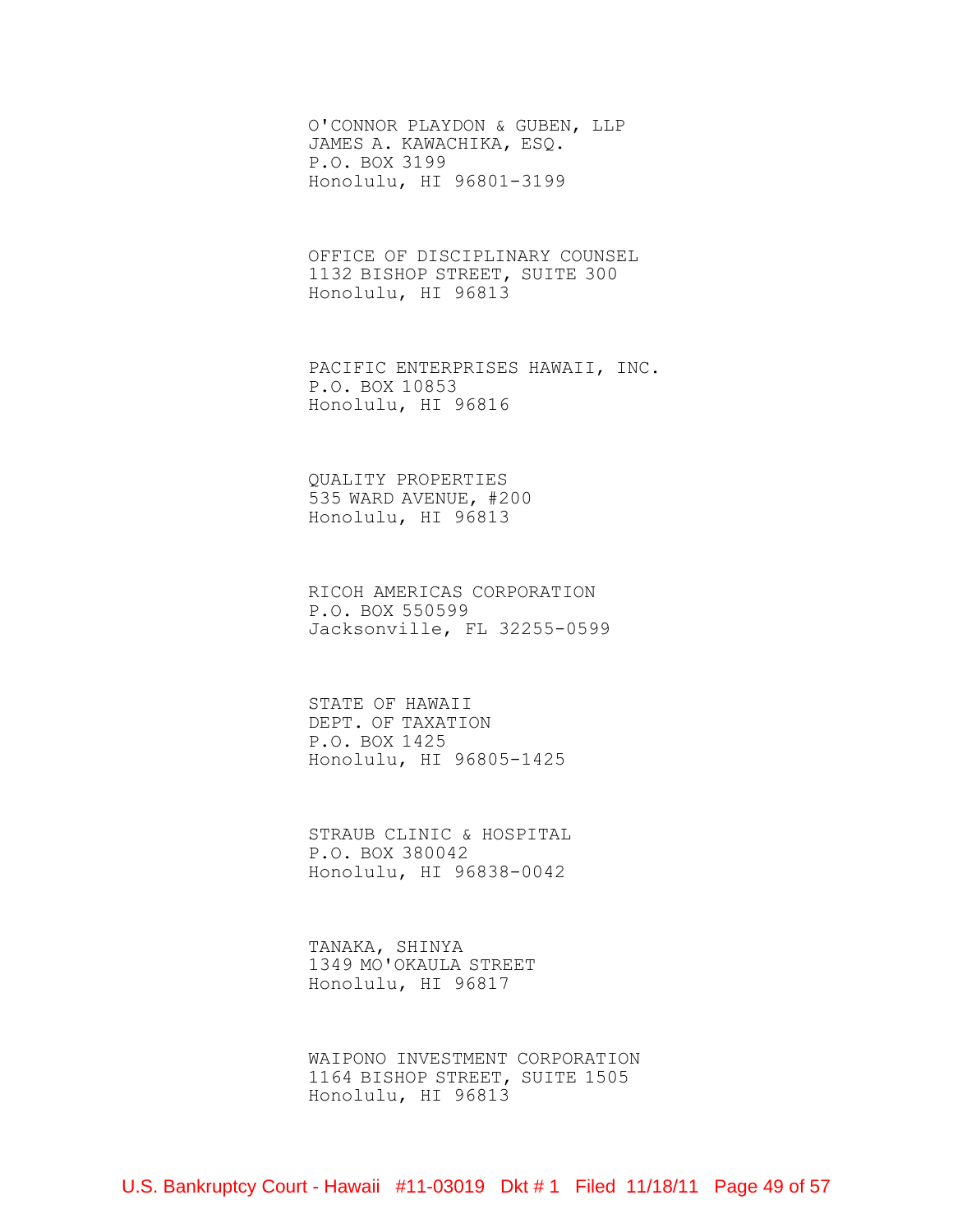YOSHIOKA, DAWN 46-292 KAHUHIPA STREET Kaneohe, HI 96744

YOSHIOKA, MARGARET 45-352 MOKULELE DRIVE Kaneohe, HI 96744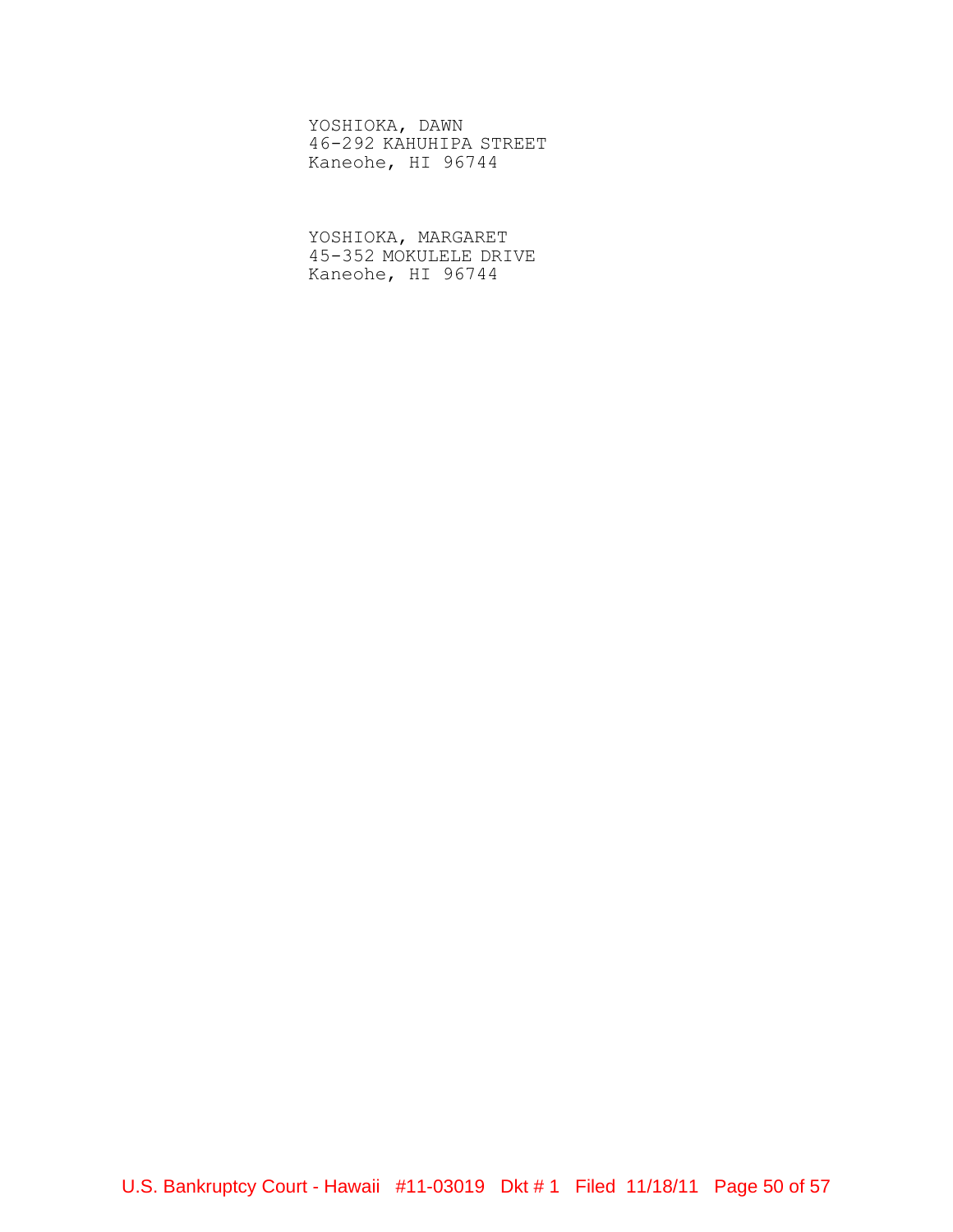B22A (Official Form 22A) (Chapter 7) (12/10)

| In re |  |  | <b>Peter Chen Hsieh</b> |
|-------|--|--|-------------------------|
|-------|--|--|-------------------------|

Case Number:

(If known)

Debtor(s)

According to the information required to be entered on this statement (check one box as directed in Part I, III, or VI of this statement):

- **The presumption arises.**
- The presumption does not arise.
- **The presumption is temporarily inapplicable.**

# **CHAPTER 7 STATEMENT OF CURRENT MONTHLY INCOME AND MEANS-TEST CALCULATION**

In addition to Schedules I and J, this statement must be completed by every individual chapter 7 debtor. If none of the exclusions in Part I applies, joint debtors may complete one statement only. If any of the exclusions in Part I applies, joint debtors should complete separate statements if they believe this is required by  $\S 707(b)(2)(C)$ .

|                | Part I. MILITARY AND NON-CONSUMER DEBTORS                                                                                                                                                                                                                                                                                                                                                                                                                                                                                                                                                                                                                                                                                                                                                                                                                                                                                                                                                                                                                                                                                                                                                                                                                                                     |
|----------------|-----------------------------------------------------------------------------------------------------------------------------------------------------------------------------------------------------------------------------------------------------------------------------------------------------------------------------------------------------------------------------------------------------------------------------------------------------------------------------------------------------------------------------------------------------------------------------------------------------------------------------------------------------------------------------------------------------------------------------------------------------------------------------------------------------------------------------------------------------------------------------------------------------------------------------------------------------------------------------------------------------------------------------------------------------------------------------------------------------------------------------------------------------------------------------------------------------------------------------------------------------------------------------------------------|
| 1A             | <b>Disabled Veterans.</b> If you are a disabled veteran described in the Declaration in this Part IA, (1) check the box at the beginning of the<br>Declaration, (2) check the box for "The presumption does not arise" at the top of this statement, and (3) complete the verification in Part<br>VIII. Do not complete any of the remaining parts of this statement.                                                                                                                                                                                                                                                                                                                                                                                                                                                                                                                                                                                                                                                                                                                                                                                                                                                                                                                         |
|                | $\Box$ <b>Declaration of Disabled Veteran.</b> By checking this box, I declare under penalty of perjury that I am a disabled veteran (as defined in<br>38 U.S.C. § 3741(1)) whose indebtedness occurred primarily during a period in which I was on active duty (as defined in 10 U.S.C. §<br>$101(d)(1)$ ) or while I was performing a homeland defense activity (as defined in 32 U.S.C. §901(1)).                                                                                                                                                                                                                                                                                                                                                                                                                                                                                                                                                                                                                                                                                                                                                                                                                                                                                          |
| 1B             | Non-consumer Debtors. If your debts are not primarily consumer debts, check the box below and complete the verification in Part VIII.<br>Do not complete any of the remaining parts of this statement.                                                                                                                                                                                                                                                                                                                                                                                                                                                                                                                                                                                                                                                                                                                                                                                                                                                                                                                                                                                                                                                                                        |
|                | $\Box$ Declaration of non-consumer debts. By checking this box, I declare that my debts are not primarily consumer debts.                                                                                                                                                                                                                                                                                                                                                                                                                                                                                                                                                                                                                                                                                                                                                                                                                                                                                                                                                                                                                                                                                                                                                                     |
|                | Reservists and National Guard Members; active duty or homeland defense activity. Members of a reserve component of the Armed<br>Forces and members of the National Guard who were called to active duty (as defined in 10 U.S.C. § 101(d)(1)) after September 11,<br>2001, for a period of at least 90 days, or who have performed homeland defense activity (as defined in 32 U.S.C. § 901(1)) for a period of<br>at least 90 days, are excluded from all forms of means testing during the time of active duty or homeland defense activity and for 540<br>days thereafter (the "exclusion period"). If you qualify for this temporary exclusion, (1) check the appropriate boxes and complete any<br>required information in the Declaration of Reservists and National Guard Members below, (2) check the box for "The presumption is<br>temporarily inapplicable" at the top of this statement, and (3) complete the verification in Part VIII. During your exclusion period you<br>are not required to complete the balance of this form, but you must complete the form no later than 14 days after the date on<br>which your exclusion period ends, unless the time for filing a motion raising the means test presumption expires in your case<br>before your exclusion period ends. |
| 1 <sup>C</sup> | $\Box$ Declaration of Reservists and National Guard Members. By checking this box and making the appropriate entries below, I declare<br>that I am eligible for a temporary exclusion from means testing because, as a member of a reserve component of the Armed Forces or the<br>National Guard                                                                                                                                                                                                                                                                                                                                                                                                                                                                                                                                                                                                                                                                                                                                                                                                                                                                                                                                                                                             |
|                | a. $\Box$ I was called to active duty after September 11, 2001, for a period of at least 90 days and<br>$\Box$ I remain on active duty /or/<br>$\Box$ I was released from active duty on , which is less than 540 days before this bankruptcy case was<br>filed:                                                                                                                                                                                                                                                                                                                                                                                                                                                                                                                                                                                                                                                                                                                                                                                                                                                                                                                                                                                                                              |
|                | <b>OR</b>                                                                                                                                                                                                                                                                                                                                                                                                                                                                                                                                                                                                                                                                                                                                                                                                                                                                                                                                                                                                                                                                                                                                                                                                                                                                                     |
|                | b. $\Box$ I am performing homeland defense activity for a period of at least 90 days /or/<br>$\Box$ I performed homeland defense activity for a period of at least 90 days, terminating on , which is less than<br>540 days before this bankruptcy case was filed.                                                                                                                                                                                                                                                                                                                                                                                                                                                                                                                                                                                                                                                                                                                                                                                                                                                                                                                                                                                                                            |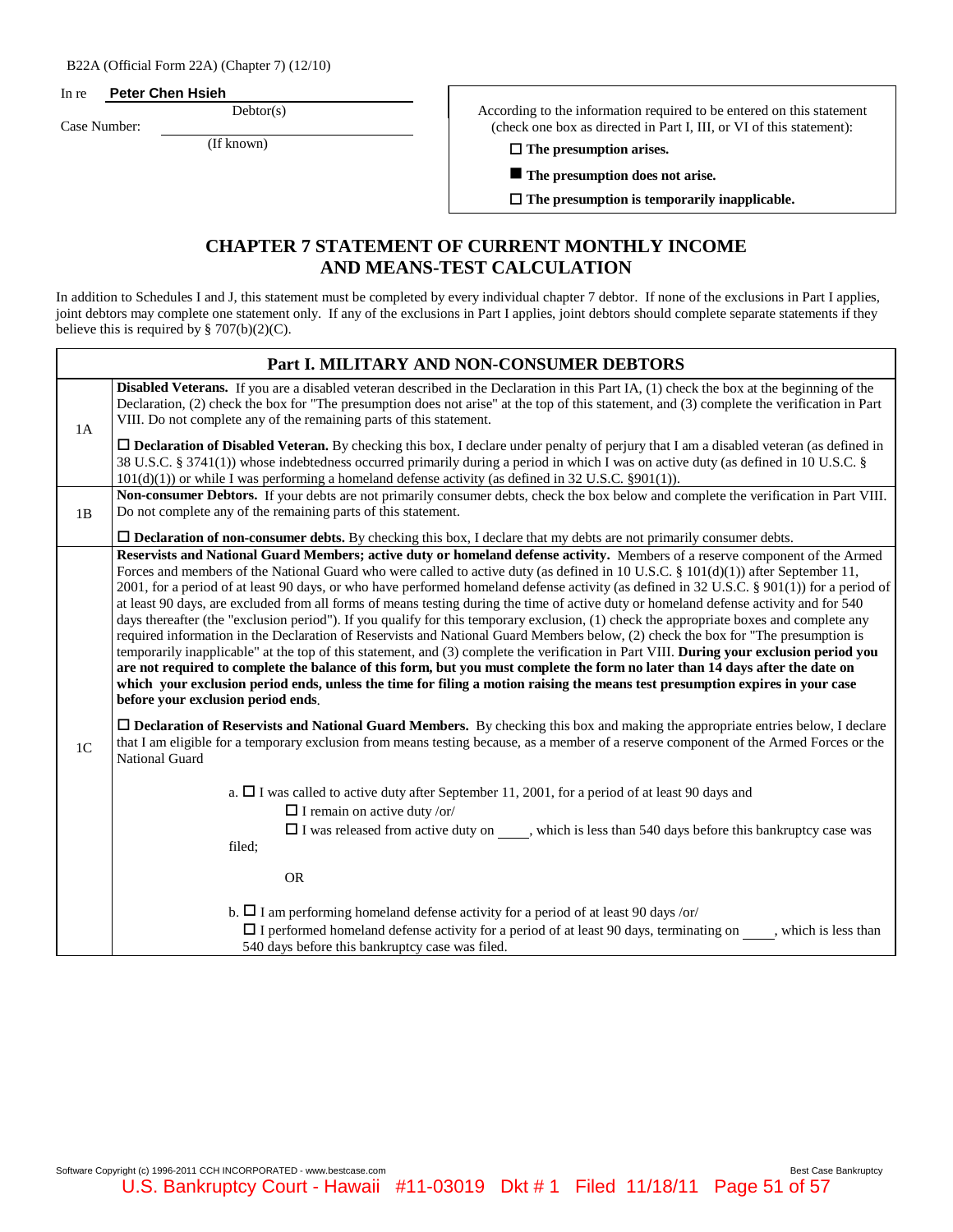|    |                                                                                                 | Part II. CALCULATION OF MONTHLY INCOME FOR § 707(b)(7) EXCLUSION                                                                                                                                                                                               |    |                                         |             |                |             |               |                 |
|----|-------------------------------------------------------------------------------------------------|----------------------------------------------------------------------------------------------------------------------------------------------------------------------------------------------------------------------------------------------------------------|----|-----------------------------------------|-------------|----------------|-------------|---------------|-----------------|
|    |                                                                                                 | Marital/filing status. Check the box that applies and complete the balance of this part of this statement as directed.                                                                                                                                         |    |                                         |             |                |             |               |                 |
|    | a.                                                                                              | □ Unmarried. Complete only Column A ("Debtor's Income") for Lines 3-11.                                                                                                                                                                                        |    |                                         |             |                |             |               |                 |
|    |                                                                                                 | b. $\Box$ Married, not filing jointly, with declaration of separate households. By checking this box, debtor declares under penalty of perjury:                                                                                                                |    |                                         |             |                |             |               |                 |
| 2  |                                                                                                 | "My spouse and I are legally separated under applicable non-bankruptcy law or my spouse and I are living apart other than for the<br>purpose of evading the requirements of § 707(b)(2)(A) of the Bankruptcy Code." Complete only column A ("Debtor's Income") |    |                                         |             |                |             |               |                 |
|    |                                                                                                 | for Lines 3-11.                                                                                                                                                                                                                                                |    |                                         |             |                |             |               |                 |
|    | c.                                                                                              | Married, not filing jointly, without the declaration of separate households set out in Line 2.b above. Complete both Column A                                                                                                                                  |    |                                         |             |                |             |               |                 |
|    |                                                                                                 | ("Debtor's Income") and Column B ("Spouse's Income") for Lines 3-11.                                                                                                                                                                                           |    |                                         |             |                |             |               |                 |
|    | d.                                                                                              | □ Married, filing jointly. Complete both Column A ("Debtor's Income") and Column B ("Spouse's Income") for Lines 3-11.                                                                                                                                         |    |                                         |             |                |             |               |                 |
|    |                                                                                                 | All figures must reflect average monthly income received from all sources, derived during the six                                                                                                                                                              |    |                                         |             |                |             | Column A      | <b>Column B</b> |
|    |                                                                                                 | calendar months prior to filing the bankruptcy case, ending on the last day of the month before<br>the filing. If the amount of monthly income varied during the six months, you must divide the                                                               |    |                                         |             |                |             | Debtor's      | Spouse's        |
|    |                                                                                                 | six-month total by six, and enter the result on the appropriate line.                                                                                                                                                                                          |    |                                         |             |                |             | <b>Income</b> | <b>Income</b>   |
| 3  |                                                                                                 | Gross wages, salary, tips, bonuses, overtime, commissions.                                                                                                                                                                                                     |    |                                         |             |                | \$          | $0.00$ \$     | 200.00          |
|    |                                                                                                 | Income from the operation of a business, profession or farm. Subtract Line b from Line a and                                                                                                                                                                   |    |                                         |             |                |             |               |                 |
|    |                                                                                                 | enter the difference in the appropriate column(s) of Line 4. If you operate more than one                                                                                                                                                                      |    |                                         |             |                |             |               |                 |
|    |                                                                                                 | business, profession or farm, enter aggregate numbers and provide details on an attachment. Do<br>not enter a number less than zero. Do not include any part of the business expenses entered on                                                               |    |                                         |             |                |             |               |                 |
| 4  |                                                                                                 | Line b as a deduction in Part V.                                                                                                                                                                                                                               |    |                                         |             |                |             |               |                 |
|    |                                                                                                 |                                                                                                                                                                                                                                                                |    | Debtor                                  |             | Spouse         |             |               |                 |
|    | a.                                                                                              | Gross receipts                                                                                                                                                                                                                                                 | \$ | 3,790.17 $\frac{1}{3}$<br>$1,418.91$ \$ |             | 0.00<br>0.00   |             |               |                 |
|    | b.<br>c.                                                                                        | Ordinary and necessary business expenses<br>Business income                                                                                                                                                                                                    | \$ | Subtract Line b from Line a             |             |                | \$          | $2,371.26$ \$ | 0.00            |
|    |                                                                                                 | Rents and other real property income. Subtract Line b from Line a and enter the difference in                                                                                                                                                                  |    |                                         |             |                |             |               |                 |
|    |                                                                                                 | the appropriate column(s) of Line 5. Do not enter a number less than zero. Do not include any                                                                                                                                                                  |    |                                         |             |                |             |               |                 |
|    |                                                                                                 | part of the operating expenses entered on Line b as a deduction in Part V.                                                                                                                                                                                     |    |                                         |             |                |             |               |                 |
| 5  |                                                                                                 |                                                                                                                                                                                                                                                                | \$ | Debtor                                  | $0.00$ \ \$ | Spouse<br>0.00 |             |               |                 |
|    | a.<br>b.                                                                                        | Gross receipts<br>Ordinary and necessary operating expenses                                                                                                                                                                                                    | \$ |                                         | $0.00$ \ \$ | 0.00           |             |               |                 |
|    | c.                                                                                              | Rent and other real property income                                                                                                                                                                                                                            |    | Subtract Line b from Line a             |             |                | \$          | $0.00$ \$     | 0.00            |
| 6  |                                                                                                 | Interest, dividends, and royalties.                                                                                                                                                                                                                            |    |                                         |             |                | \$          | $0.00$ \ \$   | 0.00            |
| 7  |                                                                                                 | Pension and retirement income.                                                                                                                                                                                                                                 |    |                                         |             |                | \$          | $0.00$ \ \$   | 0.00            |
|    |                                                                                                 | Any amounts paid by another person or entity, on a regular basis, for the household                                                                                                                                                                            |    |                                         |             |                |             |               |                 |
|    |                                                                                                 | expenses of the debtor or the debtor's dependents, including child support paid for that                                                                                                                                                                       |    |                                         |             |                |             |               |                 |
| 8  |                                                                                                 | <b>purpose.</b> Do not include alimony or separate maintenance payments or amounts paid by your<br>spouse if Column B is completed. Each regular payment should be reported in only one column;                                                                |    |                                         |             |                |             |               |                 |
|    |                                                                                                 | if a payment is listed in Column A, do not report that payment in Column B.                                                                                                                                                                                    |    |                                         |             |                | \$          | $0.00$ \$     | 667.00          |
|    |                                                                                                 | <b>Unemployment compensation.</b> Enter the amount in the appropriate column(s) of Line 9.                                                                                                                                                                     |    |                                         |             |                |             |               |                 |
|    |                                                                                                 | However, if you contend that unemployment compensation received by you or your spouse was a                                                                                                                                                                    |    |                                         |             |                |             |               |                 |
| 9  |                                                                                                 | benefit under the Social Security Act, do not list the amount of such compensation in Column A<br>or B, but instead state the amount in the space below:                                                                                                       |    |                                         |             |                |             |               |                 |
|    |                                                                                                 | Unemployment compensation claimed to                                                                                                                                                                                                                           |    |                                         |             |                |             |               |                 |
|    |                                                                                                 | Debtor \$<br>be a benefit under the Social Security Act                                                                                                                                                                                                        |    | $0.00$ Spouse \$                        |             | 0.00           | $\mathbf S$ | $0.00$ \ \$   | 0.00            |
|    |                                                                                                 | Income from all other sources. Specify source and amount. If necessary, list additional sources                                                                                                                                                                |    |                                         |             |                |             |               |                 |
|    |                                                                                                 | on a separate page. Do not include alimony or separate maintenance payments paid by your                                                                                                                                                                       |    |                                         |             |                |             |               |                 |
|    |                                                                                                 | spouse if Column B is completed, but include all other payments of alimony or separate<br>maintenance. Do not include any benefits received under the Social Security Act or payments                                                                          |    |                                         |             |                |             |               |                 |
|    | received as a victim of a war crime, crime against humanity, or as a victim of international or |                                                                                                                                                                                                                                                                |    |                                         |             |                |             |               |                 |
|    | 10<br>domestic terrorism.                                                                       |                                                                                                                                                                                                                                                                |    |                                         |             |                |             |               |                 |
|    |                                                                                                 |                                                                                                                                                                                                                                                                | \$ | Debtor                                  |             | Spouse<br>\$   |             |               |                 |
|    | a.<br>b.                                                                                        |                                                                                                                                                                                                                                                                | \$ |                                         |             | \$             |             |               |                 |
|    |                                                                                                 | Total and enter on Line 10                                                                                                                                                                                                                                     |    |                                         |             |                | \$          | $0.00$ \$     | 0.00            |
|    |                                                                                                 | Subtotal of Current Monthly Income for § 707(b)(7). Add Lines 3 thru 10 in Column A, and, if                                                                                                                                                                   |    |                                         |             |                |             |               |                 |
| 11 |                                                                                                 | Column B is completed, add Lines 3 through 10 in Column B. Enter the total(s).                                                                                                                                                                                 |    |                                         |             |                | \$          | 2,371.26 \$   | 867.00          |

Software Copyright (c) 1996-2011 CCH INCORPORATED - www.bestcase.com<br>U.S. Bankruptcy Court - Hawaii #11-03019 Dkt # 1 Filed 11/18/11 Page 52 of 57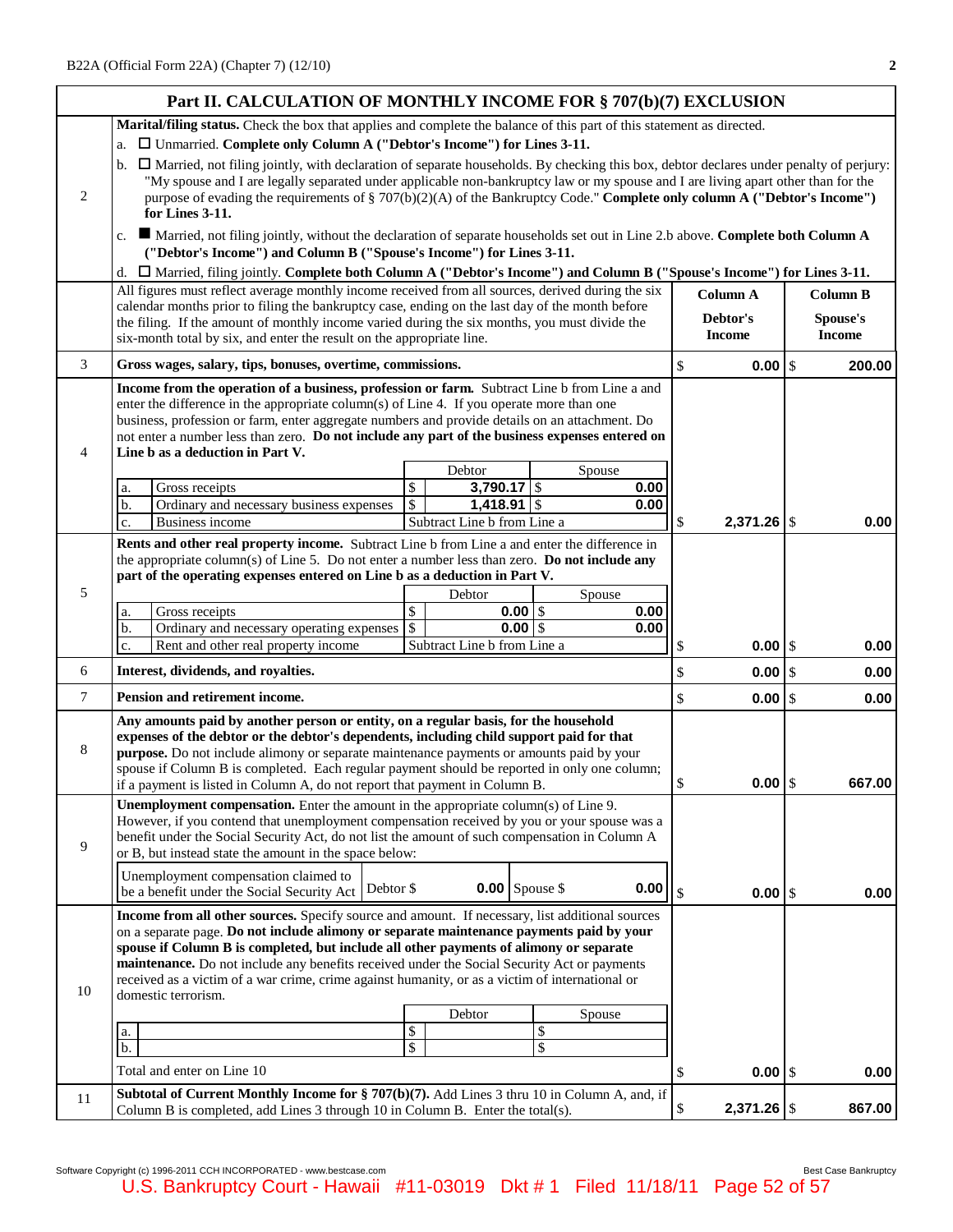| 12 | <b>Total Current Monthly Income for <math>\S 707(b)(7)</math>.</b> If Column B has been completed, add Line 11,<br>Column A to Line 11, Column B, and enter the total. If Column B has not been completed, enter<br>the amount from Line 11, Column A. | 3,238.26  |
|----|--------------------------------------------------------------------------------------------------------------------------------------------------------------------------------------------------------------------------------------------------------|-----------|
|    | Part III. APPLICATION OF § 707(b)(7) EXCLUSION                                                                                                                                                                                                         |           |
| 13 | <b>Annualized Current Monthly Income for § 707(b)(7).</b> Multiply the amount from Line 12 by the number 12 and<br>enter the result.                                                                                                                   | 38,859.12 |
| 14 | <b>Applicable median family income.</b> Enter the median family income for the applicable state and household size.<br>(This information is available by family size at www.usdoj.gov/ust/ or from the clerk of the bankruptcy court.)                 |           |
|    | a. Enter debtor's state of residence:<br>HI<br>b. Enter debtor's household size:<br>4                                                                                                                                                                  | 82,726.00 |
|    | <b>Application of Section 707(b)(7).</b> Check the applicable box and proceed as directed.                                                                                                                                                             |           |
| 15 | <b>The amount on Line 13 is less than or equal to the amount on Line 14.</b> Check the box for "The presumption does not arise" at the<br>top of page 1 of this statement, and complete Part VIII; do not complete Parts IV, V, VI or VII.             |           |
|    | $\Box$ The amount on Line 13 is more than the amount on Line 14. Complete the remaining parts of this statement.                                                                                                                                       |           |

**Complete Parts IV, V, VI, and VII of this statement only if required. (See Line 15.)**

|                                                                                                                                                                                                                                                                                                                                                                                                                                                                                                                                                                                                                                                                                                                                                                                                                                                                                                                                                                                                                                                                                                                                                                            | Part IV. CALCULATION OF CURRENT MONTHLY INCOME FOR § 707(b)(2)                                                                  |  |                          |                                                                             |  |                           |
|----------------------------------------------------------------------------------------------------------------------------------------------------------------------------------------------------------------------------------------------------------------------------------------------------------------------------------------------------------------------------------------------------------------------------------------------------------------------------------------------------------------------------------------------------------------------------------------------------------------------------------------------------------------------------------------------------------------------------------------------------------------------------------------------------------------------------------------------------------------------------------------------------------------------------------------------------------------------------------------------------------------------------------------------------------------------------------------------------------------------------------------------------------------------------|---------------------------------------------------------------------------------------------------------------------------------|--|--------------------------|-----------------------------------------------------------------------------|--|---------------------------|
| 16                                                                                                                                                                                                                                                                                                                                                                                                                                                                                                                                                                                                                                                                                                                                                                                                                                                                                                                                                                                                                                                                                                                                                                         | Enter the amount from Line 12.                                                                                                  |  |                          |                                                                             |  | \$                        |
| Marital adjustment. If you checked the box at Line 2.c, enter on Line 17 the total of any income listed in Line 11,<br>Column B that was NOT paid on a regular basis for the household expenses of the debtor or the debtor's<br>dependents. Specify in the lines below the basis for excluding the Column B income (such as payment of the<br>spouse's tax liability or the spouse's support of persons other than the debtor or the debtor's dependents) and the<br>amount of income devoted to each purpose. If necessary, list additional adjustments on a separate page. If you did<br>not check box at Line 2.c, enter zero.<br>17<br>\$<br>a.<br>\$<br>b.                                                                                                                                                                                                                                                                                                                                                                                                                                                                                                           |                                                                                                                                 |  |                          |                                                                             |  |                           |
|                                                                                                                                                                                                                                                                                                                                                                                                                                                                                                                                                                                                                                                                                                                                                                                                                                                                                                                                                                                                                                                                                                                                                                            | c.<br>d.                                                                                                                        |  |                          | \$<br>\$                                                                    |  |                           |
|                                                                                                                                                                                                                                                                                                                                                                                                                                                                                                                                                                                                                                                                                                                                                                                                                                                                                                                                                                                                                                                                                                                                                                            | Total and enter on Line 17                                                                                                      |  |                          |                                                                             |  | $\boldsymbol{\mathsf{S}}$ |
| 18                                                                                                                                                                                                                                                                                                                                                                                                                                                                                                                                                                                                                                                                                                                                                                                                                                                                                                                                                                                                                                                                                                                                                                         | Current monthly income for $\S 707(b)(2)$ . Subtract Line 17 from Line 16 and enter the result.                                 |  |                          |                                                                             |  | $\mathsf{\$}$             |
|                                                                                                                                                                                                                                                                                                                                                                                                                                                                                                                                                                                                                                                                                                                                                                                                                                                                                                                                                                                                                                                                                                                                                                            |                                                                                                                                 |  |                          | Part V. CALCULATION OF DEDUCTIONS FROM INCOME                               |  |                           |
|                                                                                                                                                                                                                                                                                                                                                                                                                                                                                                                                                                                                                                                                                                                                                                                                                                                                                                                                                                                                                                                                                                                                                                            |                                                                                                                                 |  |                          | Subpart A: Deductions under Standards of the Internal Revenue Service (IRS) |  |                           |
| National Standards: food, clothing and other items. Enter in Line 19A the "Total" amount from IRS National<br>Standards for Food, Clothing and Other Items for the applicable number of persons. (This information is available<br>19A<br>at www.usdoj.gov/ust/ or from the clerk of the bankruptcy court.) The applicable number of persons is the number<br>that would currently be allowed as exemptions on your federal income tax return, plus the number of any<br>additional dependents whom you support.                                                                                                                                                                                                                                                                                                                                                                                                                                                                                                                                                                                                                                                           |                                                                                                                                 |  | \$                       |                                                                             |  |                           |
| National Standards: health care. Enter in Line al below the amount from IRS National Standards for<br>Out-of-Pocket Health Care for persons under 65 years of age, and in Line a2 the IRS National Standards for<br>Out-of-Pocket Health Care for persons 65 years of age or older. (This information is available at<br>www.usdoj.gov/ust/ or from the clerk of the bankruptcy court.) Enter in Line b1 the applicable number of persons<br>who are under $65$ years of age, and enter in Line $b2$ the applicable number of persons who are $65$ years of age or<br>older. (The applicable number of persons in each age category is the number in that category that would currently<br>be allowed as exemptions on your federal income tax return, plus the number of any additional dependents whom<br>19 <sub>B</sub><br>you support.) Multiply Line a1 by Line b1 to obtain a total amount for persons under 65, and enter the result in<br>Line c1. Multiply Line a2 by Line b2 to obtain a total amount for persons 65 and older, and enter the result in Line<br>c2. Add Lines c1 and c2 to obtain a total health care amount, and enter the result in Line 19B. |                                                                                                                                 |  |                          |                                                                             |  |                           |
|                                                                                                                                                                                                                                                                                                                                                                                                                                                                                                                                                                                                                                                                                                                                                                                                                                                                                                                                                                                                                                                                                                                                                                            | Persons under 65 years of age<br>Persons 65 years of age or older<br>Allowance per person<br>a2.<br>Allowance per person<br>a1. |  |                          |                                                                             |  |                           |
|                                                                                                                                                                                                                                                                                                                                                                                                                                                                                                                                                                                                                                                                                                                                                                                                                                                                                                                                                                                                                                                                                                                                                                            | Number of persons<br>b1.<br>c1.<br>Subtotal                                                                                     |  | b2.<br>$\overline{c2}$ . | Number of persons<br>Subtotal                                               |  | \$                        |
| Local Standards: housing and utilities; non-mortgage expenses. Enter the amount of the IRS Housing and<br>Utilities Standards; non-mortgage expenses for the applicable county and family size. (This information is<br>20A<br>available at www.usdoj.gov/ust/ or from the clerk of the bankruptcy court). The applicable family size consists of<br>the number that would currently be allowed as exemptions on your federal income tax return, plus the number of<br>any additional dependents whom you support.                                                                                                                                                                                                                                                                                                                                                                                                                                                                                                                                                                                                                                                         |                                                                                                                                 |  |                          | \$                                                                          |  |                           |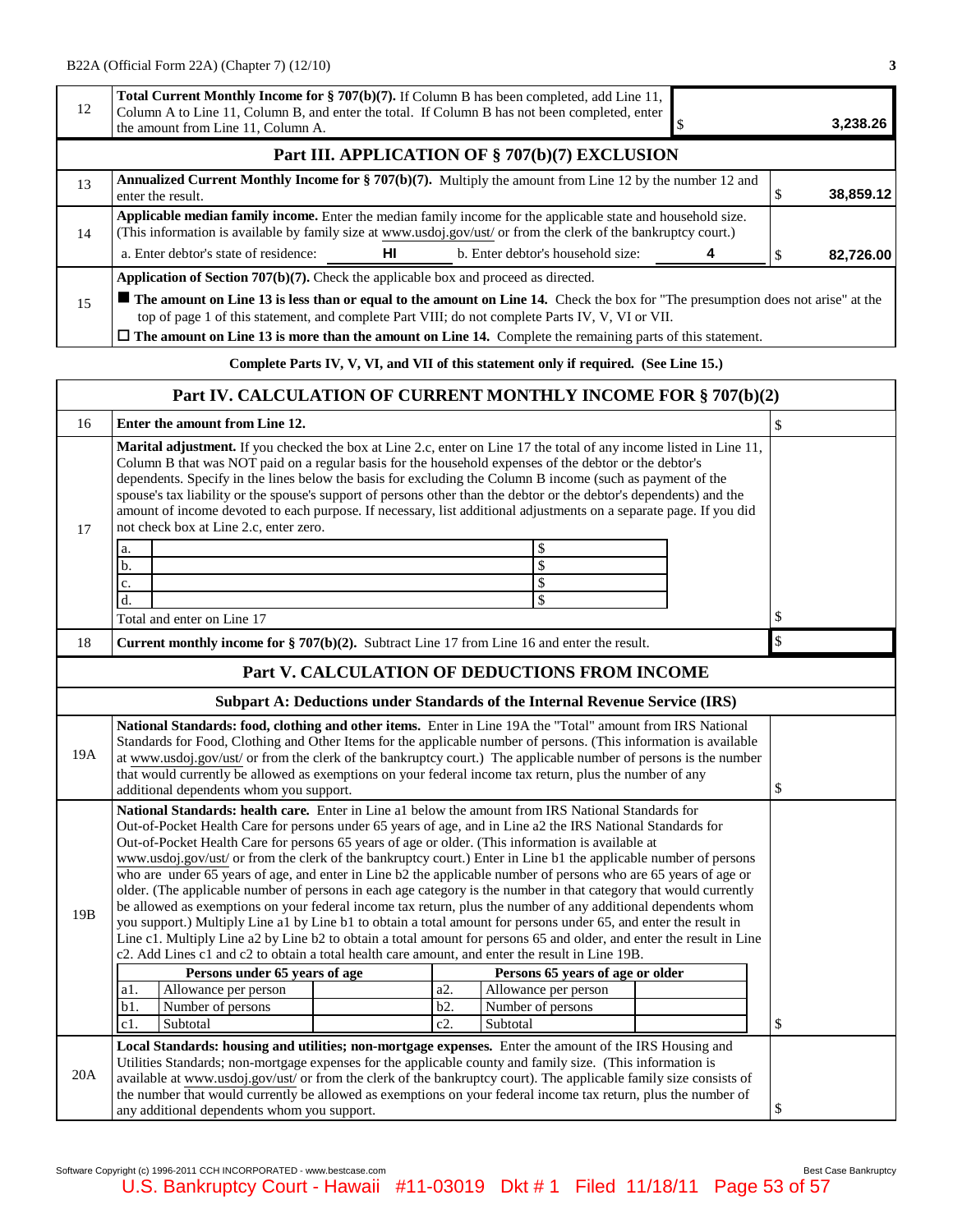| 20B | Local Standards: housing and utilities; mortgage/rent expense. Enter, in Line a below, the amount of the IRS<br>Housing and Utilities Standards; mortgage/rent expense for your county and family size (this information is<br>available at www.usdoj.gov/ust/ or from the clerk of the bankruptcy court) (the applicable family size consists of<br>the number that would currently be allowed as exemptions on your federal income tax return, plus the number of<br>any additional dependents whom you support); enter on Line b the total of the Average Monthly Payments for any<br>debts secured by your home, as stated in Line 42; subtract Line b from Line a and enter the result in Line 20B. Do<br>not enter an amount less than zero. |                              |                           |  |  |
|-----|----------------------------------------------------------------------------------------------------------------------------------------------------------------------------------------------------------------------------------------------------------------------------------------------------------------------------------------------------------------------------------------------------------------------------------------------------------------------------------------------------------------------------------------------------------------------------------------------------------------------------------------------------------------------------------------------------------------------------------------------------|------------------------------|---------------------------|--|--|
|     | IRS Housing and Utilities Standards; mortgage/rental expense<br>a.<br>Average Monthly Payment for any debts secured by your<br>b.                                                                                                                                                                                                                                                                                                                                                                                                                                                                                                                                                                                                                  | \$                           |                           |  |  |
|     | home, if any, as stated in Line 42                                                                                                                                                                                                                                                                                                                                                                                                                                                                                                                                                                                                                                                                                                                 | \$                           |                           |  |  |
|     | Net mortgage/rental expense<br>c.                                                                                                                                                                                                                                                                                                                                                                                                                                                                                                                                                                                                                                                                                                                  | Subtract Line b from Line a. | \$                        |  |  |
| 21  | Local Standards: housing and utilities; adjustment. If you contend that the process set out in Lines 20A and<br>20B does not accurately compute the allowance to which you are entitled under the IRS Housing and Utilities<br>Standards, enter any additional amount to which you contend you are entitled, and state the basis for your<br>contention in the space below:                                                                                                                                                                                                                                                                                                                                                                        |                              | \$                        |  |  |
|     | Local Standards: transportation; vehicle operation/public transportation expense.<br>You are entitled to an expense allowance in this category regardless of whether you pay the expenses of operating a<br>vehicle and regardless of whether you use public transportation.                                                                                                                                                                                                                                                                                                                                                                                                                                                                       |                              |                           |  |  |
| 22A | Check the number of vehicles for which you pay the operating expenses or for which the operating expenses are<br>included as a contribution to your household expenses in Line 8.                                                                                                                                                                                                                                                                                                                                                                                                                                                                                                                                                                  |                              |                           |  |  |
|     | $\Box$ 0 $\Box$ 1 $\Box$ 2 or more.<br>If you checked 0, enter on Line 22A the "Public Transportation" amount from IRS Local Standards:<br>Transportation. If you checked 1 or 2 or more, enter on Line 22A the "Operating Costs" amount from IRS Local<br>Standards: Transportation for the applicable number of vehicles in the applicable Metropolitan Statistical Area or<br>Census Region. (These amounts are available at www.usdoj.gov/ust/ or from the clerk of the bankruptcy court.)                                                                                                                                                                                                                                                     |                              |                           |  |  |
| 22B | Local Standards: transportation; additional public transportation expense. If you pay the operating expenses<br>for a vehicle and also use public transportation, and you contend that you are entitled to an additional deduction for<br>you public transportation expenses, enter on Line 22B the "Public Transportation" amount from IRS Local<br>Standards: Transportation. (This amount is available at www.usdoj.gov/ust/ or from the clerk of the bankruptcy<br>court.)                                                                                                                                                                                                                                                                     |                              |                           |  |  |
| 23  | $\boldsymbol{\mathsf{S}}$<br>Local Standards: transportation ownership/lease expense; Vehicle 1. Check the number of vehicles for which<br>you claim an ownership/lease expense. (You may not claim an ownership/lease expense for more than two<br>vehicles.)<br>$\Box$ 1 $\Box$ 2 or more.<br>Enter, in Line a below, the "Ownership Costs" for "One Car" from the IRS Local Standards: Transportation<br>(available at www.usdoj.gov/ust/ or from the clerk of the bankruptcy court); enter in Line b the total of the Average                                                                                                                                                                                                                  |                              |                           |  |  |
|     | Monthly Payments for any debts secured by Vehicle 1, as stated in Line 42; subtract Line b from Line a and enter<br>the result in Line 23. Do not enter an amount less than zero.                                                                                                                                                                                                                                                                                                                                                                                                                                                                                                                                                                  |                              |                           |  |  |
|     | IRS Transportation Standards, Ownership Costs<br>a.                                                                                                                                                                                                                                                                                                                                                                                                                                                                                                                                                                                                                                                                                                | \$                           |                           |  |  |
|     | Average Monthly Payment for any debts secured by Vehicle<br>b.<br>1, as stated in Line 42                                                                                                                                                                                                                                                                                                                                                                                                                                                                                                                                                                                                                                                          | \$                           |                           |  |  |
|     | Net ownership/lease expense for Vehicle 1<br>c.                                                                                                                                                                                                                                                                                                                                                                                                                                                                                                                                                                                                                                                                                                    | Subtract Line b from Line a. | $\mathcal{S}$             |  |  |
|     | Local Standards: transportation ownership/lease expense; Vehicle 2. Complete this Line only if you checked<br>the "2 or more" Box in Line 23.<br>Enter, in Line a below, the "Ownership Costs" for "One Car" from the IRS Local Standards: Transportation                                                                                                                                                                                                                                                                                                                                                                                                                                                                                          |                              |                           |  |  |
| 24  | (available at www.usdoj.gov/ust/ or from the clerk of the bankruptcy court); enter in Line b the total of the Average<br>Monthly Payments for any debts secured by Vehicle 2, as stated in Line 42; subtract Line b from Line a and enter<br>the result in Line 24. Do not enter an amount less than zero.                                                                                                                                                                                                                                                                                                                                                                                                                                         |                              |                           |  |  |
|     | IRS Transportation Standards, Ownership Costs<br>a.                                                                                                                                                                                                                                                                                                                                                                                                                                                                                                                                                                                                                                                                                                | \$                           |                           |  |  |
|     | Average Monthly Payment for any debts secured by Vehicle<br>b.<br>2, as stated in Line 42                                                                                                                                                                                                                                                                                                                                                                                                                                                                                                                                                                                                                                                          | \$                           |                           |  |  |
|     | Net ownership/lease expense for Vehicle 2<br>c.                                                                                                                                                                                                                                                                                                                                                                                                                                                                                                                                                                                                                                                                                                    | Subtract Line b from Line a. | \$                        |  |  |
| 25  | Other Necessary Expenses: taxes. Enter the total average monthly expense that you actually incur for all federal,<br>state and local taxes, other than real estate and sales taxes, such as income taxes, self employment taxes, social                                                                                                                                                                                                                                                                                                                                                                                                                                                                                                            |                              |                           |  |  |
|     | security taxes, and Medicare taxes. Do not include real estate or sales taxes.                                                                                                                                                                                                                                                                                                                                                                                                                                                                                                                                                                                                                                                                     |                              | $\boldsymbol{\mathsf{S}}$ |  |  |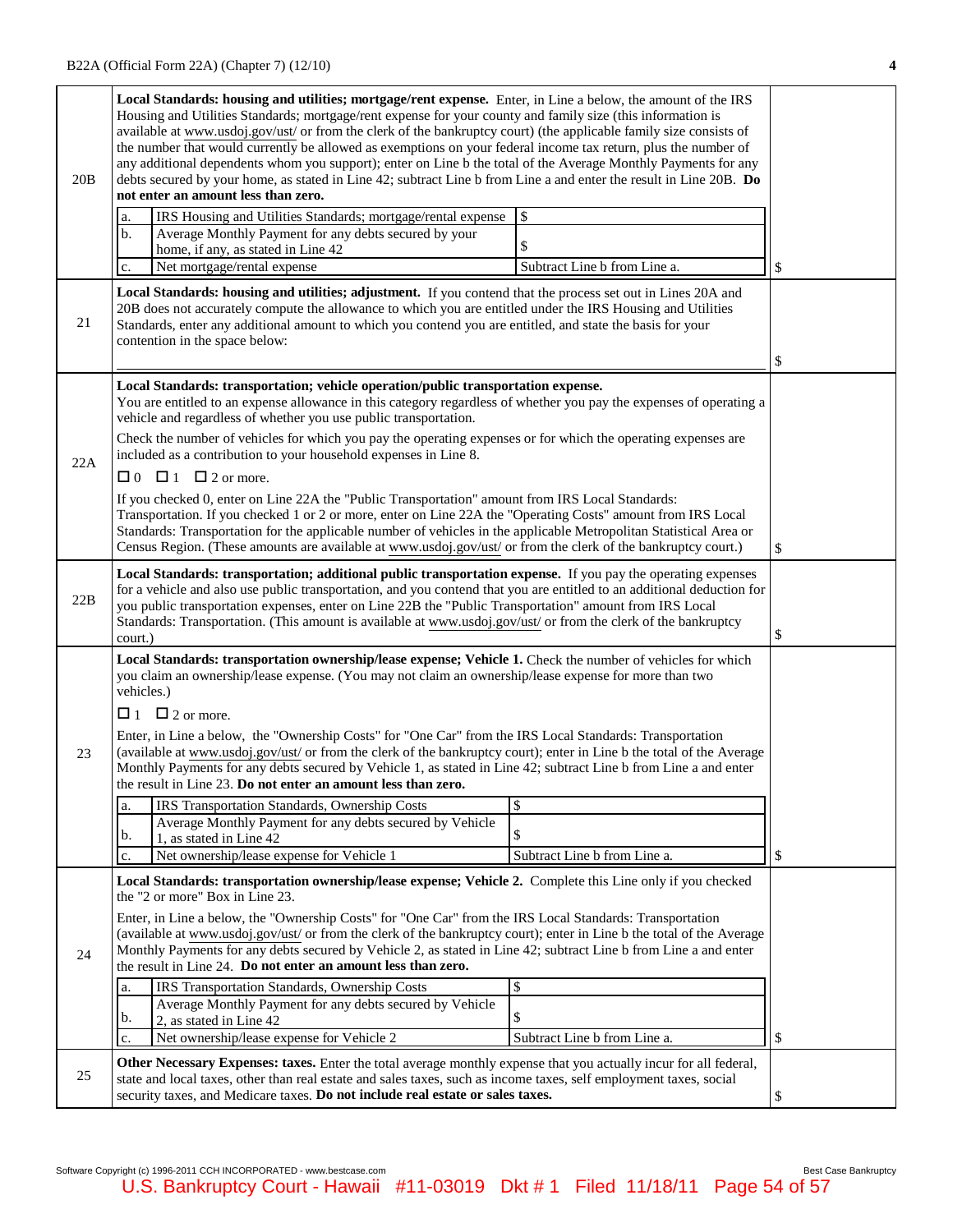| 26     | Other Necessary Expenses: involuntary deductions for employment. Enter the total average monthly payroll<br>Do not include discretionary amounts, such as voluntary 401(k) contributions.                                                                                                                                                                                                                                                                                                                                  | deductions that are required for your employment, such as retirement contributions, union dues, and uniform costs.                                                                                                         | \$   |  |  |
|--------|----------------------------------------------------------------------------------------------------------------------------------------------------------------------------------------------------------------------------------------------------------------------------------------------------------------------------------------------------------------------------------------------------------------------------------------------------------------------------------------------------------------------------|----------------------------------------------------------------------------------------------------------------------------------------------------------------------------------------------------------------------------|------|--|--|
| $27\,$ | Other Necessary Expenses: life insurance. Enter total average monthly premiums that you actually pay for term<br>life insurance for yourself. Do not include premiums for insurance on your dependents, for whole life or for<br>any other form of insurance.                                                                                                                                                                                                                                                              | \$                                                                                                                                                                                                                         |      |  |  |
| $28\,$ | Other Necessary Expenses: court-ordered payments. Enter the total monthly amount that you are required to<br>include payments on past due obligations included in Line 44.                                                                                                                                                                                                                                                                                                                                                 | pay pursuant to the order of a court or administrative agency, such as spousal or child support payments. Do not                                                                                                           | \$   |  |  |
| 29     | Other Necessary Expenses: education for employment or for a physically or mentally challenged child. Enter<br>the total average monthly amount that you actually expend for education that is a condition of employment and for<br>education that is required for a physically or mentally challenged dependent child for whom no public education<br>providing similar services is available.                                                                                                                             |                                                                                                                                                                                                                            |      |  |  |
| 30     | Other Necessary Expenses: childcare. Enter the total average monthly amount that you actually expend on<br>childcare - such as baby-sitting, day care, nursery and preschool. Do not include other educational payments.                                                                                                                                                                                                                                                                                                   |                                                                                                                                                                                                                            | \$   |  |  |
| 31     | Other Necessary Expenses: health care. Enter the total average monthly amount that you actually expend on<br>health care that is required for the health and welfare of yourself or your dependents, that is not reimbursed by<br>insurance or paid by a health savings account, and that is in excess of the amount entered in Line 19B. Do not<br>include payments for health insurance or health savings accounts listed in Line 34.                                                                                    |                                                                                                                                                                                                                            | \$   |  |  |
| 32     | Other Necessary Expenses: telecommunication services. Enter the total average monthly amount that you<br>actually pay for telecommunication services other than your basic home telephone and cell phone service - such as<br>pagers, call waiting, caller id, special long distance, or internet service - to the extent necessary for your health and<br>welfare or that of your dependents. Do not include any amount previously deducted.                                                                              |                                                                                                                                                                                                                            |      |  |  |
| 33     | Total Expenses Allowed under IRS Standards. Enter the total of Lines 19 through 32.                                                                                                                                                                                                                                                                                                                                                                                                                                        |                                                                                                                                                                                                                            | \$   |  |  |
|        |                                                                                                                                                                                                                                                                                                                                                                                                                                                                                                                            | <b>Subpart B: Additional Living Expense Deductions</b><br>Note: Do not include any expenses that you have listed in Lines 19-32                                                                                            |      |  |  |
|        | the categories set out in lines a-c below that are reasonably necessary for yourself, your spouse, or your<br>dependents.                                                                                                                                                                                                                                                                                                                                                                                                  | Health Insurance, Disability Insurance, and Health Savings Account Expenses. List the monthly expenses in                                                                                                                  |      |  |  |
| 34     | Health Insurance<br>a.                                                                                                                                                                                                                                                                                                                                                                                                                                                                                                     | \$                                                                                                                                                                                                                         |      |  |  |
|        | <b>Disability Insurance</b><br>b.                                                                                                                                                                                                                                                                                                                                                                                                                                                                                          | \$                                                                                                                                                                                                                         |      |  |  |
|        | <b>Health Savings Account</b><br>c.                                                                                                                                                                                                                                                                                                                                                                                                                                                                                        | \$                                                                                                                                                                                                                         | \$   |  |  |
|        | Total and enter on Line 34.                                                                                                                                                                                                                                                                                                                                                                                                                                                                                                |                                                                                                                                                                                                                            |      |  |  |
|        | below:<br>\$                                                                                                                                                                                                                                                                                                                                                                                                                                                                                                               | If you do not actually expend this total amount, state your actual total average monthly expenditures in the space                                                                                                         |      |  |  |
| 35     | Continued contributions to the care of household or family members. Enter the total average actual monthly<br>expenses that you will continue to pay for the reasonable and necessary care and support of an elderly, chronically<br>ill, or disabled member of your household or member of your immediate family who is unable to pay for such<br>expenses.                                                                                                                                                               |                                                                                                                                                                                                                            |      |  |  |
| 36     | Protection against family violence. Enter the total average reasonably necessary monthly expenses that you<br>actually incurred to maintain the safety of your family under the Family Violence Prevention and Services Act or<br>other applicable federal law. The nature of these expenses is required to be kept confidential by the court.                                                                                                                                                                             |                                                                                                                                                                                                                            |      |  |  |
| 37     | Home energy costs. Enter the total average monthly amount, in excess of the allowance specified by IRS Local<br>claimed is reasonable and necessary.                                                                                                                                                                                                                                                                                                                                                                       | Standards for Housing and Utilities, that you actually expend for home energy costs. You must provide your case<br>trustee with documentation of your actual expenses, and you must demonstrate that the additional amount | $\$$ |  |  |
| 38     | Education expenses for dependent children less than 18. Enter the total average monthly expenses that you<br>actually incur, not to exceed \$147.92 <sup>*</sup> per child, for attendance at a private or public elementary or secondary<br>school by your dependent children less than 18 years of age. You must provide your case trustee with<br>documentation of your actual expenses, and you must explain why the amount claimed is reasonable and<br>necessary and not already accounted for in the IRS Standards. |                                                                                                                                                                                                                            | \$   |  |  |

\* Amount subject to adjustment on 4/01/13, and every three years thereafter with respect to cases commenced on or after the date of adjustment.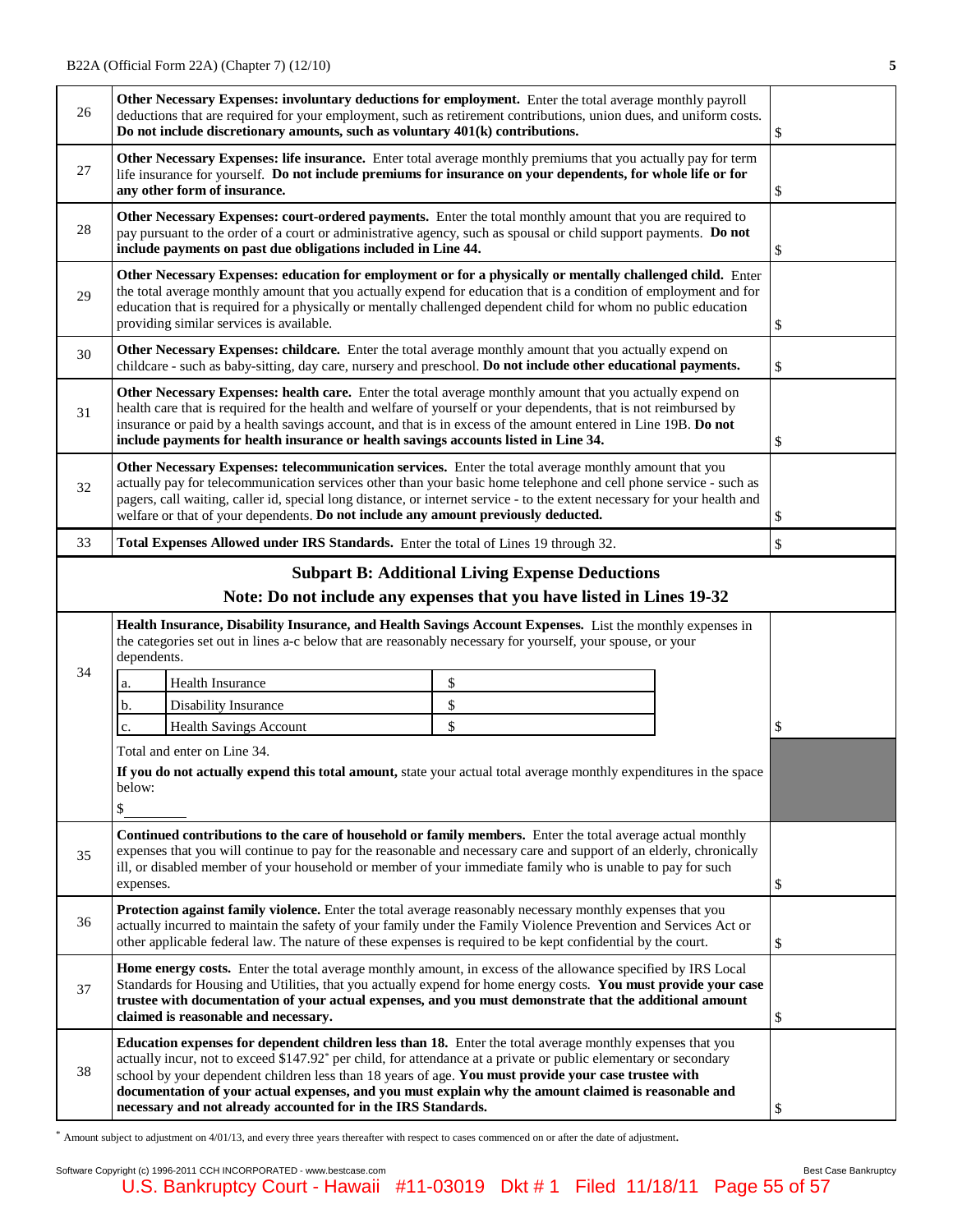$\Gamma$ 

| 39 | Additional food and clothing expense. Enter the total average monthly amount by which your food and clothing<br>expenses exceed the combined allowances for food and clothing (apparel and services) in the IRS National<br>Standards, not to exceed 5% of those combined allowances. (This information is available at www.usdoj.gov/ust/<br>or from the clerk of the bankruptcy court.) You must demonstrate that the additional amount claimed is<br>reasonable and necessary.                                                                                                                                                                                                                                                                                    |                                                                                                                                                                                                                                                                                                                                                                                                                                                                                                                                                                                        |                                          |                                        | \$       |
|----|----------------------------------------------------------------------------------------------------------------------------------------------------------------------------------------------------------------------------------------------------------------------------------------------------------------------------------------------------------------------------------------------------------------------------------------------------------------------------------------------------------------------------------------------------------------------------------------------------------------------------------------------------------------------------------------------------------------------------------------------------------------------|----------------------------------------------------------------------------------------------------------------------------------------------------------------------------------------------------------------------------------------------------------------------------------------------------------------------------------------------------------------------------------------------------------------------------------------------------------------------------------------------------------------------------------------------------------------------------------------|------------------------------------------|----------------------------------------|----------|
| 40 |                                                                                                                                                                                                                                                                                                                                                                                                                                                                                                                                                                                                                                                                                                                                                                      | Continued charitable contributions. Enter the amount that you will continue to contribute in the form of cash or<br>financial instruments to a charitable organization as defined in 26 U.S.C. § 170(c)(1)-(2).                                                                                                                                                                                                                                                                                                                                                                        |                                          |                                        | \$       |
| 41 |                                                                                                                                                                                                                                                                                                                                                                                                                                                                                                                                                                                                                                                                                                                                                                      | Total Additional Expense Deductions under § 707(b). Enter the total of Lines 34 through 40                                                                                                                                                                                                                                                                                                                                                                                                                                                                                             |                                          |                                        | \$       |
|    |                                                                                                                                                                                                                                                                                                                                                                                                                                                                                                                                                                                                                                                                                                                                                                      | <b>Subpart C: Deductions for Debt Payment</b>                                                                                                                                                                                                                                                                                                                                                                                                                                                                                                                                          |                                          |                                        |          |
| 42 | Average Monthly Payments on Line 42.                                                                                                                                                                                                                                                                                                                                                                                                                                                                                                                                                                                                                                                                                                                                 | Future payments on secured claims. For each of your debts that is secured by an interest in property that you<br>own, list the name of the creditor, identify the property securing the debt, and state the Average Monthly Payment,<br>and check whether the payment includes taxes or insurance. The Average Monthly Payment is the total of all<br>amounts scheduled as contractually due to each Secured Creditor in the 60 months following the filing of the<br>bankruptcy case, divided by 60. If necessary, list additional entries on a separate page. Enter the total of the |                                          |                                        |          |
|    | Name of Creditor                                                                                                                                                                                                                                                                                                                                                                                                                                                                                                                                                                                                                                                                                                                                                     | Property Securing the Debt                                                                                                                                                                                                                                                                                                                                                                                                                                                                                                                                                             | Average Monthly Does payment             | Payment include taxes<br>or insurance? |          |
|    | a.                                                                                                                                                                                                                                                                                                                                                                                                                                                                                                                                                                                                                                                                                                                                                                   |                                                                                                                                                                                                                                                                                                                                                                                                                                                                                                                                                                                        | \$                                       | $\Box$ yes $\Box$ no                   |          |
|    |                                                                                                                                                                                                                                                                                                                                                                                                                                                                                                                                                                                                                                                                                                                                                                      |                                                                                                                                                                                                                                                                                                                                                                                                                                                                                                                                                                                        | Total: Add Lines                         |                                        | \$       |
| 43 | Other payments on secured claims. If any of debts listed in Line 42 are secured by your primary residence, a<br>motor vehicle, or other property necessary for your support or the support of your dependents, you may include in<br>your deduction 1/60th of any amount (the "cure amount") that you must pay the creditor in addition to the<br>payments listed in Line 42, in order to maintain possession of the property. The cure amount would include any<br>sums in default that must be paid in order to avoid repossession or foreclosure. List and total any such amounts in<br>the following chart. If necessary, list additional entries on a separate page.<br>Name of Creditor<br>Property Securing the Debt<br>1/60th of the Cure Amount<br>\$<br>a. |                                                                                                                                                                                                                                                                                                                                                                                                                                                                                                                                                                                        |                                          |                                        |          |
| 44 | not include current obligations, such as those set out in Line 28.                                                                                                                                                                                                                                                                                                                                                                                                                                                                                                                                                                                                                                                                                                   | Payments on prepetition priority claims. Enter the total amount, divided by 60, of all priority claims, such as<br>priority tax, child support and alimony claims, for which you were liable at the time of your bankruptcy filing. Do                                                                                                                                                                                                                                                                                                                                                 |                                          | Total: Add Lines                       | \$<br>\$ |
|    |                                                                                                                                                                                                                                                                                                                                                                                                                                                                                                                                                                                                                                                                                                                                                                      | <b>Chapter 13 administrative expenses.</b> If you are eligible to file a case under Chapter 13, complete the following<br>chart, multiply the amount in line a by the amount in line b, and enter the resulting administrative expense.                                                                                                                                                                                                                                                                                                                                                |                                          |                                        |          |
| 45 | Projected average monthly Chapter 13 plan payment.<br>a.<br>b.<br>the bankruptcy court.)<br>c.                                                                                                                                                                                                                                                                                                                                                                                                                                                                                                                                                                                                                                                                       | Current multiplier for your district as determined under schedules<br>issued by the Executive Office for United States Trustees. (This<br>information is available at www.usdoj.gov/ust/ or from the clerk of<br>Average monthly administrative expense of Chapter 13 case                                                                                                                                                                                                                                                                                                             | \$<br>X<br>Total: Multiply Lines a and b |                                        | \$       |
| 46 |                                                                                                                                                                                                                                                                                                                                                                                                                                                                                                                                                                                                                                                                                                                                                                      | Total Deductions for Debt Payment. Enter the total of Lines 42 through 45.                                                                                                                                                                                                                                                                                                                                                                                                                                                                                                             |                                          |                                        | \$       |
|    |                                                                                                                                                                                                                                                                                                                                                                                                                                                                                                                                                                                                                                                                                                                                                                      | <b>Subpart D: Total Deductions from Income</b>                                                                                                                                                                                                                                                                                                                                                                                                                                                                                                                                         |                                          |                                        |          |
| 47 |                                                                                                                                                                                                                                                                                                                                                                                                                                                                                                                                                                                                                                                                                                                                                                      | Total of all deductions allowed under $\S 707(b)(2)$ . Enter the total of Lines 33, 41, and 46.                                                                                                                                                                                                                                                                                                                                                                                                                                                                                        |                                          |                                        | \$       |
|    |                                                                                                                                                                                                                                                                                                                                                                                                                                                                                                                                                                                                                                                                                                                                                                      | Part VI. DETERMINATION OF § 707(b)(2) PRESUMPTION                                                                                                                                                                                                                                                                                                                                                                                                                                                                                                                                      |                                          |                                        |          |
| 48 |                                                                                                                                                                                                                                                                                                                                                                                                                                                                                                                                                                                                                                                                                                                                                                      | Enter the amount from Line 18 (Current monthly income for $\S 707(b)(2)$ )                                                                                                                                                                                                                                                                                                                                                                                                                                                                                                             |                                          |                                        | \$       |
| 49 |                                                                                                                                                                                                                                                                                                                                                                                                                                                                                                                                                                                                                                                                                                                                                                      | Enter the amount from Line 47 (Total of all deductions allowed under $\S 707(b)(2)$ )                                                                                                                                                                                                                                                                                                                                                                                                                                                                                                  |                                          |                                        | \$       |
| 50 |                                                                                                                                                                                                                                                                                                                                                                                                                                                                                                                                                                                                                                                                                                                                                                      | Monthly disposable income under $\S 707(b)(2)$ . Subtract Line 49 from Line 48 and enter the result.                                                                                                                                                                                                                                                                                                                                                                                                                                                                                   |                                          |                                        | \$       |
| 51 | result.                                                                                                                                                                                                                                                                                                                                                                                                                                                                                                                                                                                                                                                                                                                                                              | 60-month disposable income under $\S 707(b)(2)$ . Multiply the amount in Line 50 by the number 60 and enter the                                                                                                                                                                                                                                                                                                                                                                                                                                                                        |                                          |                                        | \$       |